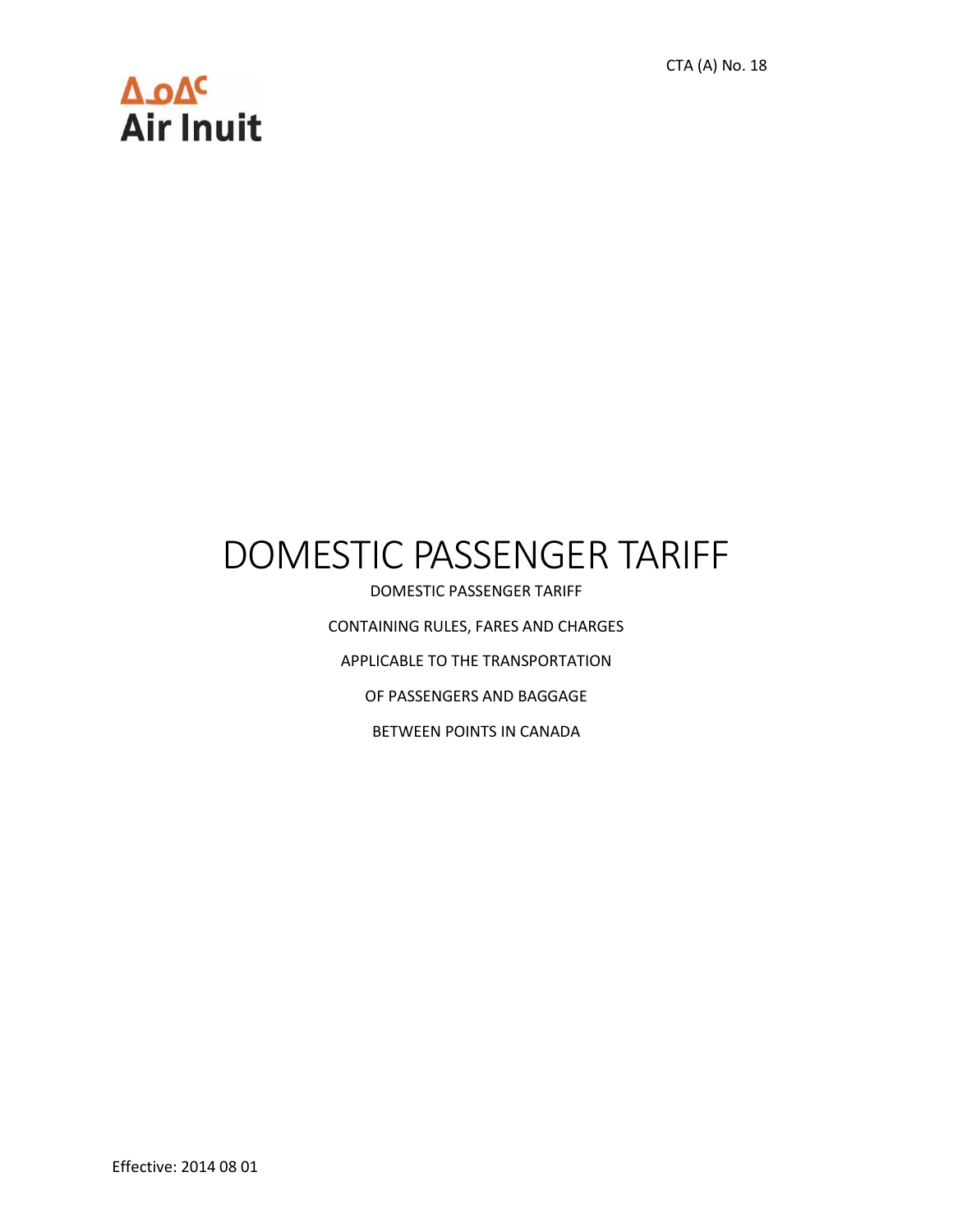| <b>REVISION NUMBER</b> | <b>DATE EFFECTIVE</b> |
|------------------------|-----------------------|
| Original               | 2013/03/17            |
| 1                      | 2013/06/01            |
| $\overline{2}$         | 2013/08/18            |
| 3                      | 2014/02/20            |
| 4                      | 2014/07/01            |
| 5                      | 2014/07/16            |
| 6                      | 2014/08/01            |
| 7                      | 2015/07/01            |
| 8                      | 2016/01/01            |
| 9                      | 2016/05/09            |
| 10                     | 2017/01/01            |
| 11                     | 2017/04/01            |
| 12                     | 2017/06/01            |
| 13                     | 2018/05/25            |
| 14                     | 2018/07/23            |
| 15                     | 2018/09/20            |
| 16                     | 2018/10/23            |
| 17                     | 2018/11/01            |
| 18                     | 2019/07/12            |
| 19                     | 2019/08/12            |
| 20                     | 2019/12/15            |
| 21                     | 2020/02/01            |
| 22                     | 2020/08/31            |
| 23                     | 2020/09/21            |
| 24                     | 2020/11/01            |
| 25                     | 2021/04/01            |
| 26                     | 2021/07/19            |
| 27                     | 2021/11/01            |
| 28                     | 2022/06/01            |
| 29                     | 2022/06/14            |
| 30                     |                       |
| 31                     |                       |
| 32                     |                       |
| 33                     |                       |
| 34                     |                       |
| 35                     |                       |
| 36                     |                       |
| 37                     |                       |
| 38                     |                       |

#### RECORD OF REVISION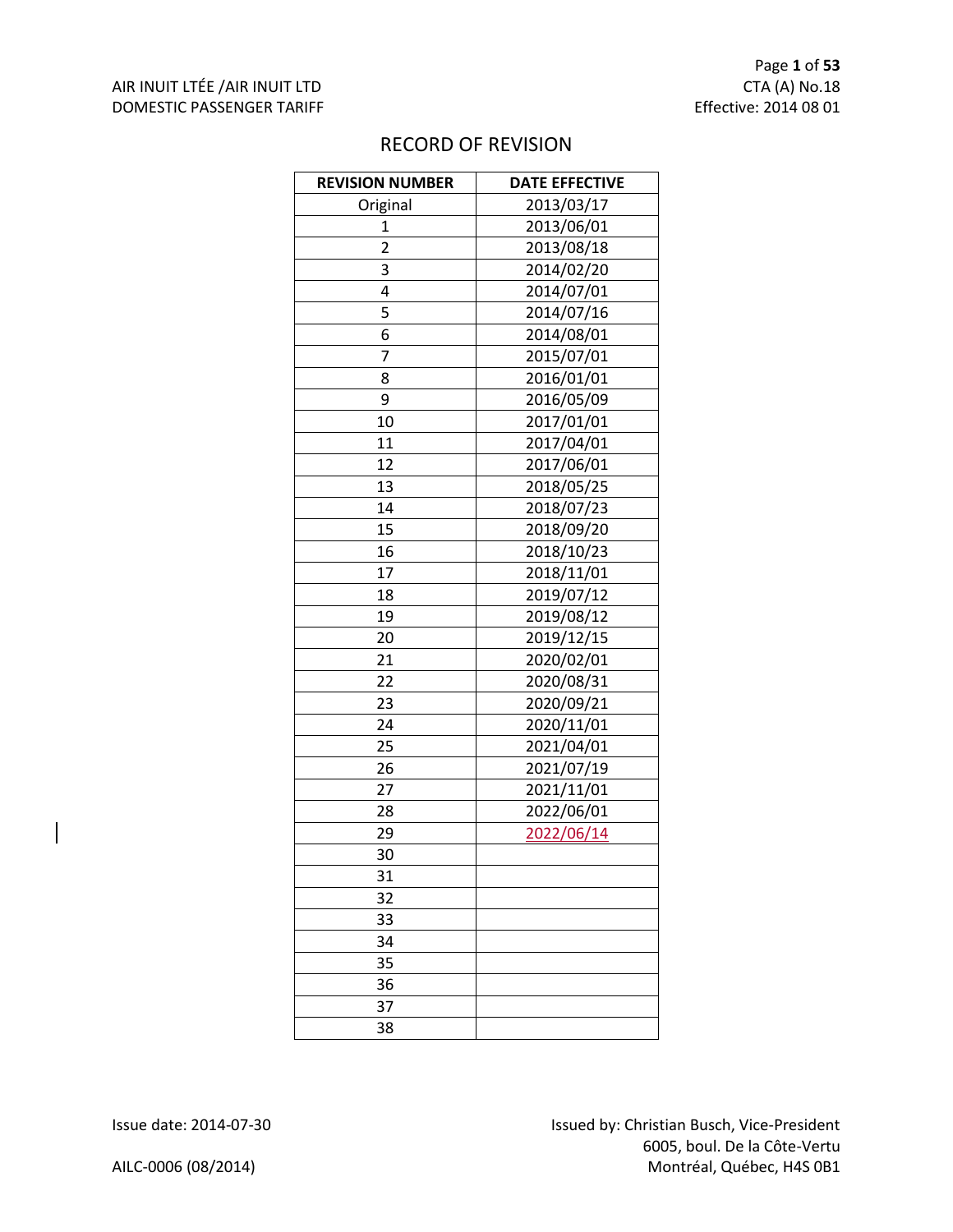#### CHECKLIST

\*Original and revised rules indicated below, contain all changes from original tariff, effective as of the date shown thereon:

| <b>RULE NUMBER</b> | <b>REVISION</b>          | <b>REVISION DATE</b> | <b>RULE NUMBER</b> | <b>REVISION</b>          | <b>REVISION DATE</b> |
|--------------------|--------------------------|----------------------|--------------------|--------------------------|----------------------|
| 0001               | 1 <sup>st</sup> Revision | 05Aug19              | 0260               | 2 <sup>nd</sup> Revision | 05Aug19              |
| 0005               | 1 <sup>st</sup> Revision | 05Aug19              | 0270               | 2 <sup>nd</sup> Revision | 05Aug19              |
| 0009               | 2 <sup>nd</sup> Revision | 05Aug19              | 0271               | 1 <sup>st</sup> Revision | 05Aug19              |
| 0025               | 2 <sup>nd</sup> Revision | 05Aug19              | 2000               | 4 <sup>th</sup> Revision | 05Aug19              |
| 0033               | 2 <sup>nd</sup> Revision | 05Aug19              | 4000               | 4 <sup>th</sup> Revision | 05Aug19              |
| 0035               | 3 <sup>rd</sup> Revision | 21Sep20              | 4005               | 3rd Revision             | 05Aug19              |
| 0050               | 2 <sup>nd</sup> Revision | 05Aug19              | 4010               | 4 <sup>th</sup> Revision | 05Aug19              |
| 0071               | 1 <sup>st</sup> Revision | 05Aug19              | 4015               | 4 <sup>th</sup> Revision | 05Aug19              |
| 0085               | 1 <sup>st</sup> Revision | 05Aug19              | 6015               | 3rd Revision             | 05Aug19              |
| 0095               | 2 <sup>nd</sup> Revision | 05Aug19              | 6020               | 4 <sup>th</sup> Revision | 05Aug19              |
| 0100               | 2 <sup>nd</sup> Revision | 31Aug20              | 8100               | 4 <sup>th</sup> Revision | 05Aug19              |
| 0105               | 2 <sup>nd</sup> Revision | 01Jun22              | 8200               | 1 <sup>st</sup> Revision | 01Jun22              |
| 0115               | 1 <sup>st</sup> Revision | 05Aug19              | <b>Tariffs</b>     | 6 <sup>th</sup> Revision | 01Nov21              |
| 0125               | 1 <sup>st</sup> Revision | 05Aug19              |                    |                          |                      |
| 0135               | 4 <sup>th</sup> Revision | 14Jun22              |                    |                          |                      |
| 0150               | 4 <sup>th</sup> Revision | 05Aug19              |                    |                          |                      |
| 0160               | 4 <sup>th</sup> Revision | 05Aug19              |                    |                          |                      |
| 0165               | 1 <sup>st</sup> Revision | 05Aug19              |                    |                          |                      |
| 0170               | 1 <sup>st</sup> Revision | 05Aug19              |                    |                          |                      |
| 0180               | 1 <sup>st</sup> Revision | 05Aug19              |                    |                          |                      |
| 0190               | 1 <sup>st</sup> Revision | 05Aug19              |                    |                          |                      |
| 0195               | 2 <sup>nd</sup> Revision | 05Aug19              |                    |                          |                      |
| 0200               | 5 <sup>th</sup> Revision | 05Aug19              |                    |                          |                      |
| 0205               | 1 <sup>st</sup> Revision | 05Aug19              |                    |                          |                      |
| 0220               | $1st$ Revision           | 05Aug19              |                    |                          |                      |
| 0225               | 3rd Revision             | 05Aug19              |                    |                          |                      |
| 0230               | 3rd Revision             | 05Aug19              |                    |                          |                      |
| 0235               | 1 <sup>st</sup> Revision | 05Aug19              |                    |                          |                      |
| 0240               | 2 <sup>nd</sup> Revision | 05Aug19              |                    |                          |                      |
| 0245               | 2 <sup>nd</sup> Revision | 05Aug19              |                    |                          |                      |
| 0255               | 2 <sup>nd</sup> Revision | 05Aug19              |                    |                          |                      |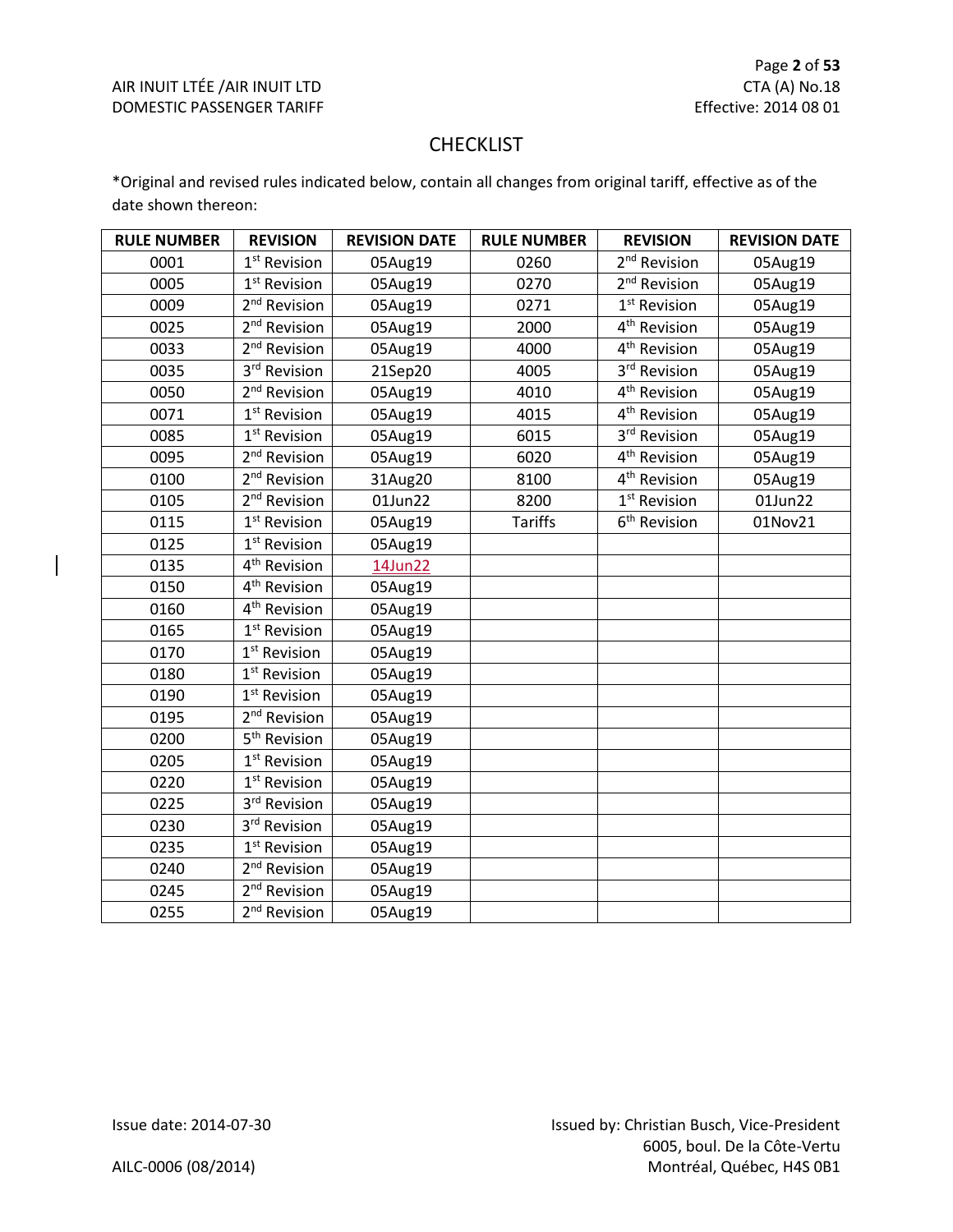### <span id="page-3-0"></span>Contents

| Issue date: 2014-07-30 | Issued by: Christian Busch, Vice-President                |
|------------------------|-----------------------------------------------------------|
| AILC-0006 (08/2014)    | 6005, boul. De la Côte-Vertu<br>Montréal, Québec, H4S 0B1 |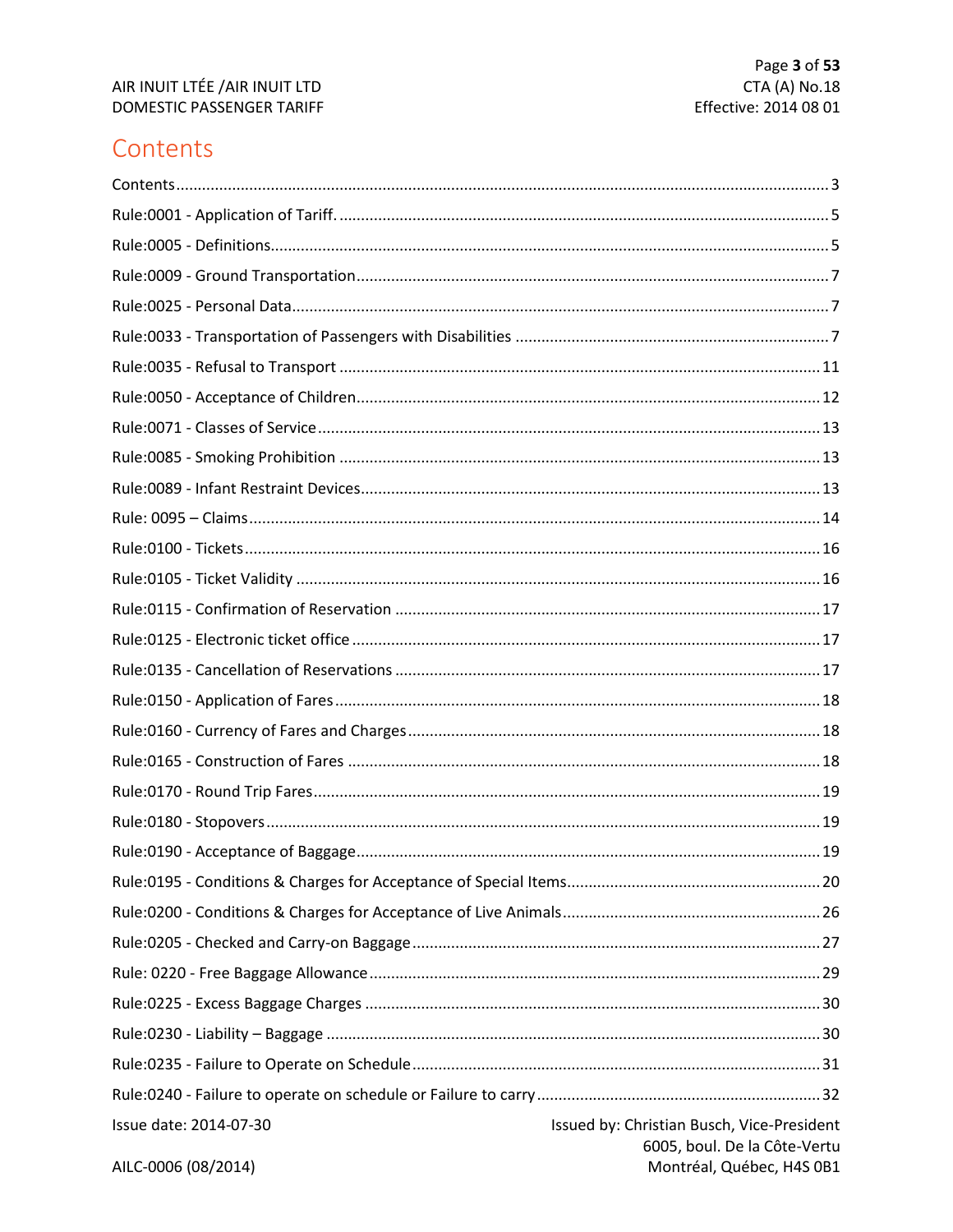|                                | Page 4 of 53          |
|--------------------------------|-----------------------|
| AIR INUIT LTÉE / AIR INUIT LTD | CTA (A) No.18         |
| DOMESTIC PASSENGER TARIFF      | Effective: 2014 08 01 |
|                                |                       |
|                                |                       |
|                                |                       |
|                                |                       |
|                                |                       |
|                                |                       |
|                                |                       |
|                                |                       |
|                                |                       |
|                                |                       |
|                                |                       |
|                                |                       |
|                                |                       |
|                                |                       |
|                                |                       |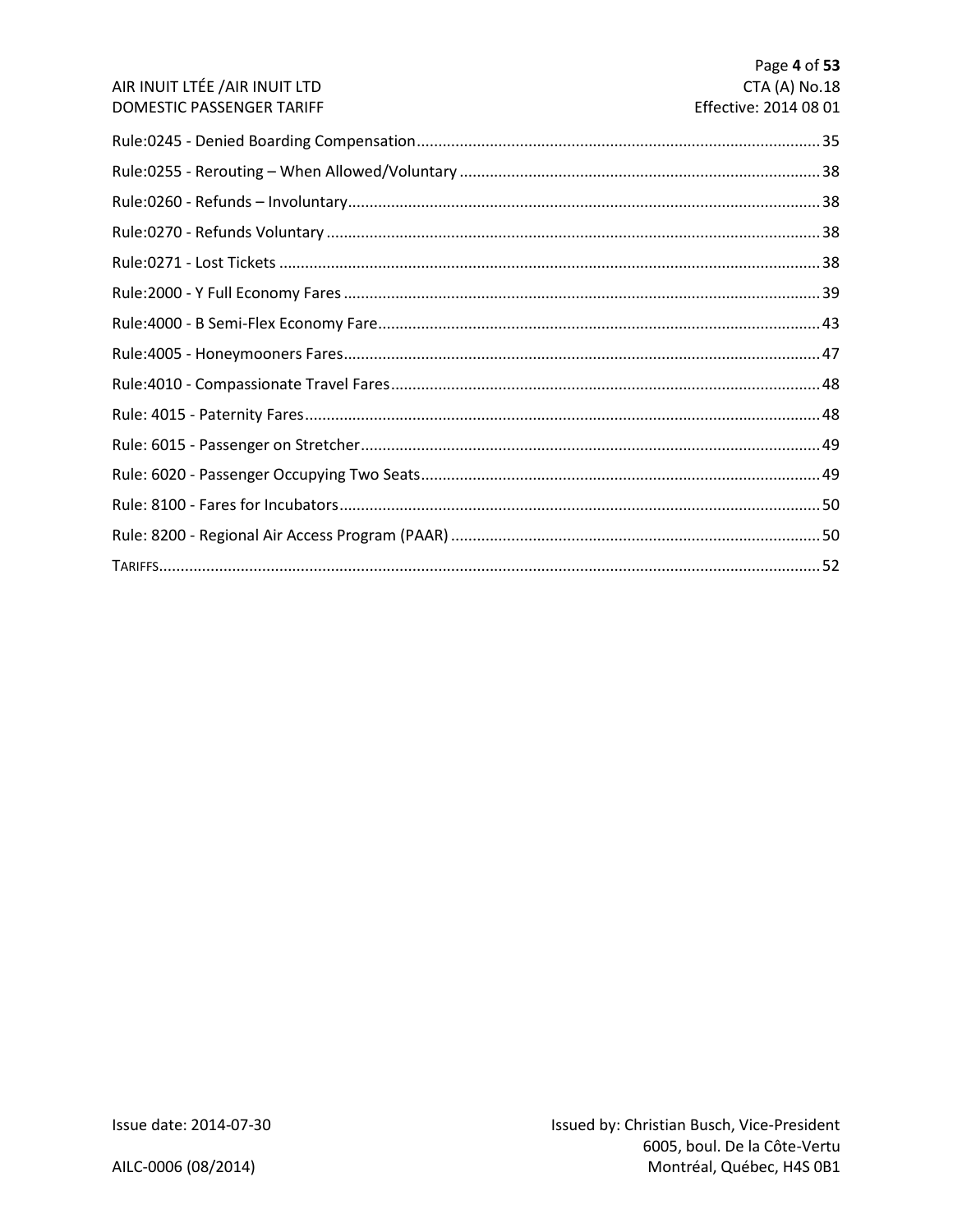### **GENERAL RULES**

### <span id="page-5-0"></span>Rule:0001 - Application of Tariff.

#### **Application of rules:**

The rules in this tariff govern the application of all fares and charges published in the tariff. These rules constitute the conditions upon which the carrier transports or agrees to transport and are expressly agreed to by the passenger to the same extent as if such rules were included as conditions in the contract of carriage.

#### **Fares in effect:**

Transportation is subject to the rules in effect on the date on which such transportation commences at the point of origin on the ticket.

#### **Responsibility of carrier:**

The carrier will be responsible for the furnishing of transportation only over its own lines. When the carrier undertakes to issue a ticket, check baggage, or make any other arrangements for transportation over the lines of any other carrier (whether or not such transportation is part of a through service), the carrier will act only as an agent for such other carrier and will assume no responsibility for the acts or omissions of such other carrier.

#### **Application of tariff:**

No agent, servant or representative of carrier has authority to alter, modify or waive any provisions of the contract of carriage or of this tariff.

### <span id="page-5-1"></span>Rule:0005 - Definitions

**Adult** means a person who is twelve (12) years of age and older;

**Airport** includes any landing area or dock used to enplane or deplane passengers and baggage;

**Animals** in addition to the usual connotation, includes reptiles, insects, birds, poultry and fish including crustacean, shellfish etc;

**Applicable adult fare** means the fare, which would be applicable to an adult for the transportation to be used except those special fares, which are applicable due to the adult's status (such as senior citizen fare, Ilaujuq fares);

**CAD** means Canadian Dollars;

**Carrier** means Air Inuit Limited;

**Child** means a person who is two (2) years of age and older but less than twelve (12) years of age at the commencement of travel;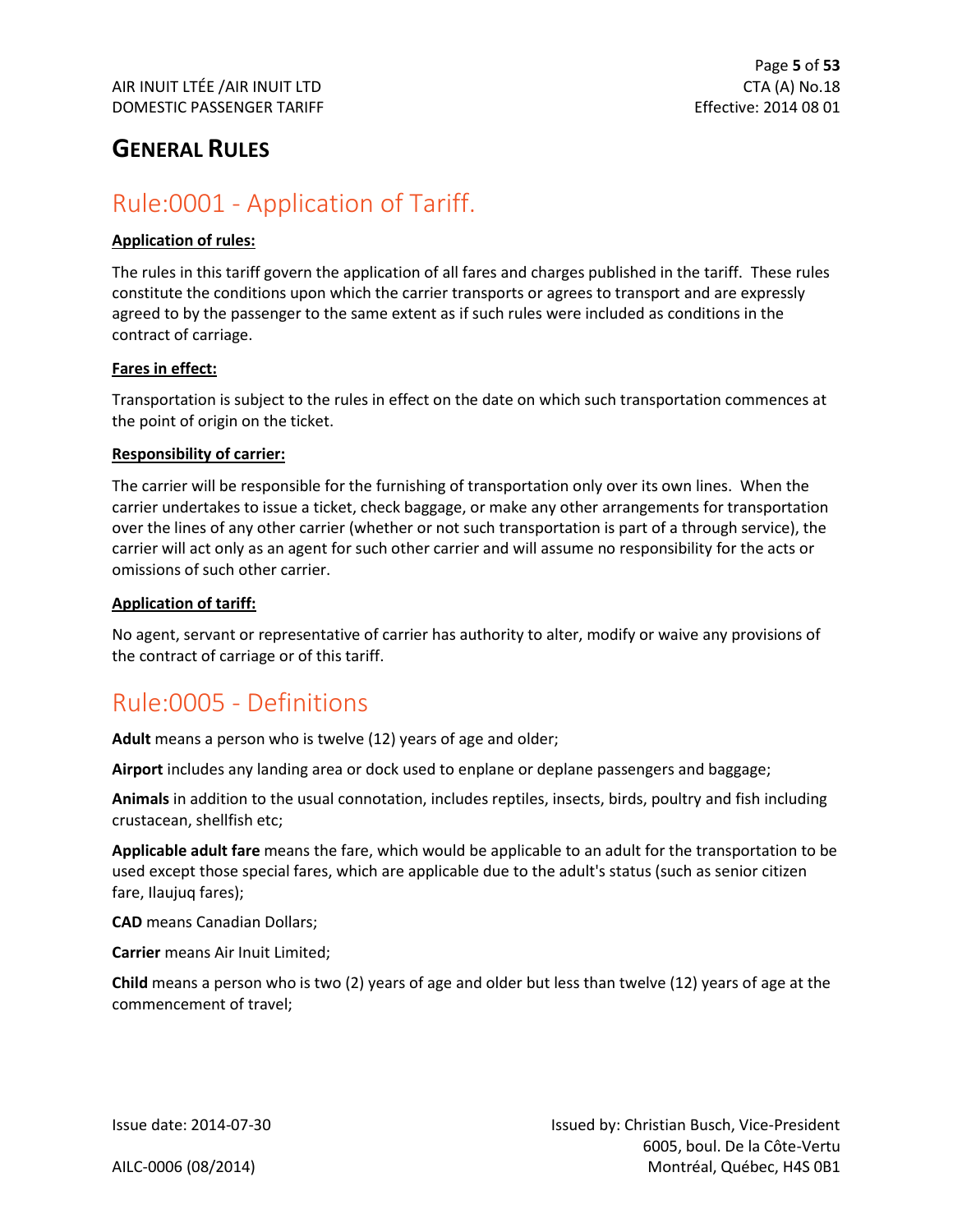**Circle trip** means any trip, the ultimate destination of which is the point of origin, but which includes a stop at, at least one other point, and which is not made via the same routing in both directions. Example: Point A to Point B to Point C to Point A;

**Connecting point** means a point to which a passenger holds or held confirmed space on a flight and out of which the passenger holds or held confirmed space on a flight;

#### **Connection** is defined as:

#### For domestic flights:

When a passenger arrives at an intermediate point and leaves:

- On the first available flight
- Later, with a more direct flight which will arrive at passenger's destination earlier
- With any flight that leaves the intermediate point within four hours.

#### For international flights:

When a passenger leaves an intermediate point:

- On the day of his/her arrival
- Within 24 hours if there is no scheduled flight on the day of his/her arrival;

**CTA** means Canadian Transportation Agency;

**Destination** means the point to which the passenger(s), baggage/goods are to be transported on a flight;

**Full adult fare** means the Y, one-way fare;

**Immediate family** means: mother, father, grandmother, grandfather, wife, husband, brother(s), sister(s), children and grand children;

**Infant** means children who are less than two (2) years of age, at the commencement of travel, and carried free of charge by an adult sharing the same seat as the infant. Proof of age must be provided and is restricted to one infant per adult passenger;

**KG** means Kilo(s);

**LTD** denotes Limited;

**Misconnection** occurs at a connection point when a passenger holding confirmed space is or will be unable to use the accommodation out of the connecting point because the carrier was unable to deliver him to the connecting point in time to connect with the other flight;

**Open Jaw Trip** means any trip which is essentially of a round trip or circle trip nature but the outward point of departure and the inward point of arrival or outward point of arrival and inward point of departure of which are not the same (Example: Point A to Point B and then Point C to Point A). The mileage of the open segment must be equal/less than the mileage of the shortest flown fare component.

**Origin means** the point from which a flight commences with passengers, baggage/goods to be transported.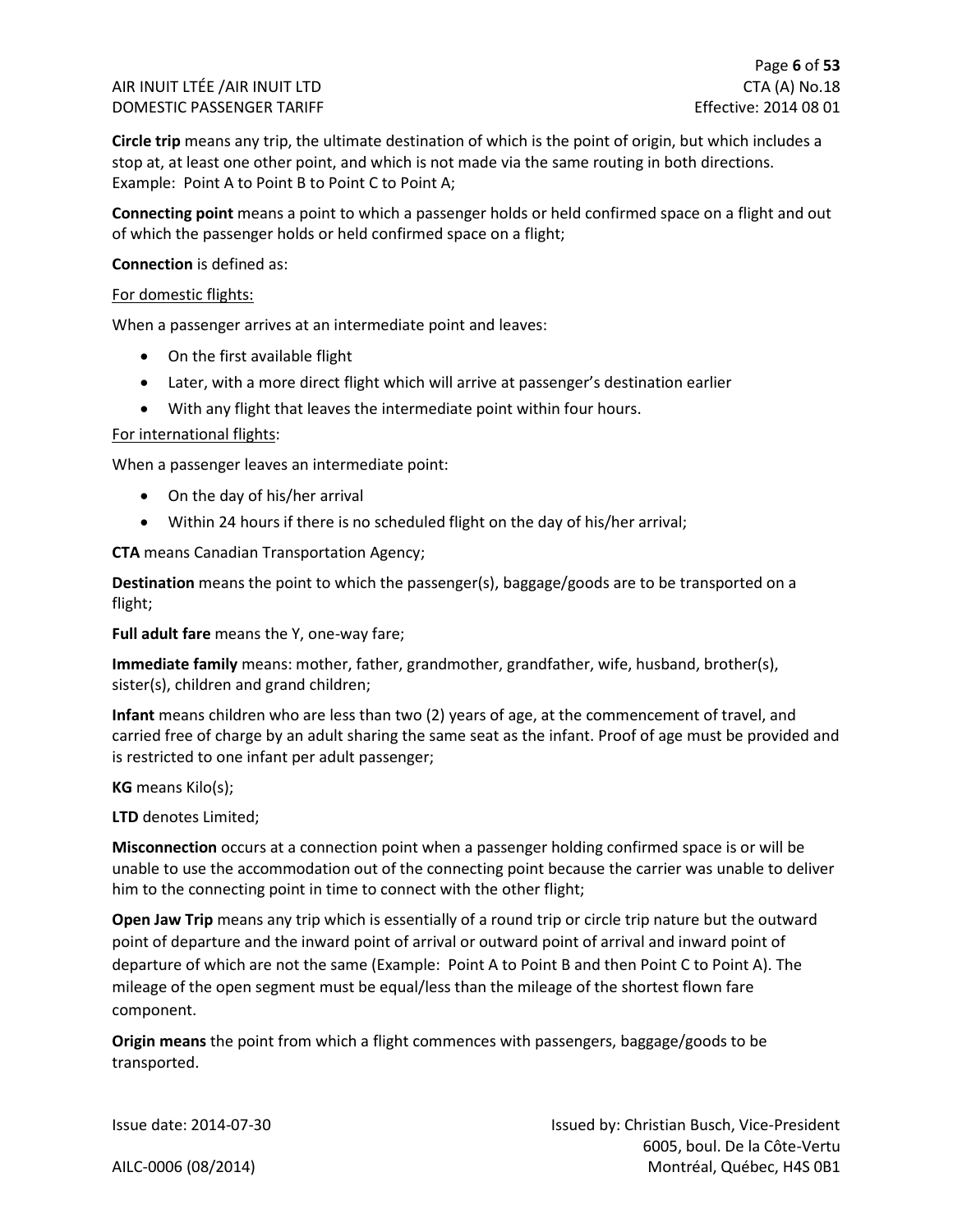**Outbound flight** means the flight on which the passenger originally held confirmed space beyond the point where the schedule irregularity or failure to carry or misconnection occurs.

**Prepaid Ticket Advice (PTA)** means the notification by fax, electronic means or by mail that a person in one city/community has requested the issuance of prepaid transportation to another person(s) in another city/community. The use of a PTA permits the issuance of a ticket at a point other than the point of payment.

**Reroute** means to issue a new ticket covering transportation to the same destination as, but via a different routing than, that designated on the ticket, or portion thereof, or to change the ultimate destination from that designated on the ticket; or to honor the ticket or portion thereof for transportation to the same destination but via a different routing from that designated thereon;

**Round Trip** means any trip, the ultimate destination of which is the point of origin, and which is made via the same routing in both directions;

**Routing** means the carrier(s) and /or the cities and/or class of service and/or type of aircraft via which transportation is provided between two (2) points, as specified in this tariff.

**Service animal** means an animal required by a person with a disability for assistance and, certified in writing, as having been trained to assist a person with a disability by a professional service animal institution.

**Stopover** means a deliberate interruption of a journey by the passenger, agreed to in advance by the carrier at a point between the place of departure and the place of destination.

**Ticket** means the "Passenger Ticket", "Electronic Confirmation", "Confirmation Number" and/or "Itinerary Receipt", if applicable, "Baggage Check" and accompanying notices that incorporate this contract of carriage.

### <span id="page-7-0"></span>Rule:0009 - Ground Transportation

The carrier does not assume responsibility for the ground transportation of any passenger and/or his baggage between any airport and any other place in any area served through such airport. Only independent operators, who are not agents or servants of the carrier, and at the passenger's expense, provide ground transportation to and from any such airport.

### <span id="page-7-1"></span>Rule:0025 - Personal Data

The passenger recognizes that personal data has been given to the carrier for the purposes of making a reservation, boarding a flight and for making available such data to Government Agencies. For these purposes the passenger authorizes the carrier to retain such data and to transmit it to its own offices, other carriers, Government agencies or the providers of such services, in whatever country they may be located.

### <span id="page-7-2"></span>Rule:0033 - Transportation of Passengers with Disabilities

Except as provided in rule 6015 (Passengers on Stretcher), rule 8100 (Fares for Incubators), rule 2000 (Y Full Economy Fares), and rule 4000 (B1OW Advance Purchase Fares).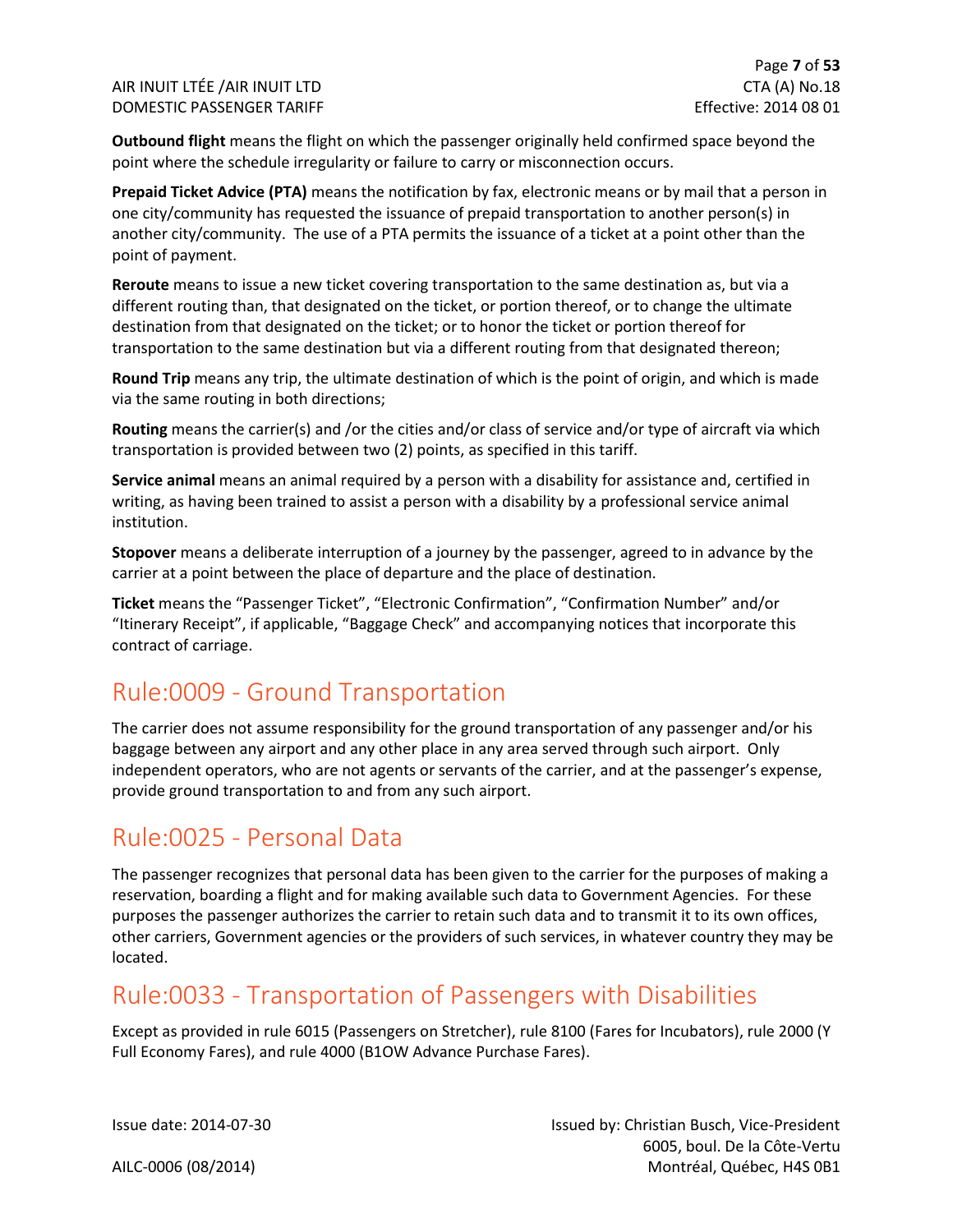Fare paying passengers shall be considered disabled when their physical, medical or mental condition requires individual attention on enplaning, deplaning, during flight, in an emergency evacuation or during ground handling which is normally not extended to other passengers.

#### **A. Definitions:**

For the application of this rule, the following definitions apply:

- **Ambulatory:** A passenger who is able to move about within the aircraft cabin unassisted.
- **Assistant / Attendant / Escort:** Means a person who travels with a person with a disability to provide a service related to a disability that is not usually provided by the Carrier's staff.
- **Determination of self-reliance:** The carrier will accept the determination of a person with disability as to his/her self-reliance.
- **Non-ambulatory:** A passenger who is not able to move about within the aircraft cabin unassisted.
- **Non-self-reliant:** The non-self-reliant passenger is incapable of self-care during the flight and requires a personal attendant.
- **Planned Seating:** The assignment of passenger seats at or near the end of an evacuation line to an exit, which, in general, will be floor level exit.
- **Random seating:** The assignment of any passenger seat on the main deck of an aircraft except a seat in a row of seats at an emergency exit.
- **Self-reliant:** A passenger who is independent self-sufficient and capable to take care of all physical needs in-flight, and who requires no special or unusual onboard attention. Assistance in boarding and deplaning may be required.
- **Service Animal:** Means an animal required by a person with a disability for assistance and certified, in writing, as having been trained to assist a person with a disability by a professional service animal institution.
- **Wheelchair-bound athlete:** A non-ambulatory person with upper body and arm development such as to make him/her physically capable of regressing an aircraft in an emergency with minimal assistance, and who is a member of a bona-fide sports organization.

#### **B. Acceptance of persons with disabilities:**

The carrier will accept for carriage any passenger whose mental or physical condition is such as to render him/her incapable of caring for him/herself without assistance, provided:

- 1) He/she is accompanied by an attendant who will be responsible for the passenger enroute.
- 2) With the care of such attendant, he/she will not require attention or assistance beyond that usually provided by the carrier's employees.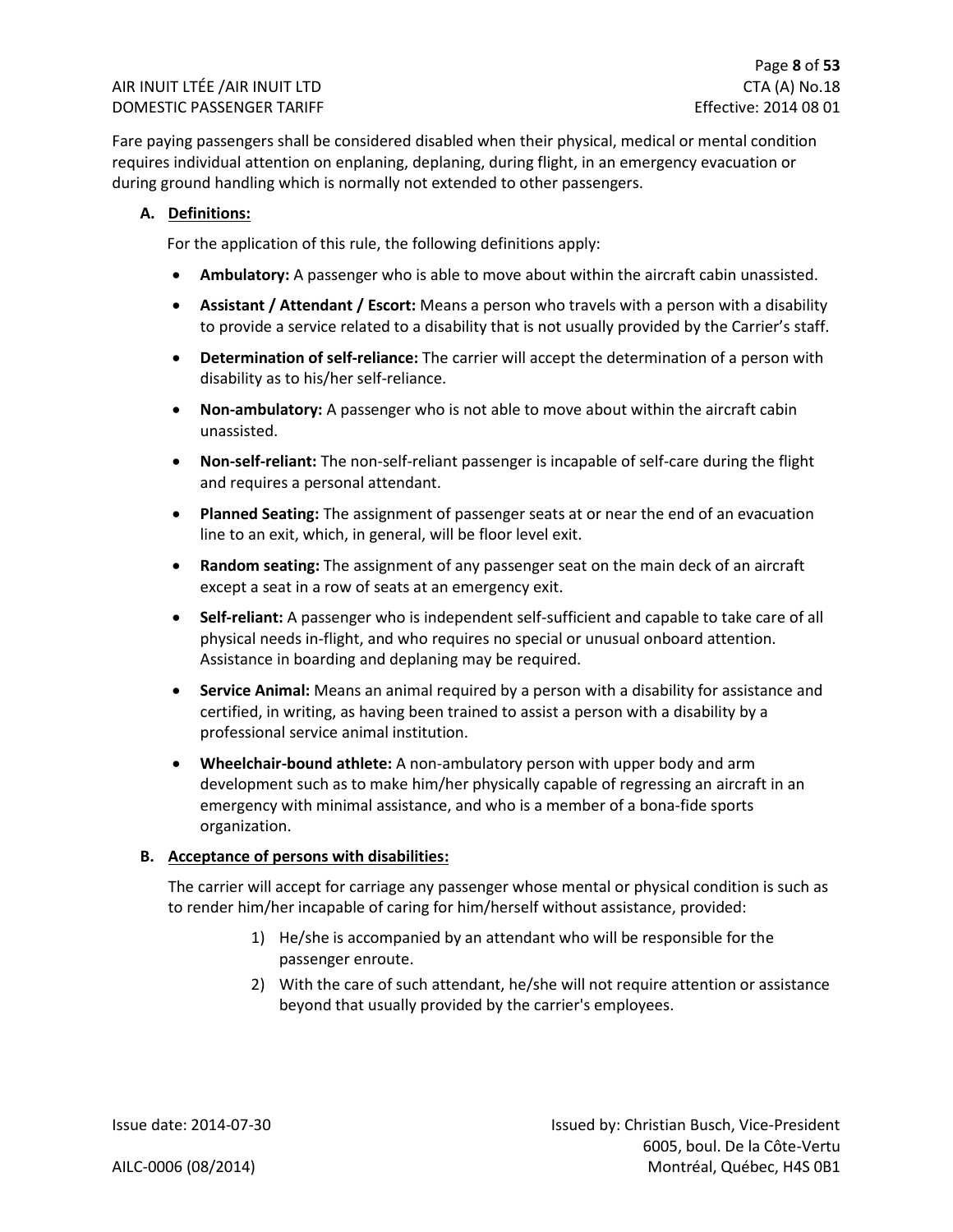Persons with disabilities will be accepted for transportation as outlined in the following tables.

| <b>DISABILITY</b>                                           | <b>ATTENDANT REQUIRED</b> | <b>MAXIMUM NO. PER FLIGHT</b> |
|-------------------------------------------------------------|---------------------------|-------------------------------|
| <b>Blind</b>                                                | No.                       | No limit                      |
| Deaf                                                        | No.                       | No limit                      |
| <b>Blind and Deaf</b>                                       | Yes                       | No limit                      |
| Person with mental/intellectual disability non-self reliant | Yes                       | No limit                      |
| Ambulatory self-reliant                                     | No.                       | No limit                      |
| Ambulatory non-self-reliant                                 | Yes                       | No limit                      |
| Non-Ambulatory self-reliant                                 | Yes                       | No limit                      |
| Non-Ambulatory self-reliant                                 | See Chart Below           | See Chart Below               |

| <b>AIRCRAFT</b> | <b>PANNED/RANDOM SEATING</b> | <b>MAXIMUM OF WCHC WITH</b><br><b>ATTENDANT(note 1 with attendant)</b> |
|-----------------|------------------------------|------------------------------------------------------------------------|
| B-737           |                              |                                                                        |
| DHC-8           |                              |                                                                        |
| DHC-6           |                              |                                                                        |
| BE-100          |                              |                                                                        |

**NOTE 1:** WCHC is a passenger who is completely immobile and who requires a wheelchair to/from the aircraft and must be carried up/down steps and to/from cabin seat. An attendant must accompany these passengers.

**NOTE 2:** The number of persons with disabilities and the number of attendants required may be altered by the air carrier in the case of handicapped athletes attending their sporting events.

#### **C. Medical clearance**:

The carrier reserves the right to require a medical clearance from the company medical authorities if travel involves any unusual risk or hazard to the passenger or to other persons (including, in cases of pregnant passengers, unborn children).

#### **D. Seating restrictions:**

Persons with disabilities will not be permitted to occupy seats in designated emergency exit rows or over-wing emergency exit rows.

#### **E. Reservations:**

Reservations should be made at least 24 hours in advance of travel, advising the carrier as to the nature of the disability and assistance required so that carrier arrangements can be made. The carrier will make every effort to accommodate passengers who fail to make reservations 24 hours in advance.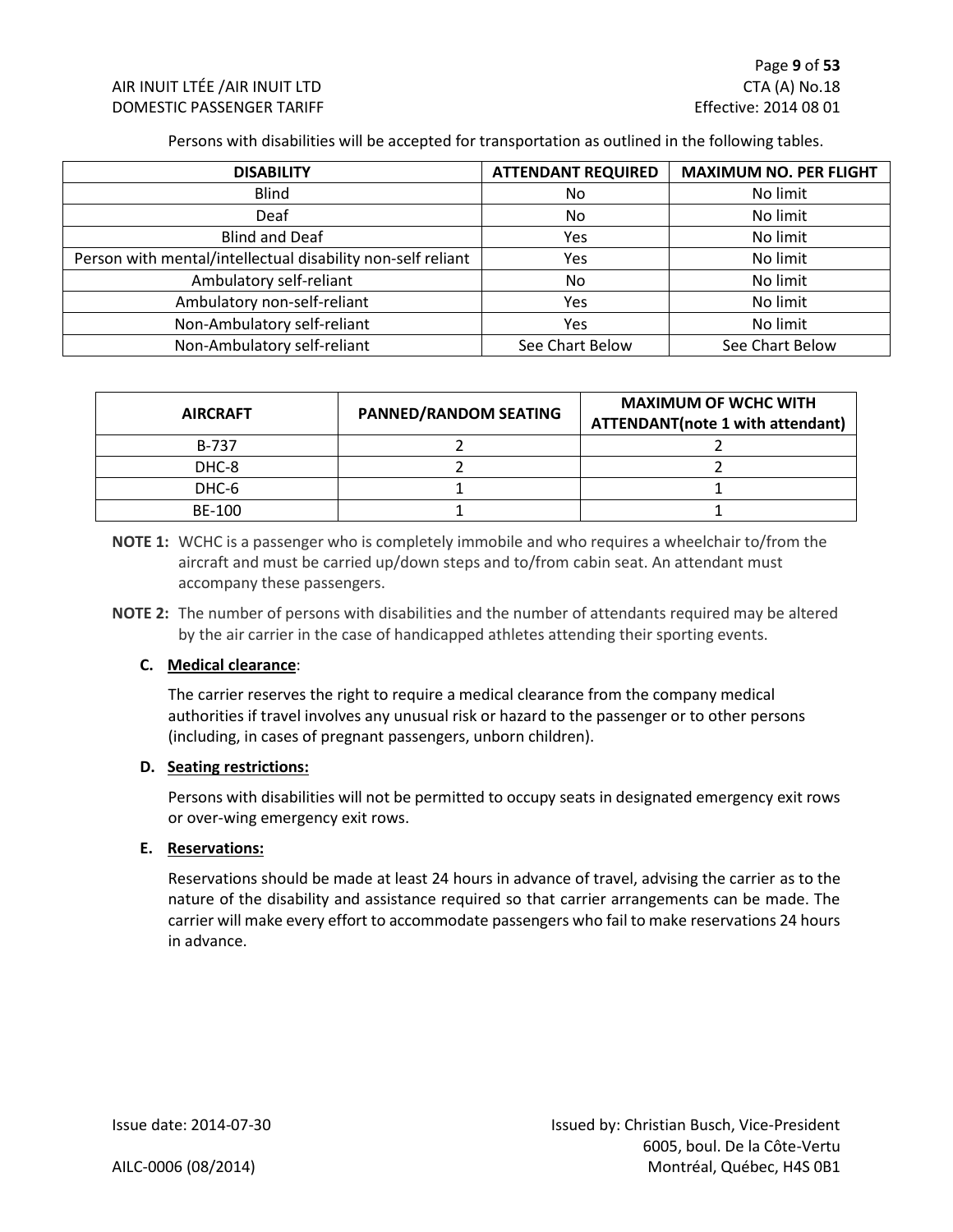#### **F. Fares for persons with disabilities/accompanying attendants.**

An attendant accompanying any passenger with a disability will be assessed the applicable fare over the sector(s) traveled.

Passengers with disabilities may travel via any fare type offered, subject to the governing rule for the fare type being used.

#### **G. Acceptance of mobility aids:**

In addition to the regular free baggage allowance provided in Rule 220, the carrier will accept, at no extra charge, the following items, which must be stowed in the baggage compartment.

- Manually operated and/or powered wheelchairs, scooters and walkers.
- Wheelchairs/scooters with non-spillable batteries. Battery cables must be disconnected and terminals must be insulated (taped) to prevent accidental short-circuits and battery must be securely attached to the wheelchair/scooter.
- Wheelchairs/scooters with spillable batteries will be carried according to the following:
- If the wheelchair can be loaded, stowed, carried and unloaded always in an upright position, then the battery need not be removed. Battery cables must be disconnected and terminals must be insulated (taped) to prevent accidental short-circuits and battery must be securely attached to the wheelchair/scooter.
- If the wheelchair or scooter cannot be loaded, stowed, carried and unloaded always in the upright position, the battery must be removed and carried in a strong rigid packaging which is:
	- $\triangleright$  Leak-tight and impervious to battery fluid.
	- $\triangleright$  Secured in the cargo compartment so as to prevent upsetting.
	- $\triangleright$  Battery must be protected against short-circuits and surrounded with compatible absorbent material sufficient to absorb the total quantity of liquid acid.
	- $\triangleright$  The package must be marked; battery, wet with wheelchair and must bear the corrosive and package orientation labels
- Crutches and canes may be retained in the passenger's custody provided they are stowed in accordance with the carrier's safety regulations.
- Where a mobility aid cannot be carried in the passenger compartment, the Carrier will provide assistance in disassembling and packaging the aid, unpacking and reassembling the aid, and returning the aid promptly on arrival at the person's destination, all without charge.
- In the event that a mobility aid is lost or damaged, the Carrier will immediately provide a suitable temporary replacement without charge. In addition, if a damaged aid can be repaired, the Carrier will arrange, at its expense, for the prompt and adequate repair of the aid and return it to the passenger as soon as possible. If a damaged aid cannot be repaired or is lost and cannot be located within 96 hours following the passenger's arrival, the Carrier will replace it with an identical aid satisfactory to the passenger, or reimburse the passenger for the replacement cost of the aid.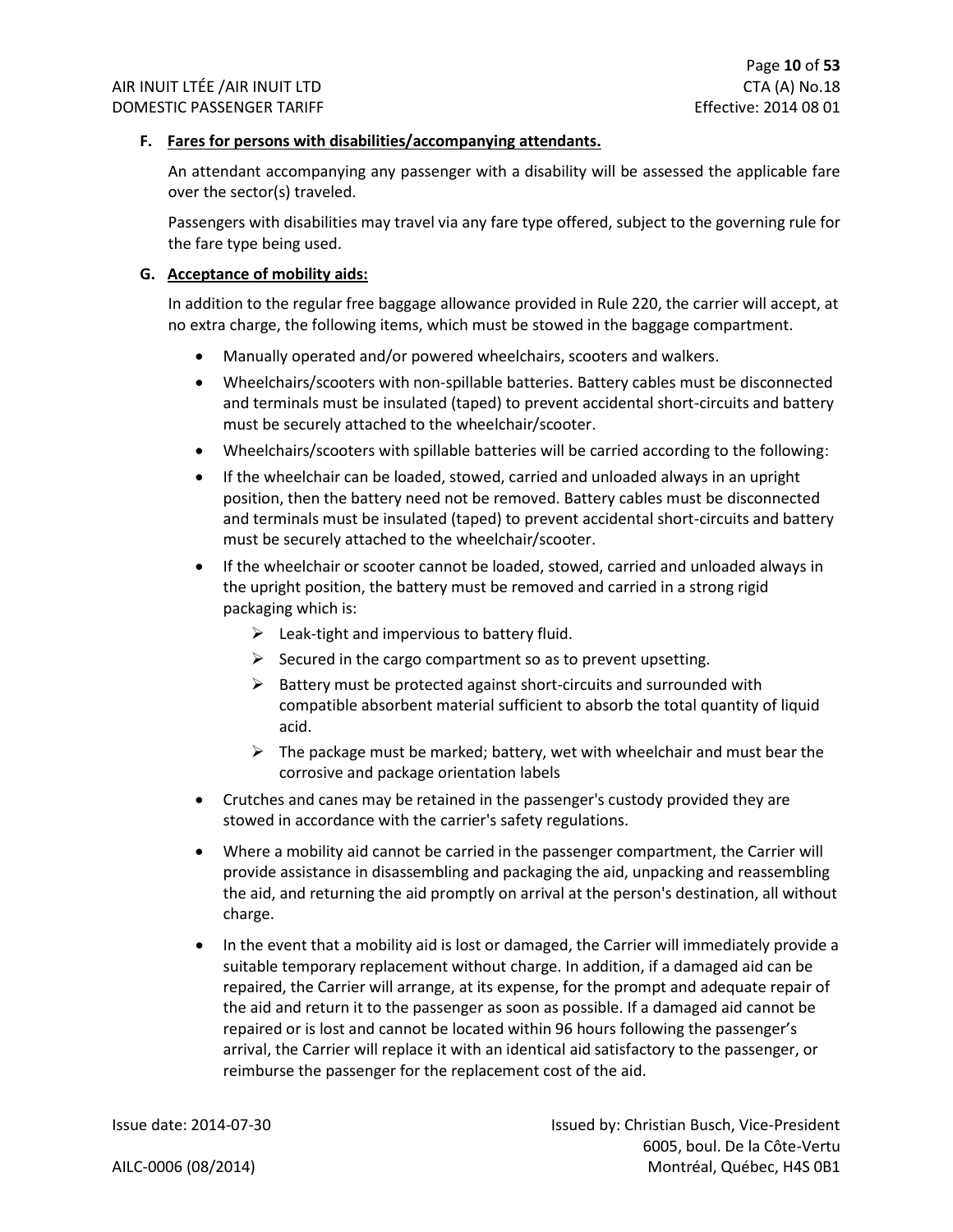#### **H. Service animals** See Rule 200.

#### **I. Liability of the Carrier:**

Carrier is not liable for its refusal to transport any passenger or for its removal of any passenger in accordance with the preceding paragraphs of this rule; however, at the request of the passenger, a refund will be issued in accordance with Rule 260 (Refunds - Involuntary).

### <span id="page-11-0"></span>Rule:0035 - Refusal to Transport

The Carrier will refuse to transport or will remove at any point any passenger:

- **A.** Whenever such action is necessary:
	- To comply with any Governmental Regulation;
	- To comply with and governmental request for emergency transportation in connection with the national defense, national disasters or search and rescue operations.
- **B.** Whenever necessary or advisable by reason of weather or other conditions beyond its control (including but without limitation, acts of god, force-majeure, strikes, civil commotions, embargoes, wars, hostilities or disturbances) actual, threatened or reported;
- **C.** Whenever a passenger refuses to permit search of his person or property for explosives or a concealed, deadly or dangerous weapon or article.
- **D.** Whenever a passenger refuses to comply with the carrier's rules and regulations.
- **E.** Whenever a person with a disability requires an attendant unless this person is accompanied by such an attendant who will be responsible for his/her care enroute, and with the care of such attendant, he/she will not require unreasonable attention or assistance from the carrier's personnel.
- **F.** Whenever a person's conduct is disorderly, abusive or violent and his/her removal or refusal is necessary for the reasonable safety or comfort of other passengers;
- **G.** In the case of a pregnant woman whose expected delivery date is within 7 days of travel, the carrier is provided with a doctor's certificate, dated within 72 hours of departure, stating that she has been examined and found physically fit for travel from (Place) to (Place) on (Date) and that the estimated time for birth is (Date). A copy of the certificate must be presented at checkin.
- **H.** In the case of an infant who is born less than 7 days prior to the travel date, the carrier requires a doctor's certificate indicating the infant as well as the mother are physically fit for travel from (Place) to (Place) on (Date). A copy of the certificate must be presented at check-in.

Carrier is not liable for its refusal to transport any passenger or for its removal of any passenger in accordance with the preceding paragraphs of this rule, but will, at the request of the passenger, refund in accordance with Rule 260 (Refund-Involuntary).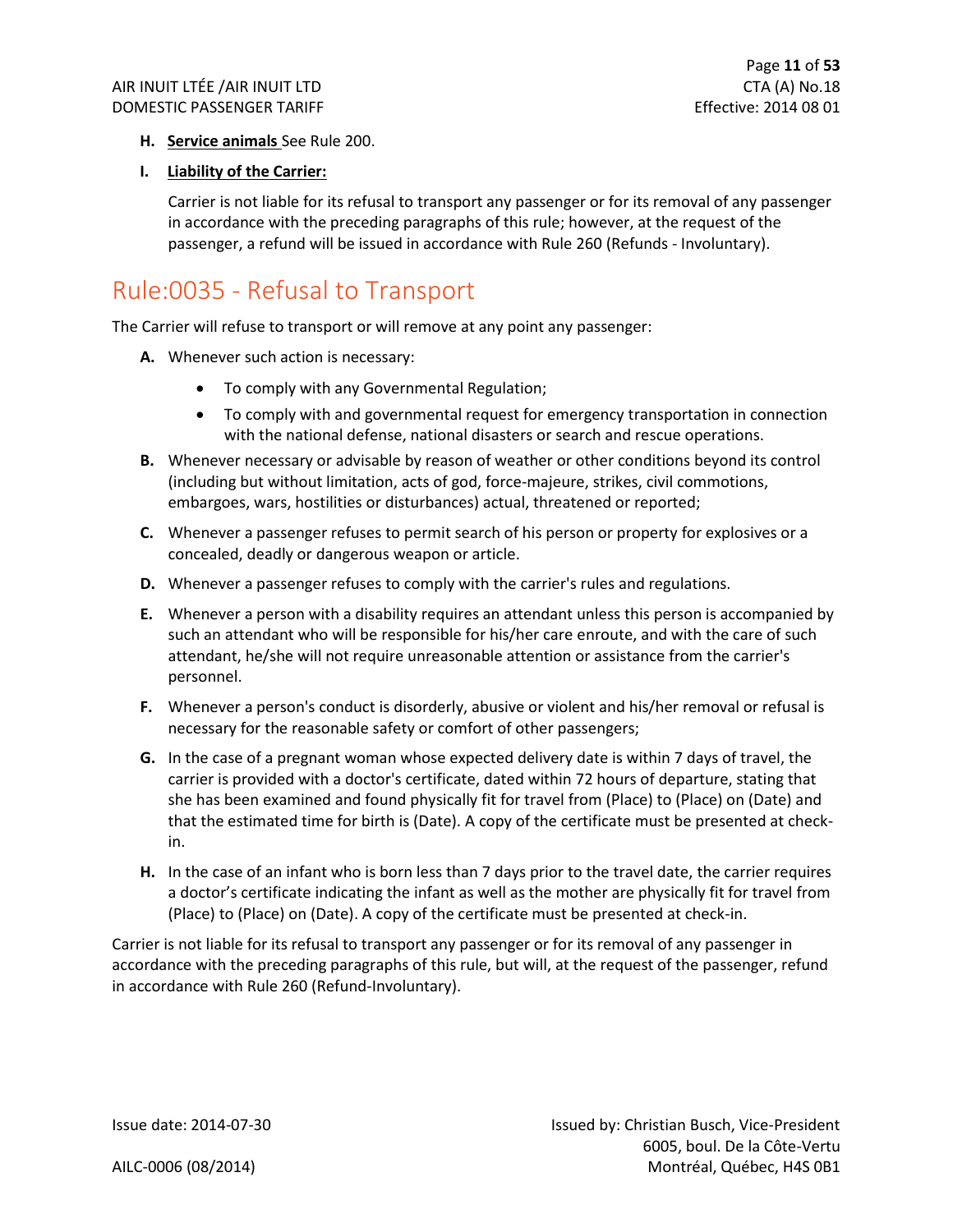### <span id="page-12-0"></span>Rule:0050 - Acceptance of Children

#### **A. Accompanied children:**

- Children under twelve (12) years of age are accepted for transportation without restriction when accompanied on the same flight and in the same compartment by a passenger at least sixteen (16) years of age.
- Accompanied children two (2) years of age and older but less than twelve (12) years of age will be charged in accordance with the Children/Infant discount under Rules 2000/4000.
- Infant (children who are less than two (2) years of age) will be accepted for transportation free of charge providing a fare-paying passenger, at least sixteen (16) years of age, accompanies the infant. The infant must occupy the same seat as that one occupied by the fare-paying passenger. A maximum of 1 infant is permitted for each adult.
- If more than one infant travels with a fare-paying passenger, a separate seat must be reserved. The fare applicable to such infant (not entitled to free transportation under paragraph 3) will be determined in accordance with the Children/Infant discount under Rules 2000/4000.
- Infant occupying a seat must be placed in an approved infant safety seat as described in Rule 89.

#### **B. Unaccompanied children:**

Children under twelve (12) years of age not accompanied by a passenger sixteen (16) years of age or over are accepted for transportation only under the following specifications:

- Under five (5) years of age:
	- o Not accepted under any conditions.
- Five (5) years of age and older but less than twelve (12) years of age:
	- $\circ$  The child must be brought to the airport of departure by a parent or responsible adult who remains with the child until enplaned and who must furnish the carrier with satisfactory evidence that the child will be met by another parent or responsible adult upon deplaning at his destination but not accepted if the flight on which the child holds a reservation is expected to terminate short of, or bypass his destination.
	- o Children five (5) years of age and older but less than twelve (12) years of age and who are not accompanied by a passenger at least sixteen (16) years of age will be charged the child fare in accordance with the Children/Infant discount under Rules 2000/4000 plus an additional charge of CAD 50.00.

#### **C. Seating of Children with Accompanying Passenger:**

• Carrier will facilitate the assignment of a seat to a child who is under the age of 14 years in close proximity to a parent, guardian or tutor at no additional charge.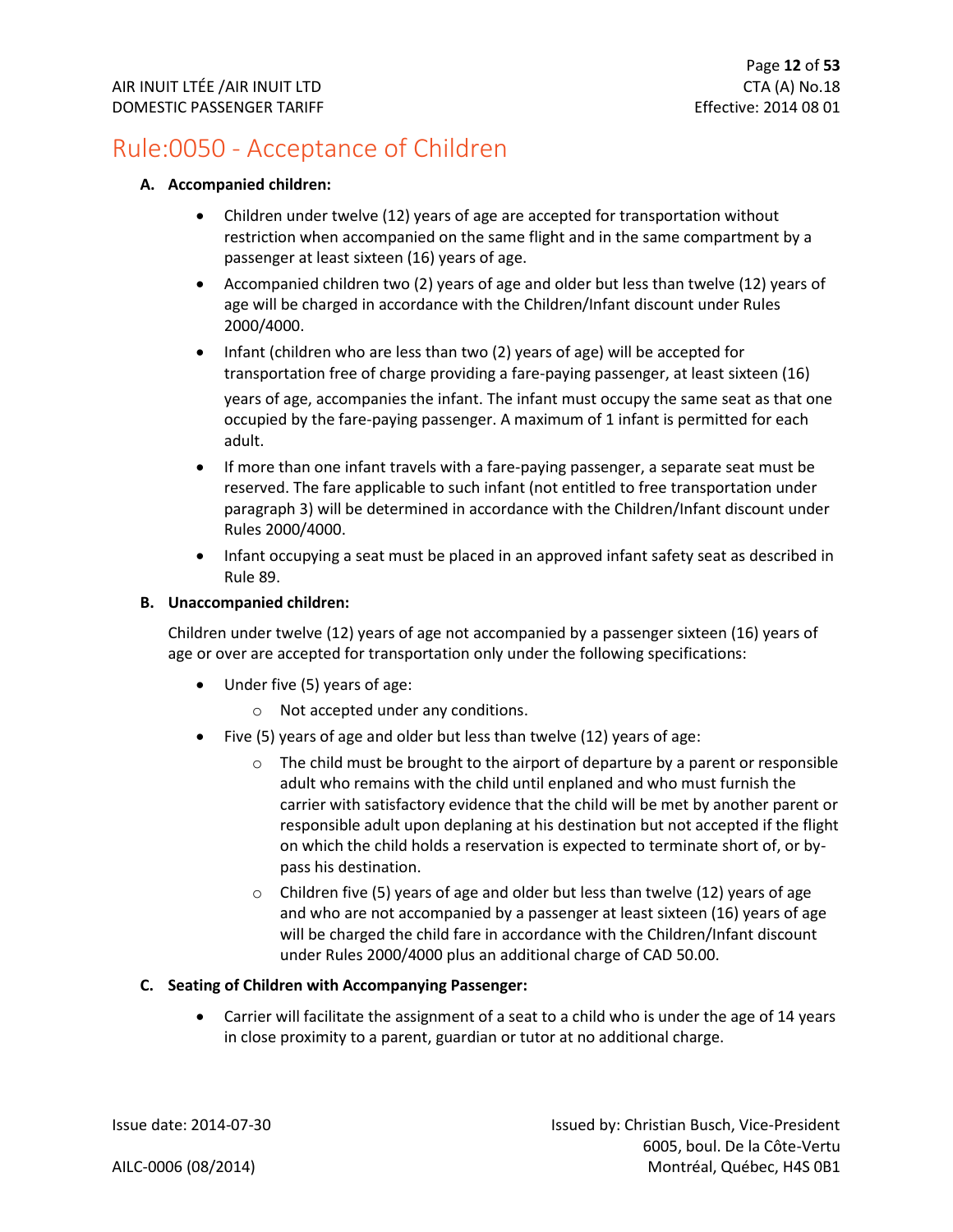- When there are no passengers who volunteer to relocate to help facilitate the seating of children with their accompanying adult, airlines are not required to move passengers against their will in order to facilitate the seating of children.
- If the carrier is unable to arrange seats together, it will discuss the options with the passenger. Passengers may choose to sit farther apart, or decide not to fly at all. If the passenger chooses to no longer take the flight, the carrier will provide other reasonable alternatives such as rebooking on an alternative flight with seating together at no extra charge or refunding their tickets.

#### **D. Responsibility of carrier:**

• Carrier will not assume any financial or guardianship responsibility for unaccompanied children beyond those applicable to an adult passenger.

### <span id="page-13-0"></span>Rule:0071 - Classes of Service

Economy class service (applicable to all classes) is provided to passengers paying economy fares, including full fare economy (Y) for transportation in the economy class offered in the Carrier's reservation system. Passengers traveling in the economy class will be offered in flight amenities (when aircraft type and flight times permit) such as complimentary beverages, with the exception of alcoholic beverages.

### <span id="page-13-1"></span>Rule:0085 - Smoking Prohibition

Smoking is prohibited on all flights of the Carrier and non-compliance with this provision is subject to the provisions of Rule 35 (Refusal to transport).

### <span id="page-13-2"></span>Rule:0089 - Infant Restraint Devices

#### **A. Application:**

An adult traveling with an infant may, at his/her discretion, reserve an adjacent seat for the purpose of the installation of an approved infant restraint device as described below.

#### **B. Terms and conditions:**

- 1) The infant must be properly secured in an infant restraint device which was manufactured on/after January 1st, 1991 and which;
	- Displays inspection sticker CMVSS-213 or CMVSS 213.1 if made in Canada
	- Displays inspection sticker FMVSS-213 if made in the U.S.A., or
	- Regardless of country of manufacture, displays any inspection sticker which states that the device is certified for use onboard aircraft.
- 2) Instructions for the proper use of the device and its weight and stature capacities must also be prominently displayed on the device. Use of the device may be prohibited if, in the opinion of the Carrier's personnel, an infant exceeds the prescribed capacity limits.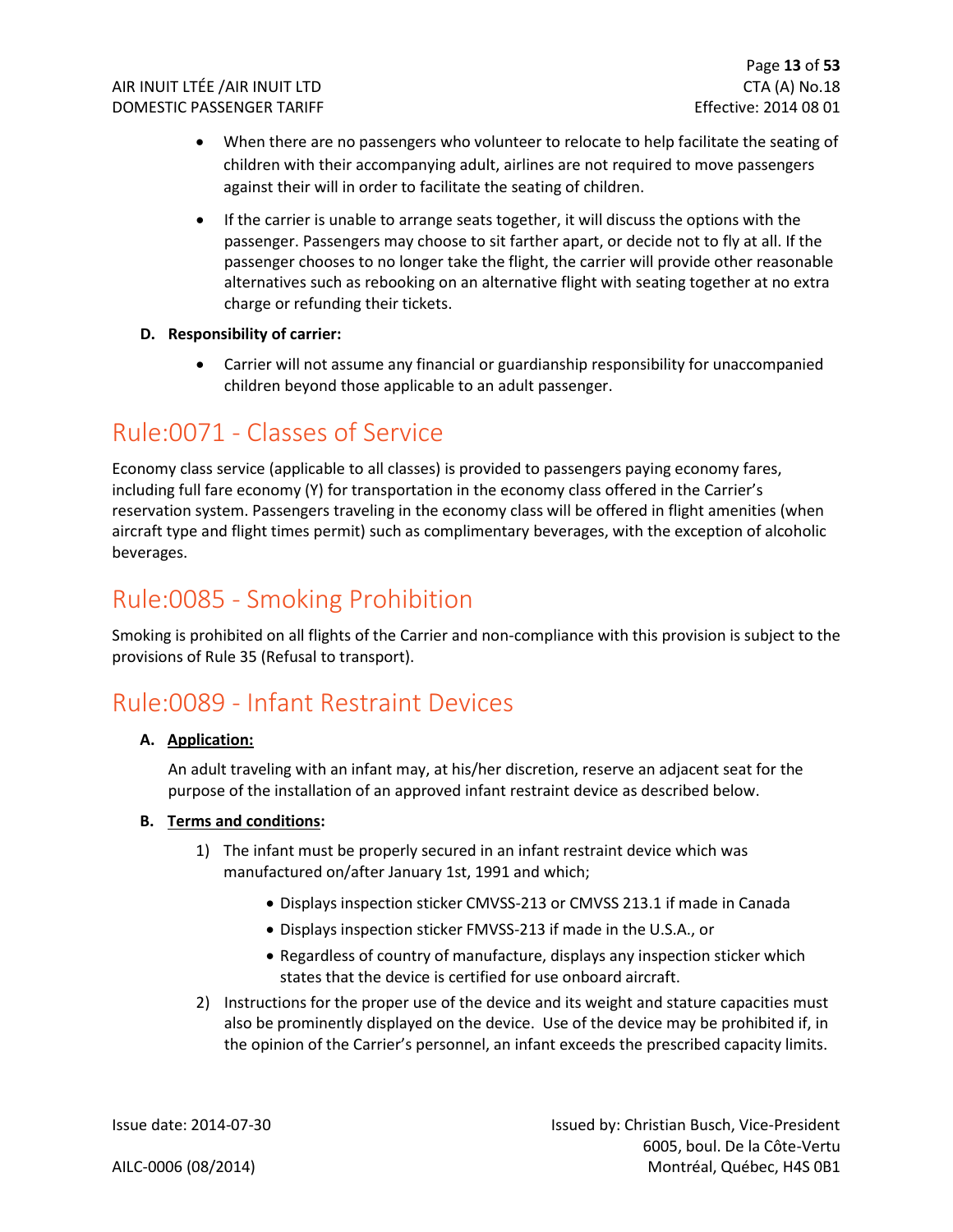- 3) The device shall at all times be properly secured in a seat adjacent to an accompanying adult who is familiar with the proper method of releasing the infant from the device. The device may not be located:
	- In an emergency exit row, or
	- In any seat which would block access by a person to the aisle of the aircraft, or
	- In a seat which would prevent access to emergency or safety equipment.
- 4) The adult traveling with the infant must provide the device. The Carrier assumes no responsibility for the provisions of approved infant restraint devices described above.
- 5) The charge for the seat in which the device is located shall be in accordance with Rule 50.
- 6) Reservations for the adjacent seat are required and must be booked in the same class of service as the reservation for the accompanying adult.

### <span id="page-14-0"></span>Rule: 0095 – Claims

#### **A. Liability of carrier respecting passengers:**

- 1) The liability of the carrier in respect of the death or injury to a passenger carried for hire and reward when the injury, whether resulting in death or not, is sustained during the operations of flight or while embarking or disembarking, or at any time while the passenger is aboard the aircraft, is limited to the sum of CAD 300,000.00.
- 2) When the carrier transports any passenger whose condition is such as to involve an usual risk or hazard, the carrier is not liable for any loss or damage which would not have been sustained but for the age or mental or physical condition of such passenger including in the case of a pregnant passenger, any injury, illness or disability sustained by an unborn child.
- 3) Claims made regarding delays, cancellations
	- a) Passengers must submit claims made regarding delays or cancellations directly to the Carrier within 1 year from the date the flight delay or cancellation happened and allow the Carrier 30 days or such time as prescribed by applicable law (whichever is the shorter time period) to respond directly to them before engaging third parties to claim on their behalf.
	- b) The Carrier will not process claims submitted by a third party if the passenger concerned has not submitted the claim directly to the Carrier and allowed the Carrier time to respond, in accordance with the above.
	- c) In the event that a passenger does not have the capacity or the ability to submit a claim personally, the legal guardian or a representative of said passenger may submit a claim to the Carrier on the passenger's behalf. The Carrier may request evidence that the legal guardian or the representative has authority to submit a claim on the passenger's behalf.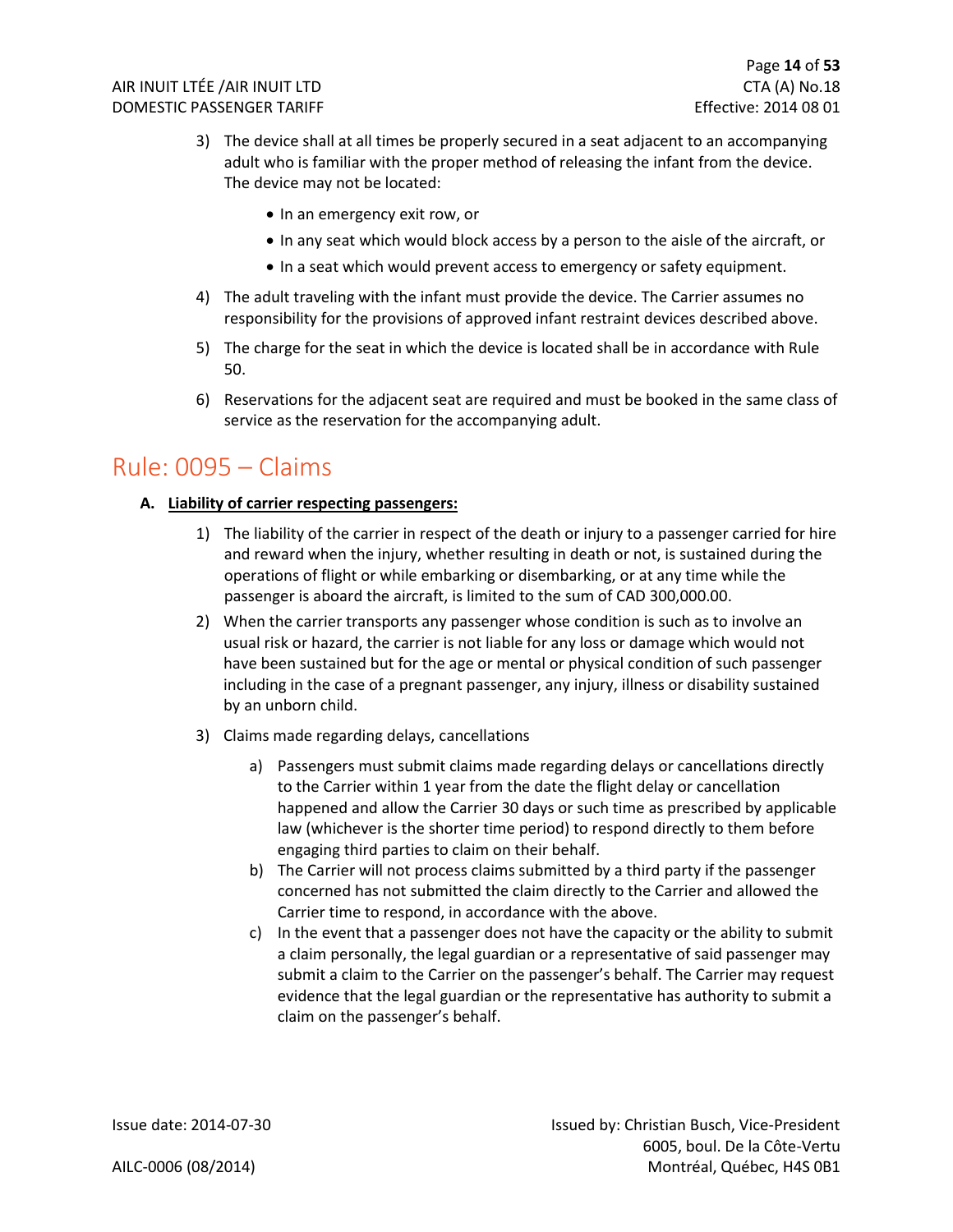- d) A passenger may submit a claim to the Carrier on behalf of other passengers on the same booking. The Carrier may request evidence that the passenger has the consent of other passengers on the booking to submit a claim on their behalf.
- e) The Carrier will not process claims submitted by a third party unless the claim is accompanied by appropriate documentation duly evidencing the authority of the third party to act on behalf of the passenger.
- f) Passengers are not prohibited by this clause from consulting legal or other third party advisers before submitting their claim directly to the Carrier.
- g) Any payment or refund will be made by cheque, email transfer or bank transfer directly to the passenger, at the choice of the Carrier. The Carrier may request evidence that the bank account is held by the passenger concerned.

#### **B. Limitation of action respecting passengers and baggage:**

1) Personal Injury and Death Time Limitations:

No action shall be maintained for any injury to or the death of any passenger unless notice of the claim is presented in writing to the general offices of the Carrier within thirty (30) days after the alleged occurrence of the events giving rise to the claim, and unless the action is commenced within one (1) year after such alleged occurrence.

2) Other time Limitations:

No action shall be maintained for any loss of or damage or the delay in the delivery of, any personal property or baggage, or any other claim (excepting only personal injury or death) arising out of or in connection with transportation of, or failure to transport any passenger or property or baggage unless notice of the claim is presented in writing to the head office of the carrier within twenty-one (21) days after the alleged events giving rise to the claim and unless the action is commenced within one (1) year after such alleged occurrence, but failure to give the above notice shall not be a bar if the claimant established to the satisfaction of the Carrier that he was unable to give such notice.

3) Preliminary Notice:

In the case of allegedly missing, delayed or damaged baggage, the provisions in paragraph (2) above shall apply, except that preliminary notice of loss, delay or damage must be submitted to the carrier, in writing, after the arrival of the flight on which the loss, delay or damage is alleged to have occurred, and prior to the passenger's leaving the airport. Failure to give notice within time aforesaid, no action shall lie against the Carrier unless the claimant establishes to the satisfaction of the Carrier that he was unable to give such notice.

4) Consequential, Punitive or Exemplary Damages:

The Carrier shall not be liable for consequential, special punitive or exemplary damages arising from or connected in any way with any act or omission by the Carrier, its employees or agents, whether or not such act or omission was negligent and whether the Carrier had knowledge that such damages might be incurred.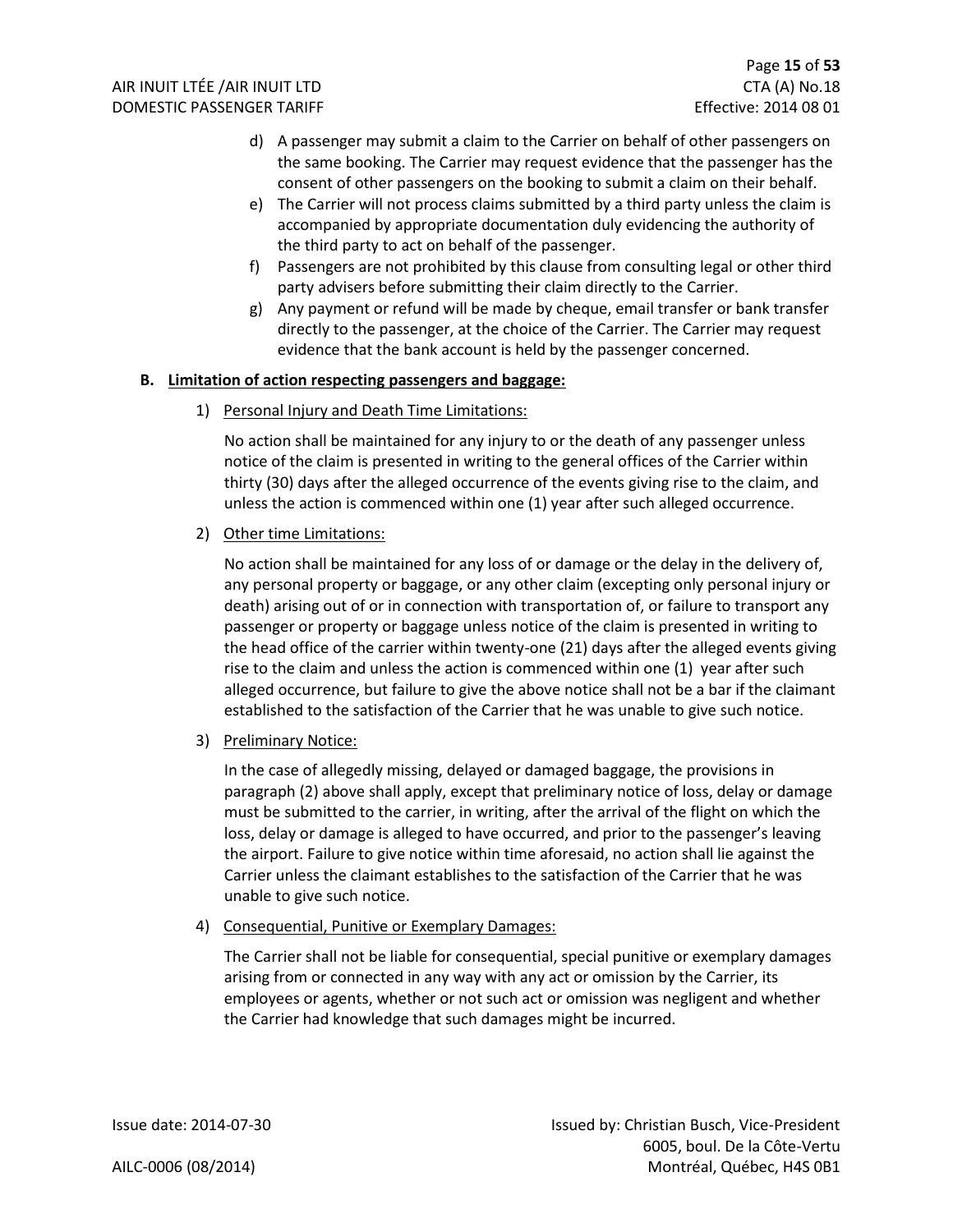### <span id="page-16-0"></span>Rule:0100 - Tickets

#### **General:**

- **A.** No person shall be entitled to transportation except:
	- 1) Upon presentation of a valid paper or electronic ticket. Such ticket shall entitle the passenger to transportation only between points of origin and destination.
	- 2) Upon presentation of a valid ID at the check-in counter and departure gate.
	- 3) As of August 31st 2020, and until further notice for travel to Nunavik upon presentation at check-in of a valid Nunavik Territory Access Authorization (NTAA) pursuant to an Ordinance issued August 31<sup>st</sup>, 2020 by the Nunavik Regional Director of Public Health.
- **B.** Flight coupons will be honored only in the order in which they are issued and only if all unused flight coupons and passenger coupons are presented together.
- **C.** A ticket which has not been validated, or which has been altered, mutilated or improperly issued, shall not be valid.
- **D.** Tickets are not transferable and carrier is not liable to the ticket holder for honoring or refunding such ticket when presented by another person.

### <span id="page-16-1"></span>Rule:0105 - Ticket Validity

- **A.** The period of validity for transportation will be one year from the date on which transportation commences at the point of origin designated on the original ticket, or if no portion of the ticket is used, from the date of issuance of the original ticket.
- **B.** If the passenger is prevented from using the ticket, or a portion thereof, on the last day of the applicable period specified in this rule by lack of space or flight cancellation, the ticket shall remain valid until space can be provided on a schedule comparable to that on which the passenger requested space, or if the passenger is unable to commence or continue his travel because of the illness or physical incapacity of himself or a member of his family, or of an associate with whom he is traveling, the carrier will extend the limit of the ticket not to exceed 30 days beyond the original limit. A physician must certify such illness or incapacity in writing and the certification must specify that the passenger was or will be prevented from completing his journey prior to the expiration of the original time limit because of such circumstances. Such certificate must be surrendered to the carrier and all coupons so affected must be endorsed by the agent to indicate that an extension has been granted under this rule.

The period of validity for transportation for this government funded fare class will be 6 months from the date on which transportation commences at the point of origin designated on the original ticket, or if no portion of the ticket is used, from the date of issuance of the original ticket.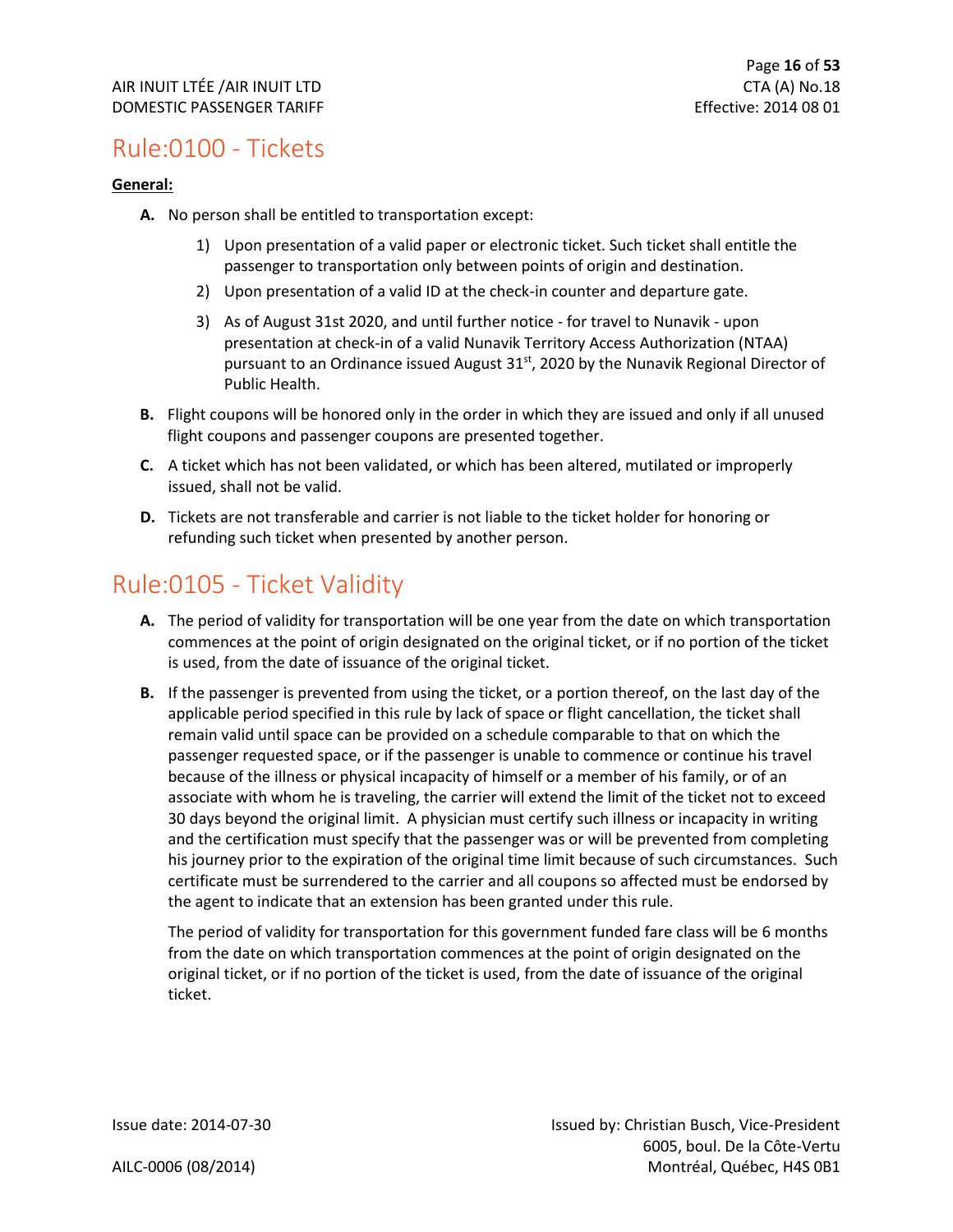### <span id="page-17-0"></span>Rule:0115 - Confirmation of Reservation

Reservation will be tentative only and will not be valid until the passenger has secured a confirmed paper or electronic ticket indicating his confirmed reserved space thereon.

A reservation on a given flight(s) is confirmed when it has been entered in Air Inuit's electronic reservation system and a ticket number has been issued.

### <span id="page-17-1"></span>Rule:0125 - Electronic ticket office

The general rule of confirmation of reserved space (Rule 115) shall apply to reservations made through the Electronic Ticket Office, except as provided below:

- A reservation of space on a given flight(s) is confirmed when entered in Air Inuit's electronic reservation system and a Record Locator Number is generated by the reservation system.
- A ticket is valid when a ticket number is assigned to a confirmed reservation.

### <span id="page-17-2"></span>Rule:0135 - Cancellation of Reservations

Carrier will cancel reservations of any passenger:

- **A.** Whenever such action is necessary to comply with any Governmental Regulation, or to comply with any governmental request for emergency transportation in connection with the national defense, or whenever such action is necessary or advisable by reason of weather or other conditions beyond its control.
- **B.** If the passenger fails to occupy space, which has been reserved for him on a flight, and the carrier fails to receive notice of the cancellation of such reservation prior to the departure of such flight, the carrier will cancel such reservation and all other reservations for continuing or return space in accordance with ticket rules.
- **C.** Whenever the ticket has not been purchased according to the specified time limit indicated in the applicable fare rule.
- **D.** Whenever the passenger fails to meet the following check-in requirements at the Point of Origin:
	- 1) The passenger must have obtained his/her boarding pass and checked any baggage prior to the check-in deadline shown below. Failure to meet this deadline will result in the loss of the passenger's assigned seat or the cancellation of the passenger's reservation.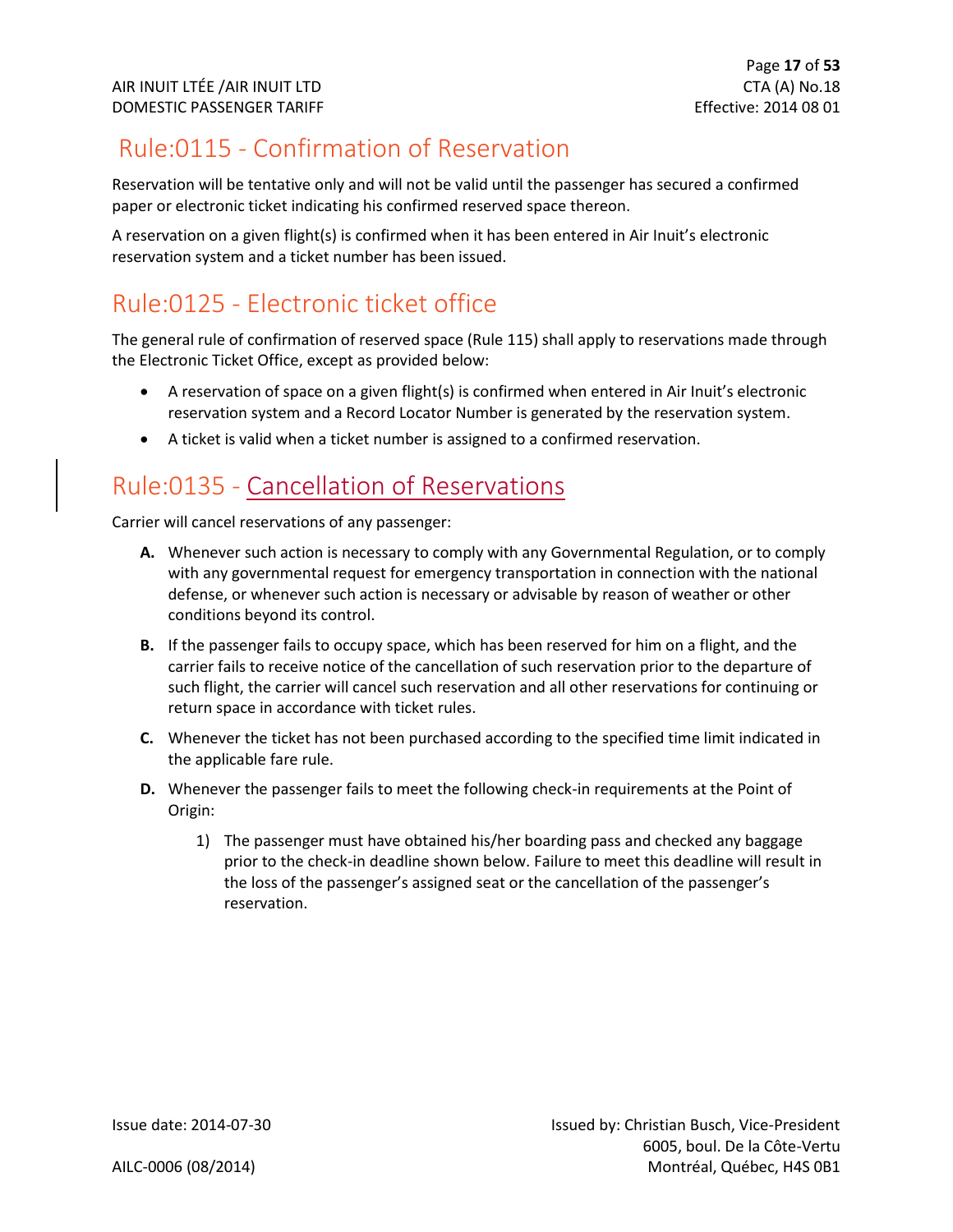| <b>POINT OF ORIGIN</b>                                      | <b>RECOMMENDED</b><br><b>CHECK-IN TIMES</b> | <b>CHECK-IN DEADLINE</b> |
|-------------------------------------------------------------|---------------------------------------------|--------------------------|
| Aéroport international Pierre-Elliott-Trudeau<br>(Montréal) | 90 minutes                                  | 45 minutes               |
| Québec City Jean-Lesage                                     | 90 minutes                                  | 60 minutes               |
| All other stations                                          | 60 minutes                                  | 45 minutes               |

**E.** Carrier is not liable when it cancels the reservation of any passenger in accordance with this rule, except to refund the value of the ticket.

### <span id="page-18-0"></span>Rule:0150 - Application of Fares

**A.** Transportation is subject to the fares and charges in effect on the date on which such transportation commences at the point of origin designated on the ticket. If an increase or decrease in the fares or charges covered by a non-ticketed transportation becomes effective, the full amount of such increase or decrease will be collected from, or refunded to, the passenger, as the case may be.

No increase will be collected in cases where the ticket has been issued prior to the effective date of a tariff containing an increase in the applicable fare, affected through a change in fare level, a change in conditions governing the fare, or a cancellation of the fare itself.

- **B.** Where a through fare is specifically published via the desired routing from point of origin to point of destination, such fare is applicable over such route notwithstanding that it is higher or lower than the combination of intermediate fares via such routing.
- **C.** Except as otherwise provided in Rule 9 (Ground Transportation), fares and charges will apply only to transportation between the airports through which the points named in connection with such fares and charges are served by the Carrier.

### <span id="page-18-1"></span>Rule:0160 - Currency of Fares and Charges

All published fares and charges are stated in dollars and cents of the lawful currency of Canada (CAD).

### <span id="page-18-2"></span>Rule:0165 - Construction of Fares

When the fare between any two points is not specifically published such fare will be constructed by combining those fares, applicable via the desired routing from the passenger's point of origin, which produce the lowest fare, provided however, that:

- **A.** If the fare so constructed exceeds the fare applicable to or from a more distant point via the same routing, the fare applicable to or from such more distant point will apply;
- **B.** If a fare constructed for a trip interrupted by travel other than via carrier exceeds the applicable through fare for uninterrupted travel via the same routing, the applicable through fare will apply.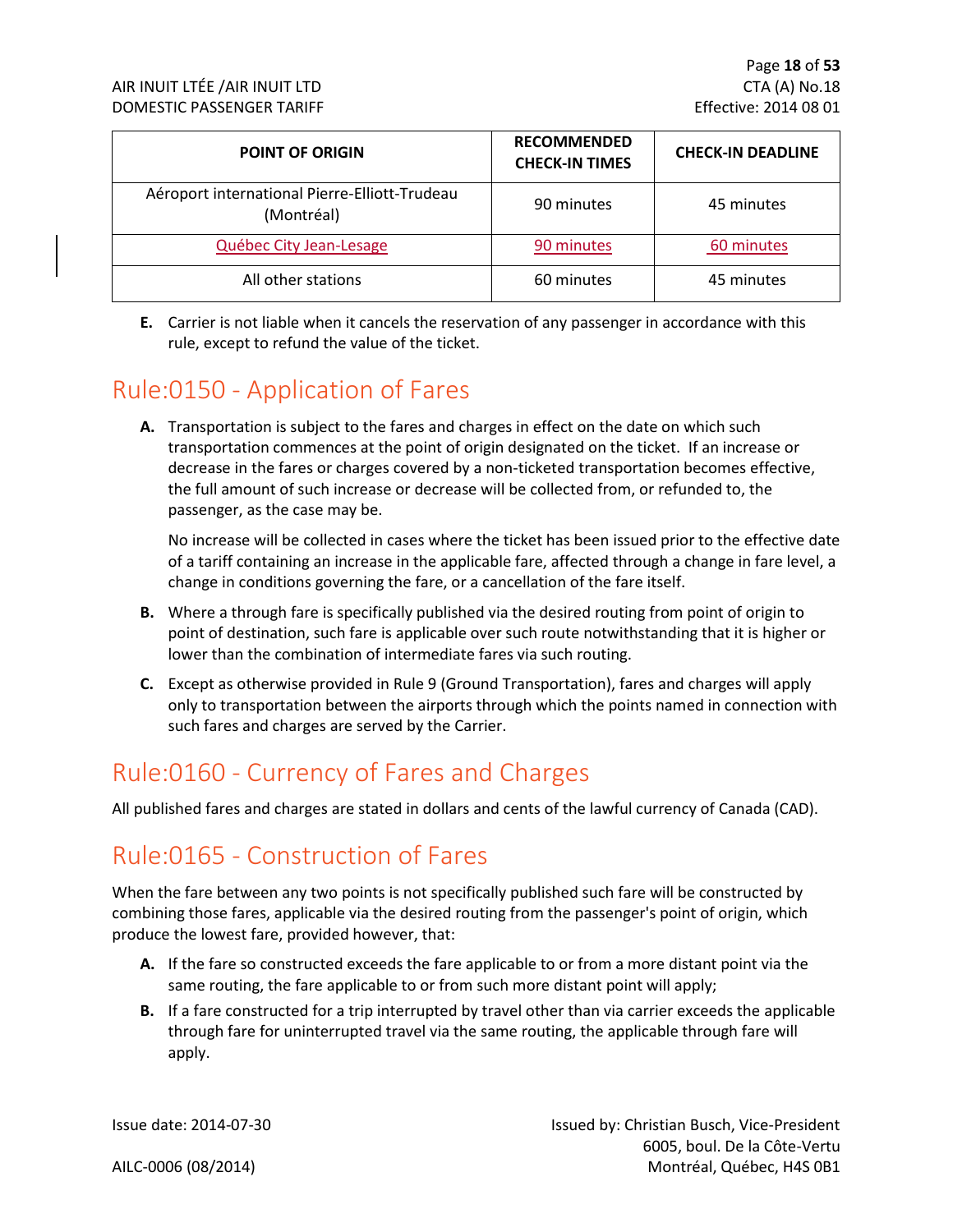### <span id="page-19-0"></span>Rule:0170 - Round Trip Fares

When a ticket therefore is purchased before the transportation commences or is reissued pursuant to Rule 255 (Rerouting), the fare applicable to a round trip between two points over the lines of the carrier shall be:

- **A.** When specifically published via the desired routing, the applicable round trip fare specifically published by or on behalf of such carrier.
- **B.** When not specifically published via the desired routing, the sum of the one-way fares applicable to the respective one-way segments or the sum of the round trip segment fares if these are published.

### <span id="page-19-1"></span>Rule:0180 - Stopovers

Stopovers, as defined in rule 5, are not permitted unless the paid fare specifically allows it.

### <span id="page-19-2"></span>Rule:0190 - Acceptance of Baggage

- **A.** Carrier has the right to examine baggage tendered for transportation.
- **B.** Carrier will accept for transportation as baggage such personal property as is necessary or appropriate for the wear, use, comfort, or convenience of the passenger for the purposes of his trip, subject to the following conditions:
	- 1) Carrier will refuse any baggage which is not properly identified with a passenger name tag.
	- 2) Carrier has the right to refuse to accept baggage for transportation on any flight other than the one on which the passenger is to be transported;
	- 3) Carrier will refuse to accept any property for transportation if it cannot withstand ordinary handling, or its weight, size or character renders it unsuitable for transportation on the particular aircraft on which it is to be transported;
	- 4) Carrier will refuse to transport or will remove at any point any baggage, which the passenger refuses to allow the carrier, upon the request of the carrier, to examine;
	- 5) Carrier will refuse to accept the following articles for transportation unless advance arrangements have been made:
		- Assembled firearms or ammunition, except that carrier will accept for transportation sporting firearms when not loaded and when in a suitable case and a small quantity of small arms ammunition for personal use when packed in the original package of the manufacturer (without advance arrangements being made.
	- 6) Any liquids, as baggage or otherwise or any other articles not suitable, or not suitably packed for transportation in aircraft. The Carrier will not be liable for the losses of, or damage to, liquids or such other articles or for the damage to other articles, or for the damage to other property occasioned thereby, in the event such liquids or other articles are packed in baggage or otherwise transported without the knowledge of the carrier;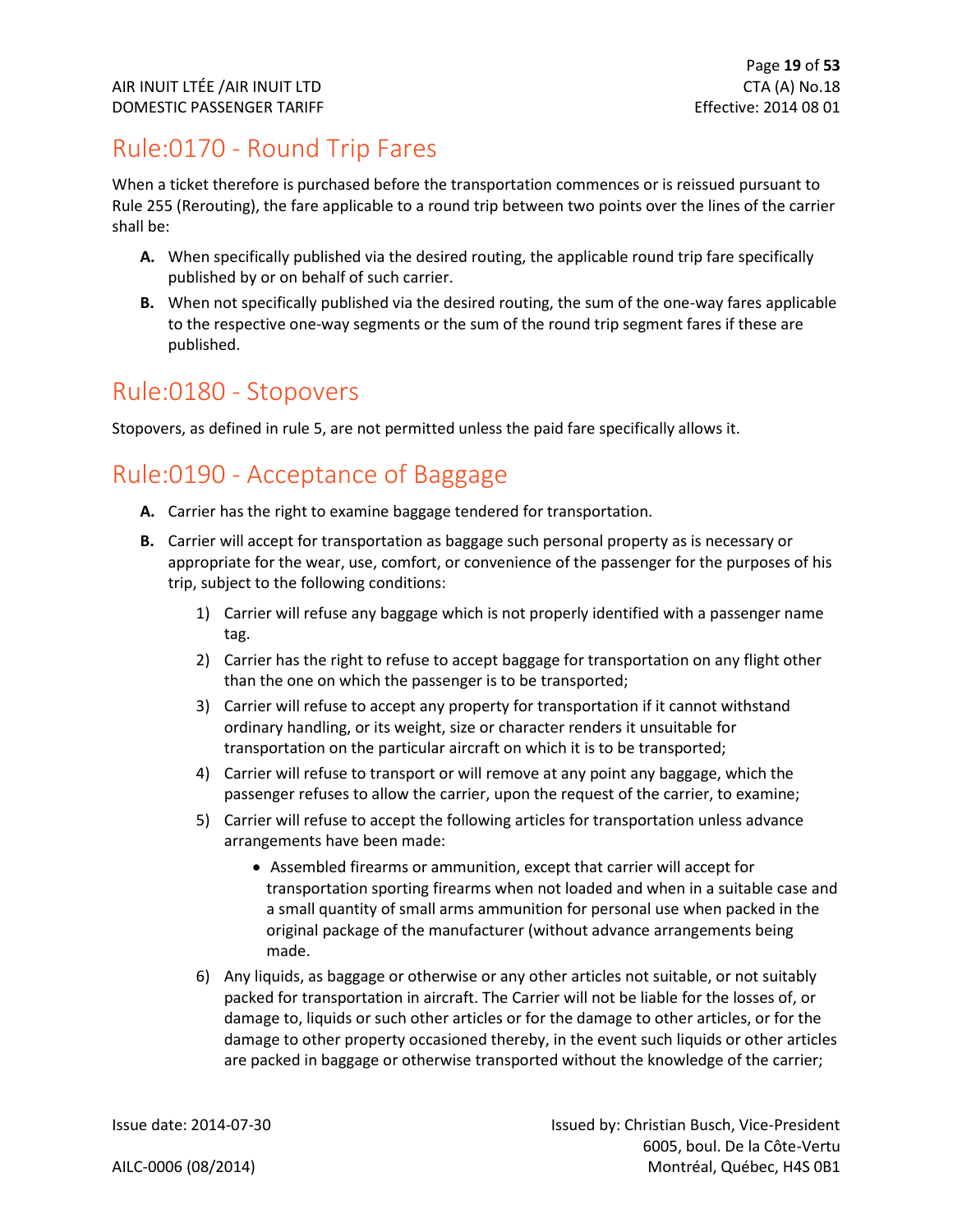7) Carrier will refuse to transport small lithium battery-powered vehicles in checked baggage, as carry-on items, or as cargo shipments due to numerous safety concerns associated with the batteries in these devices including, but not limited to, hoverboards, electric Bicycles, electric Skateboards/Scooters, mini-Segways or balance Wheels.

### <span id="page-20-0"></span>Rule:0195 - Conditions & Charges for Acceptance of Special Items

The following are special items or types of items that will be accepted as baggage by the carrier subject to the conditions shown. Charges prescribed in this rule are applicable from the point at which the item is accepted to the point to which the item is transported.

- **A.** Animals See Rule 200 (Acceptance of Live Animals).
- **B.** Antlers and trophies

Sporting trophies such as animal horns and antlers will not be included in determining the free baggage allowance and will always be subject to a charge of CAD 100.00 for each full rack and CAD 50.00 for each split rack, one-way, plus applicable taxes.

**C.** Bassinets and infant carrying seats

An infant's bassinet will be accepted for transportation in the passenger compartment only when a seat is reserved, a ticket is purchased for the infant and, the bassinet can be properly secured by the seat belt and that it complies with Rule 89.

- **D.** Bicycles See sporting equipment below.
- **E.** Birds, household See Rule 200 (Acceptance of Live Animals).
- **F.** Bowling See sporting equipment below.
- **G.** Cats, domestic See Rule 200 (Acceptance of Live Animals).
- **H.** Dogs, domestic See Rule 200 (Acceptance of Live Animals).
- **I.** Firearms See also sporting equipment below.
	- Sporting and Non-sporting firearms and ammunition will be accepted as checked baggage only. These articles must be declared to the carrier at the time check-in. Failure to do so will result in the carrier's refusal to transport such item.
	- Exception: Officers of the law will be permitted to carry unloaded firearms on board the aircraft.
	- Advance arrangements must be made.
- **J.** Fishing See sporting equipment below.
- **K.** Football See sporting equipment below.
- **L.** Fragile items

#### Conditions for agreement to carry:

Carrier does not agree to carry fragile items as checked baggage, or when otherwise placed in the care of the carrier unless they are appropriately packaged in the original factory sealed carton, a cardboard mailing tube, or a container or case specifically designed for shipping such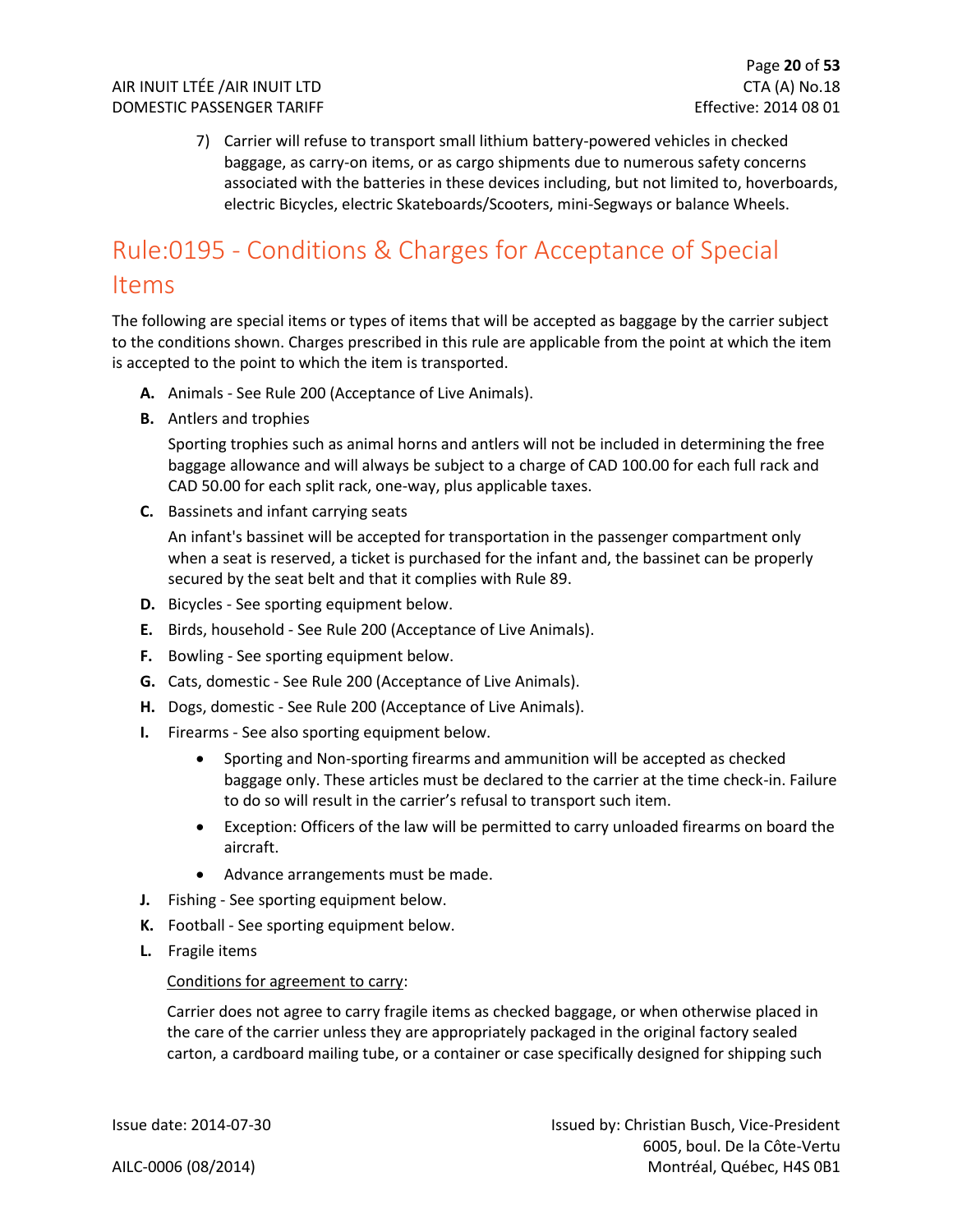items (does not include standard carrying cases or any container provided by the carrier). Carrier agrees to carry such items without appropriate packaging upon execution by the passenger of a limited release tag at time of check-in (see below for form of limited release tag applicable). Unsuitable or inadequately packed items will be carried but only upon completion of a limited release tag at time of check-in (see paragraph (3) below).

#### Classes and examples of fragile and/or perishable items:

The classes of items listed below are deemed by carrier to be fragile or perishable or otherwise unsuitable as checked baggage and are subject to the conditions of acceptance set forth above.

• **Artistic items**

Paintings, drawings, printers, statues or other sculptures; soapstone and/or bone carvings, plastics; and plaster of paris molds and casts.

• **Chinaware/ceramics/pottery** (see also glass)

Ceramics, pots, bowls, dishes, crockery, ornaments, or other containers made of baked clay or porcelain.

• **Toys**

Dolls, dollhouses, model trains and airplanes

#### • **Electronic and mechanical items**

Personal computers, display terminals, printers, typewriters, sewing machines, watches, clocks, sensitive calibrated tools and instruments, television, radios (including citizen band), calculators, audio and video equipment, electron microscopes, electrographs and electronic medical equipment.

#### • **Garment bags**

Garment bags and suit/dress covers of light flimsy plastic or vinyl designed for carrying and not for shipping including the contents of such bags or covers.

The Carrier will accept garment bags and other bags made of unreinforced pliable materials, provided such bags contain only garments and non-fragile items. Garment bags containing fragile items and/or items other than garments will be accepted upon the execution of a release (see paragraph (3) below).

• **Glass** (see also chinaware/ceramics/pottery)

Glassware, crystal, mirrors, bottles and any liquids contained therein (excluding reasonable quantities of toiletries), telescopes, binoculars, barometers, glass covers on pictures, plate window glass, stained glass, lampshades, eyeglasses and contact lenses that are not in their cases.

- **Golfing** See sporting equipment below.
- **Horseback riding** See sporting equipment below.
- **Household articles**

Lamps, lampshades, and items of similar material

- **Liquids**
- **Liquid carton**
- **Miscellaneous items**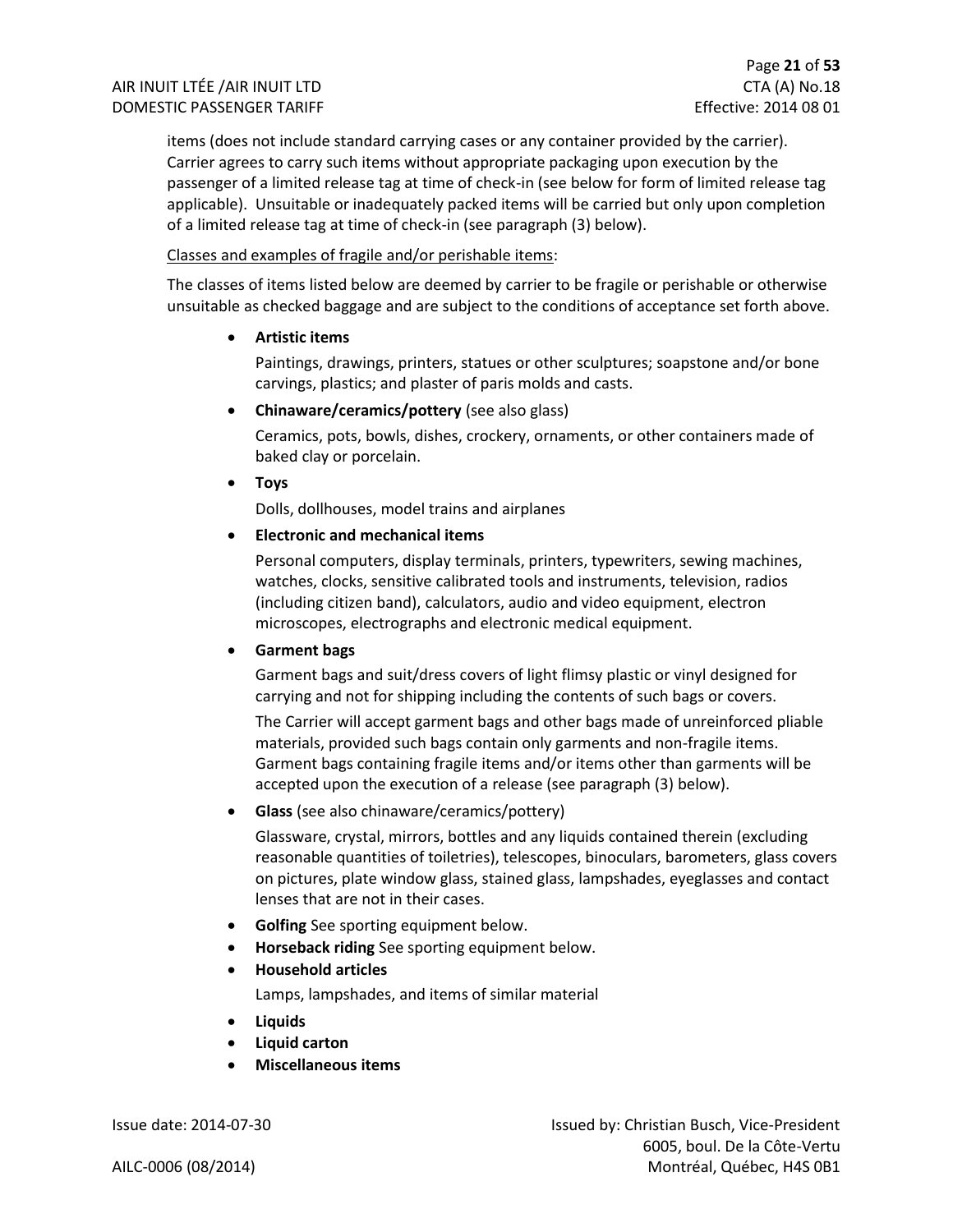#### • **Attached articles**

Articles that are tied, taped, wired, or strapped to the exterior of any piece of checked baggage.

#### • **Boxes/sacks/bags**

Boxes, sacks and bags (and contents thereof) that do not have sufficient durability, a secure closure, or provide sufficient protection from damage to the container and its contents.

- **Brittle items**
- **Over-packed baggage**

#### • **Uncrated/unprotected/unsuitable items**

Cosmetic cases, hat boxes, wig boxes, infant strollers, wheelchairs, umbrellas, bag carts, and other items whose shape, material, or characteristics render it susceptible to damage.

#### • **Musical instruments and equipment**

Air Inuit accepts properly packaged musical instruments as either checked or carry-on baggage, depending on its weight, size and shape.

#### In carry-on baggage

Seats cannot be purchased for musical instruments, however small musical instruments (e.g. clarinet, flute, oboe, trumpet, guitar or violin) may be permitted as part of your standard carry-on baggage allowance as long as it meets the current Air Inuit carry-on size requirements and:

They are in its hard-shell case for appropriate protection.

They do not weigh more than 5 kg (11lb).

They fit under the seat in front of you or in the overhead bin.

Due to cabin storage space limitations, we cannot guarantee that a musical instrument can be accommodated on board. Storage is provided on a "first come, first serve" basis, so it is always a good idea to arrive for boarding early.

Instruments may need to be checked at the gate and transported as checked baggage if the airport agent or cabin crew determines that it cannot be safely stowed in the cabin. For this reason, musical instruments should always be properly packed in a hard-shell case specifically designed for that type of instrument.

A musical instrument you take on board will count as part of your carry-on allowance, as either a personal or standard article (depending on the size and dimensions of the instrument)

#### In checked baggage

Musical instruments are considered part of the checked-in baggage allowance; meaning if the total amount of bags (including the musical instrument) exceeds the maximum weight limit per passenger excess charges will apply. The maximum weight of musical instruments is 32 kg (70 lb).

#### How to pack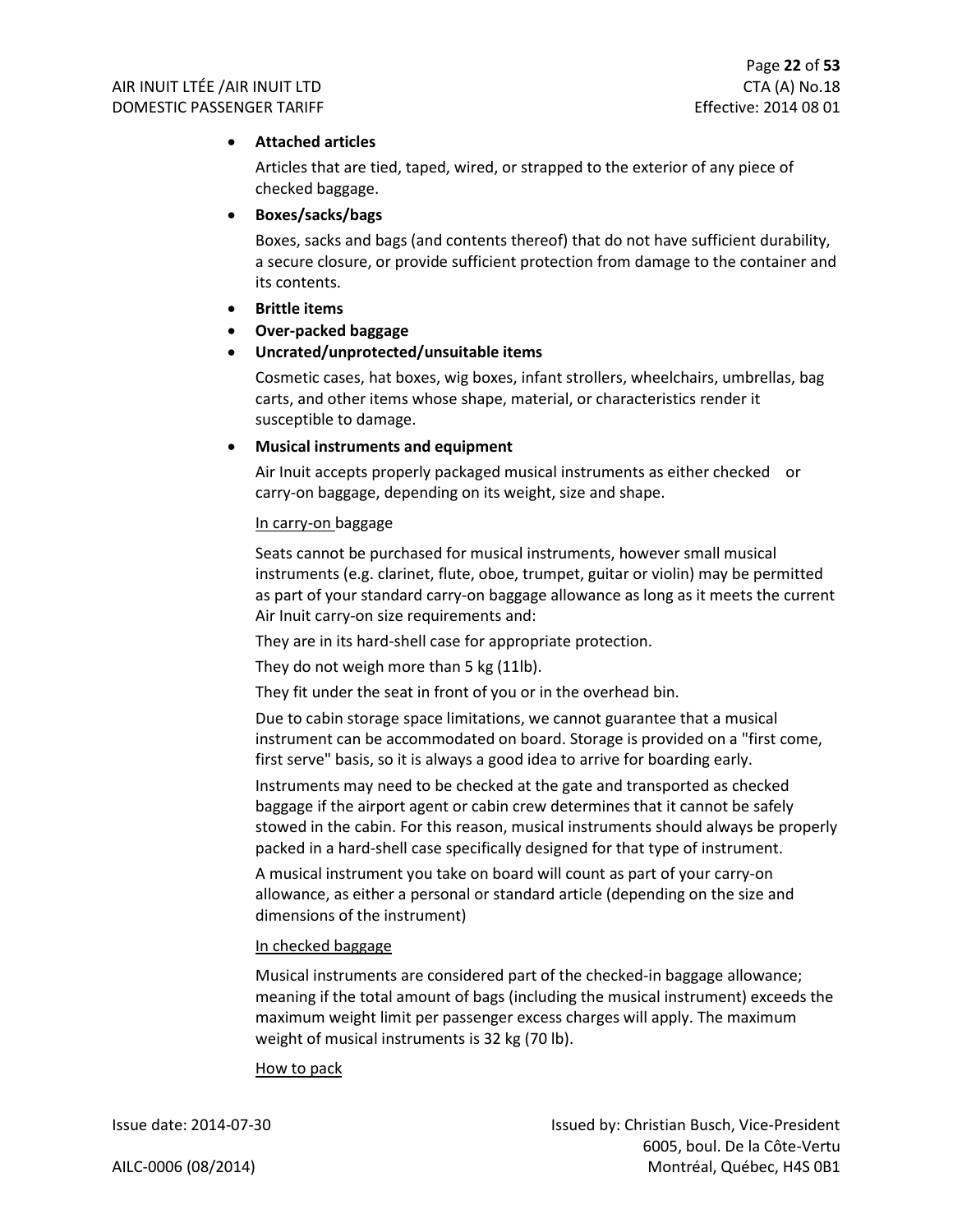Musical instruments will be accepted as checked baggage, provided each piece is properly packed in a hard-shell case. While soft or polyfoam cases generally provide adequate protection for day-to-day handling, they're not well suited for air travel.

Instruments should fit snug in its case. If there's any noticeable wiggle room, it's a good idea to fill the open space with rags, towels, or T-shirts to prevent the instrument from moving around. Mark the instrument case FRAGILE, even if it's shaped like a musical instrument.

When a stringed instrument is transported by air, it may be exposed to dramatic changes in temperature and pressure, which can cause it's headstocks to crack or snap off. To prevent possible damage, it is your responsibility to ensure that the strings are loosened so that the tension is reduced.

#### • **Paper business documents**

Mechanical drawings, blueprints, maps, charts, historical documents and photographs include negatives, prints, portraits and slides.

#### • **Perishable items**

- o Fresh or frozen foodstuffs such as fruits, vegetables, meats, fish, seafood, poultry, and bakery products
- o Dairy products
- o Floral and nursery stock
- o Flowers, fruit and vegetable plants, cut flowers and foliage such as floral displays.
- o Animal Hides

Carrier does not agree to carry perishable items unless they are appropriately packed for carriage and checked as a separate piece of baggage. Carrier agrees to carry perishable items which are unsuitably or inadequately packed but only upon the execution of a baggage limited release tag (see paragraph (3) below) at time of check-in and shall also require the completion of the tag, at check-in time, for appropriately packed perishable items which are checked as a separate piece of baggage.

#### • **Photographic/cinematographic equipment**

Cameras, photoflash equipment, photometers, spectroscopes, phototubes or other devices using sensitive tubes or plates; also videotape and/or film (still or movie) exposed and unexposed.

- **Plastics** (see also toys)
- **Precision items** (see also electronic and mechanical items) Microscopes, oscilloscopes, meters, counters, polygraphs, electrographs, and medical equipment.

#### • **Recreational and sporting goods**

Backpacks, tennis, squash, racket ball, badminton and other rackets, fishing rods, sculls, surfboards, including windsurfers, scuba diving masks and pressure gauges, scopes.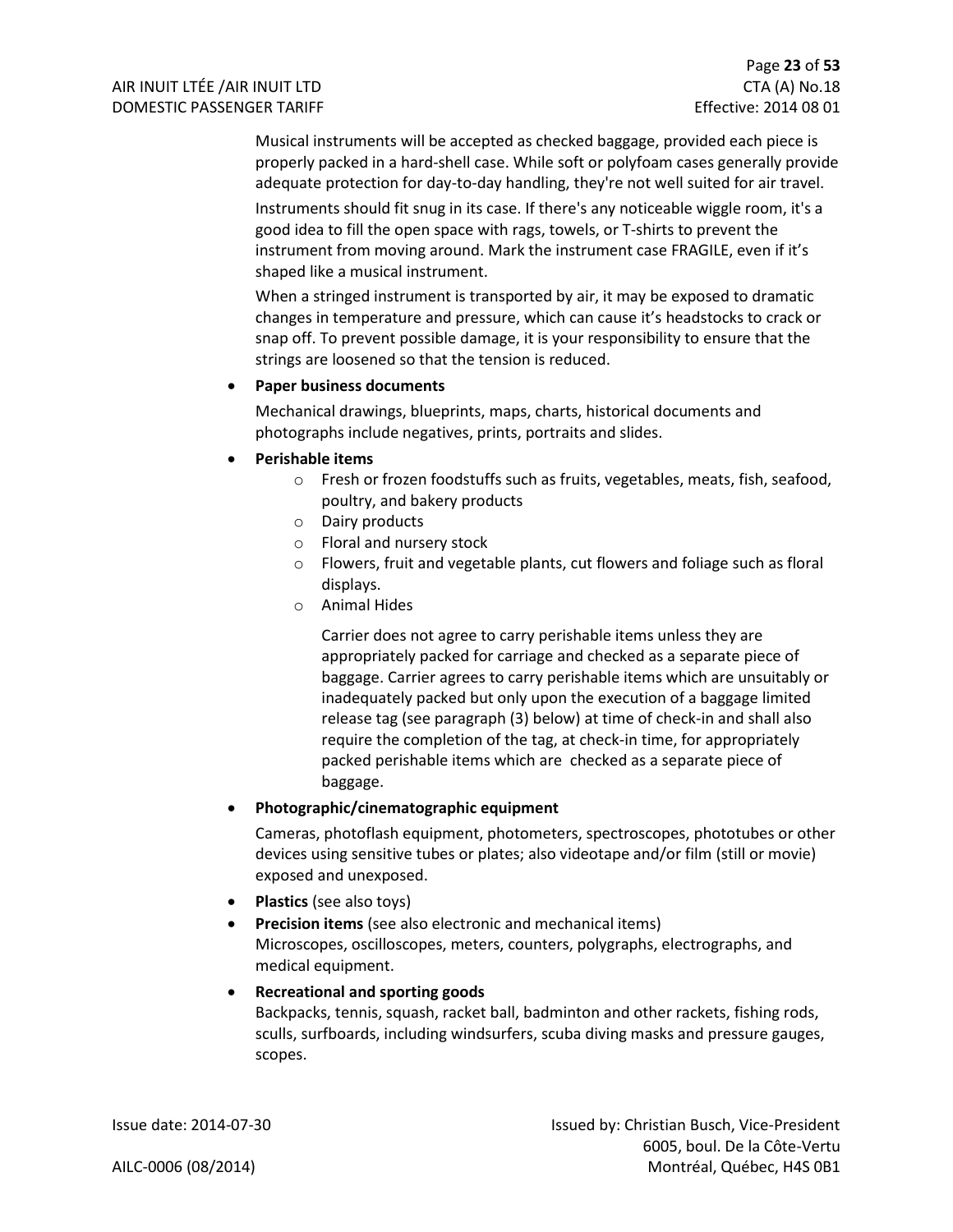#### • **Restricted articles**

Items listed in the IATA Dangerous Goods Regulations will be accepted subject to advance arrangements and compliance with these regulations.

- **Scuba diving** See sporting equipment below.
- **Skiing** See sporting equipment below.

#### • **Sporting equipment**.

Sporting equipment items listed below will be accepted by Air Inuit subject to the conditions of acceptance and/or prescribed charges.

#### **o Bicycles:**

Bicycles will be accepted subject to the conditions and charges specified below. (For the purpose of this provision one item of bicycling equipment is defined as one bicycle.)

#### Bicycle characteristics:

Carrier will accept non-motorized touring or racing bicycles with single seats.

Conditions of acceptance:

Bicycles must have the handlebars fixed sideways and the pedals removed and tires deflated.

#### Charges:

Bicycles will not be included in the free baggage allowance and will always be subject to an excess baggage charge of CAD 50.00 plus applicable taxes.

#### **o Fishing equipment:**

#### Conditions of acceptance:

Items of fishing equipment will be accepted as checked

#### Charges:

The fishing equipment will be included in determining the free baggage allowance, and when in excess will be subject to the applicable excess baggage charge.

#### **o Golfing equipment:**

#### Conditions of acceptance:

Items of golfing equipment will be accepted as checked baggage subject to the charges specified below. (For the purpose of this provision one item of golfing equipment is defined as one golf bag containing not more than 14 golf clubs, 12 golf balls, and one pair of golf shoes.)

#### Charges:

Golfing equipment will be included in determining the free baggage allowance, and when in excess will be subject to the applicable excess baggage charge.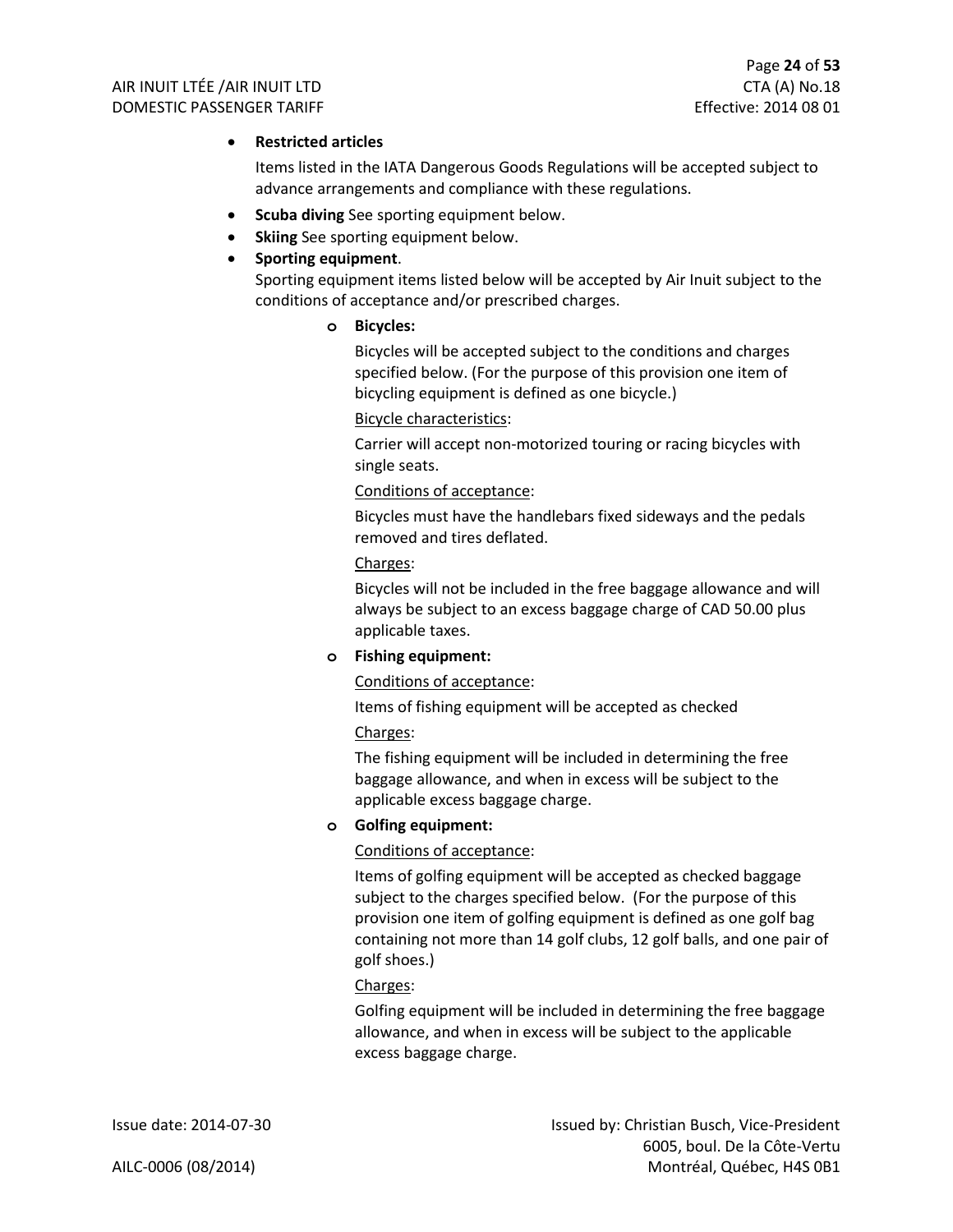#### **o Shooting equipment: (sporting firearms)**

#### Conditions of acceptance:

- i. Items of shooting equipment will be accepted only as checked baggage subject to the conditions and charges specified below. (for the purpose of this provision one item of shooting equipment is defined as one rifle case containing not more than two rifles, with or without scopes, 5 kg or 11 lbs. of ammunition, one shooting mat, noise suppressors, and small rifle tools; two shotguns and two shotgun cases and 5 kg or 11 lbs. of ammunition; or one pistol case containing not more than five pistols, noise suppressors, one pistol telescope, and small pistol tools.
- ii. Firearms must be unloaded and placed in a suitable container.
- iii. Advance arrangements must be made.

#### Charges:

Firearms will be included in determining the free baggage allowance, and when in excess will be subject to the applicable excess baggage charge whether or not presented as a single piece.

#### **o Skiing equipment:**

#### Conditions of acceptance:

Items of skiing equipment will be accepted as checked baggage. (For the purpose of this provision one item of skiing equipment is defined as one pair of skis, one pair of ski poles, one pair ski bindings, and one pair of ski boots.)

#### Charges:

Skiing equipment will be included in determining the free baggage allowance, and when in excess will be subject to the applicable excess baggage charge, whether or not presented as a single piece.

#### **Release forms:**

The following is a copy of a release form that will be provided by the Carrier. Execution of a release form relieves the Carrier of liability for damage to fragile items (of the type identified in paragraph (L) above) in checked baggage, which damage results solely from the unsuitability of such items as checked baggage and/or the inadequacy of their packaging, and not from carrier's failure to exercise the ordinary standard of care. Execution of a release form also relieves the Carrier of liability for spoilage or substantial loss of value or potency which results from the Carrier's delay in delivery of checked baggage when such spoilage results from the unsuitability of such items as checked baggage and not from the Carrier's failure to exercise the ordinary standard of care.

- Fragile items Release applies to damage.
- Perishable items Release applies to damage and spoilage resulting from delay.
- Unsuitably or inadequately packed items Release applies to damage and loss.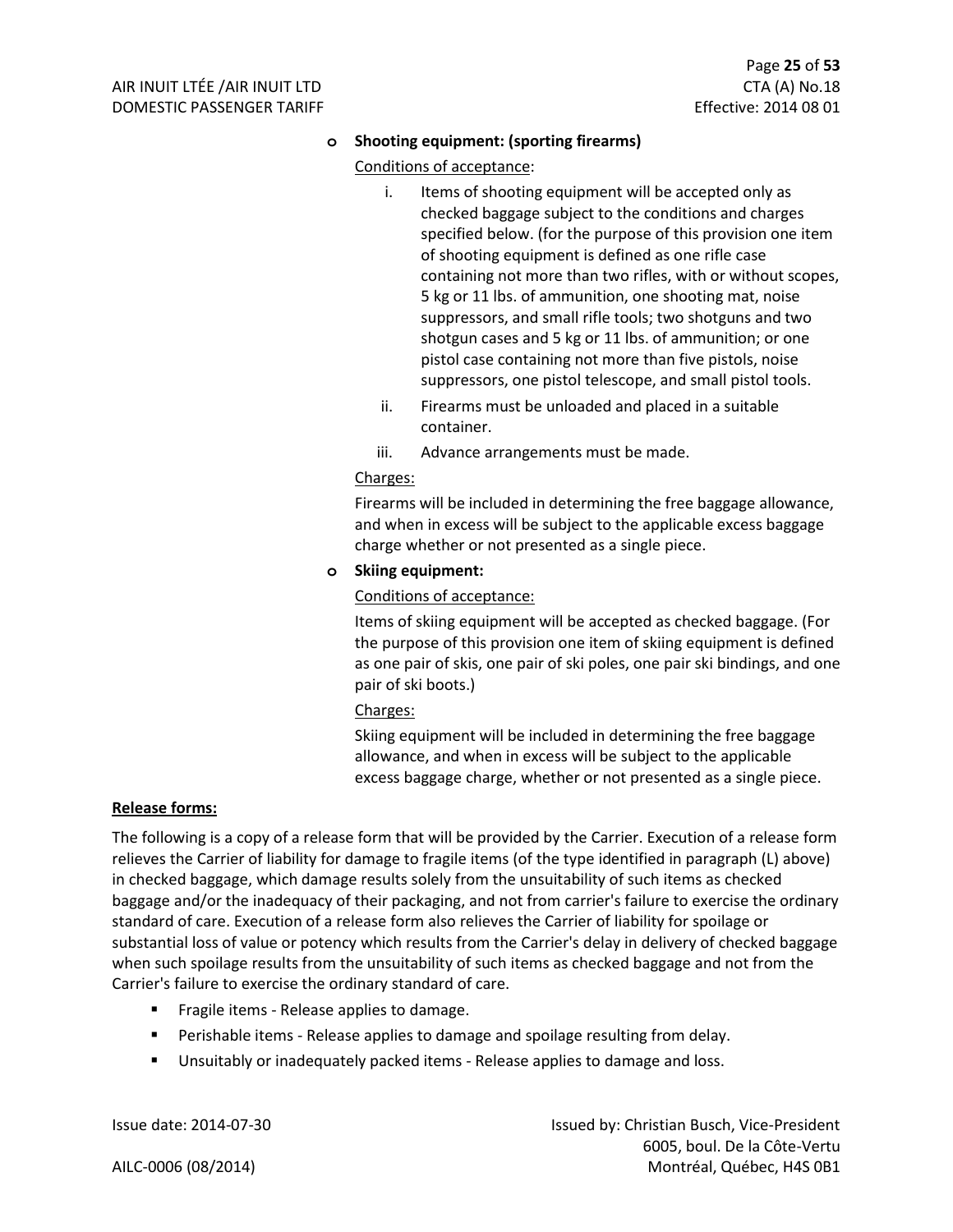In consideration of Air Inuit transporting the property described above, which is deemed by applicable tariffs to be unsuitable for transportation as checked baggage, I hereby release Air Inuit from liability resulting solely from such unsuitability as designated above by an "X".

PASSENGER'S SIGNATURE:

#### DATE:

CARRIER AGENT:

### <span id="page-26-0"></span>Rule:0200 - Conditions & Charges for Acceptance of Live Animals

#### **A. Service animals:**

Carrier will accept for transportation with forty-eight (48) hour notice without charge in the passenger compartment specially trained, certified, accompanied service animals in the following categories:

- o Search and rescue dogs;
- $\circ$  A service animal required to assist a person with a disability provided the animal is properly harnessed and certified as having been trained at a professional service animal institution; such an animal will be permitted to accompany the person with a disability into the cabin and remain on the aircraft floor at the person's feet. For the safety and comfort of all passengers, the Carrier's staff (in consultation with the person with a disability) will determine where the person with a disability and service animal accepted under this rule will be seated. Service animals do not require a muzzle. The Carrier will not be responsible in the event any such animal is refused entry into or passage through any country. The carrier is not responsible for the loss, injury, sickness or death of a live animal except when caused directly or indirectly by the act, neglect or default of the carrier. Should injury or death of a Service Animal result from the fault or negligence of the carrier, the carrier will undertake to provide, expeditiously and at its own expense, medical care for or replacement of the service animal.
- o Only one Service Animal will be accepted per flight.

#### **B. Emotional Support Animals**

Air Inuit will not accept for transportation any emotional support animal onboard its aircraft.

**C. Live animals:**

Live animals (dogs, cats, hamsters, ferrets, etc\*.) will be accepted for transportation in the baggage compartment only, provided that:

\*Birds and snakes are not accepted

#### **1) Conditions of Acceptance:**

- a. Advance arrangements are made with the Carrier at least twenty-four (24) hours prior to the flight;
- b. Only one (1) animal per cage is transported;
- c. The animal is harmless, inoffensive, odorless, and requires no attention during transit;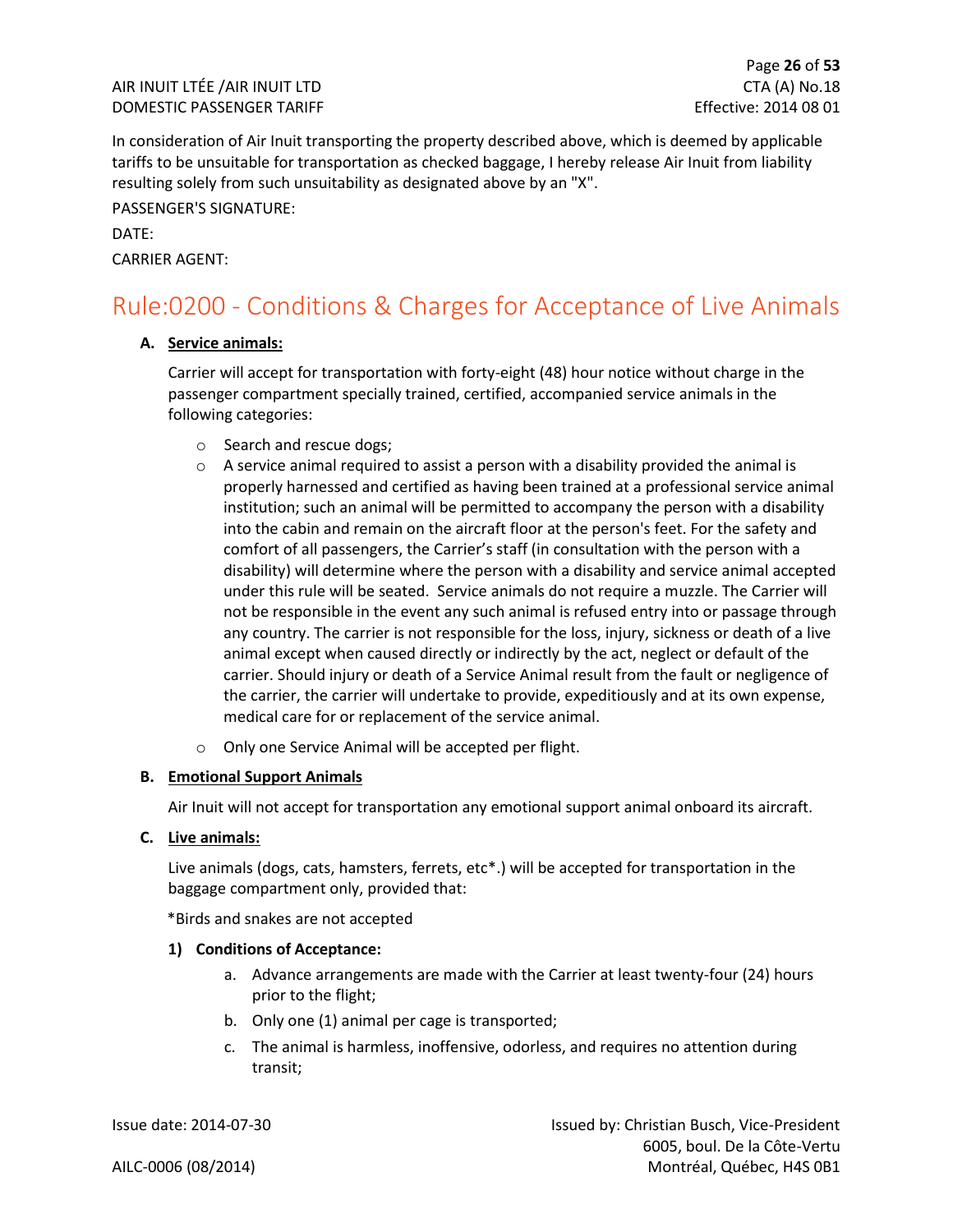- d. The animal is confined in a suitable rigid plastic cage subject to inspection and approval by the carrier prior to acceptance;
	- i. Large enough to allow the animal to stand up, turn around and lie down comfortably, as per the National Animal Health Program regulations, item 142
	- ii. If the pet kennel is not big enough for your pet to do this, we will refuse transport.
	- iii. Leak proof.
	- iv. Equipped with a secure closing mechanism.
	- v. Cages must not have a grid large enough permitting the animals to have muzzle out of cage.
- e. The animal(s) will be transported only in the cargo compartment of the aircraft. No animals (except for service animals) will be authorized in the passenger cabin as carry-on animals.
- f. The passenger must make all arrangements and assume full responsibility for complying with any applicable laws.
- g. The Carrier will not be responsible in the event of injury, sickness or death of such animal.

#### **2) Charges:**

The animal(s) and its container will not be included in the free baggage allowance and will always be subject to the applicable excess baggage charges in Rule 225.

### <span id="page-27-0"></span>Rule:0205 - Checked and Carry-on Baggage

#### **General:**

Passengers may check baggage for carriage in the cargo compartment of the aircraft and/or may carry baggage on board the aircraft subject to the provisions in paragraphs (A) and (B) below. The suitability of baggage as to weight, size and character to be carried in the passenger compartment of the aircraft will be determined by the Carrier.

#### **A. Checked baggage:**

Carrier will check baggage which is tendered by a passenger and which is acceptable under the terms of rules 190, 195 and 200 upon presentation by a passenger of a valid ticket covering transportation over the lines of the Carrier or over the lines of that Carrier and one or more other carriers subject to the conditions specified below:

- 1) Baggage must be checked at the city or airport office designated by the Carrier and in advance of flight departure time as prescribed by the Carrier.
- 2) The passenger's name must appear on the baggage; the Carrier will supply baggage identification labels free of charge.
- 3) Baggage will not be checked:
	- o To a point that is not on the passenger's routing.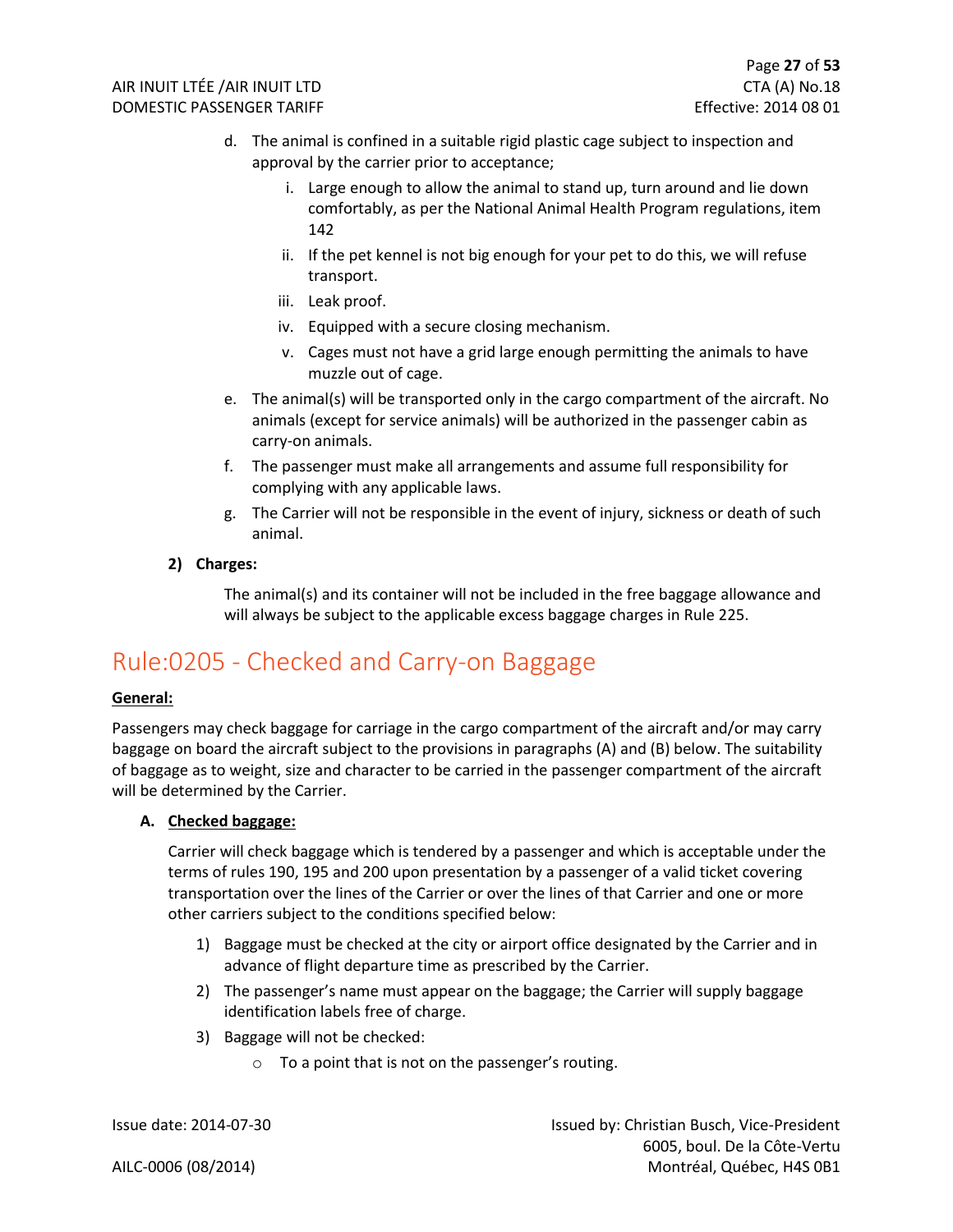- o Beyond the passenger's next point of stopover, or, if there is no stopover, beyond the final destination on the ticket.
- $\circ$  Beyond a point at which the passenger wants to reclaim the baggage or any portion thereof. Beyond the point to which all applicable charges have not been paid.
- o Beyond a point at which the passenger is to transfer to a connecting flight, if that flight is scheduled to depart from an airport different from the one at which the passenger is scheduled to arrive.
- $\circ$  Beyond a point of transfer to another carrier, if the passenger has declared the baggage to be worth more than CAD \$1,000.00
- $\circ$  Live animals will not be checked beyond a point of transfer to another carrier.

#### **B. Delivery of checked baggage by the Carrier:**

- 1) Checked baggage will be delivered to the bearer of the baggage check upon payment of all unpaid sums due Carrier under contract of carriage and upon return to the Carrier of the baggage (claim) tag(s) issued in connection with such baggage.
- 2) The Carrier is under no obligation to ascertain that the bearer of the baggage check and baggage (claim) tag(s) is entitled to delivery of the baggage, and the Carrier is not liable for any loss, damage or expense arising out of or in connection with such delivery of the baggage.
- 3) Delivery will be made at the destination shown on the baggage check; or
- 4) At the request of the bearer of the baggage check and (claim) tag(s), the checked baggage will be delivered at the place of departure or an intermediate stopping place upon the same conditions provided for in subparagraph (1) above, unless precluded by government regulations or, unless time and circumstances do not permit.
- 5) In delivering baggage at the place of departure or at any intermediate stopping place, the Carrier shall be under no obligation to refund any charges paid.

#### **C. Carry on baggage:**

When baggage is carried on board the aircraft it may be stored in carry-on compartments of aircraft so equipped or it must be retained in the passenger's custody and stored under a seat or in an overhead compartment approved for the carriage of such baggage. Carry-on baggage is subject to the following additional conditions:

Maximum number of pieces and/or dimensions for under-seat storage:

- 1) A maximum of one piece of carry-on baggage, not exceeding five (5) kilos, may be carried on board and stowed under the seat or in the overhead compartment.
- 2) The Carrier authorizes certain electronic devices such as a laptop as extra carry-on baggage.
- 3) One carry-on baggage per passenger is allowed provided it fits in the baggage sizing device.
- 4) The maximum outside linear dimensions (measured together if more than one piece of baggage) must not exceed 45 in.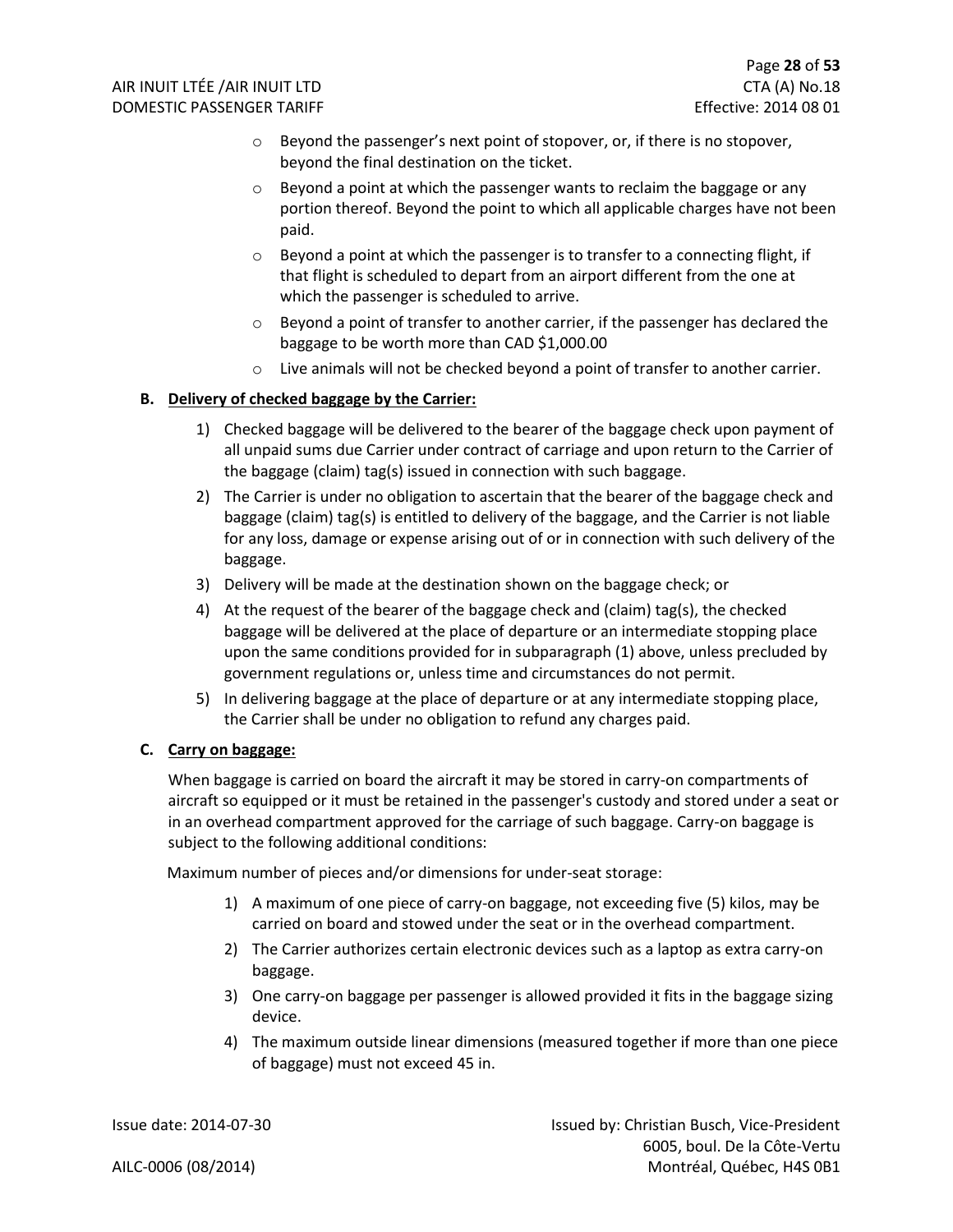| Aircraft     | Dimensions (cm)          | <b>Dimensions (inches)</b> |
|--------------|--------------------------|----------------------------|
| B-737        | $23 \times 37 \times 51$ | $9 \times 14.5 \times 20$  |
| DHC-8        | $23 \times 37 \times 51$ | $9 \times 14.5 \times 20$  |
| DHC-6        | $23 \times 33 \times 33$ | $9 \times 13 \times 13$    |
| <b>BE-10</b> | $20 \times 30 \times 33$ | 8 x 12 x 13                |

5) The Carrier's specific maximum outside linear dimensions (measured together if more than one piece of baggage) must not exceed the following:

### <span id="page-29-0"></span>Rule: 0220 - Free Baggage Allowance

- A. Upon presentation by a fare-paying passenger of a valid ticket covering transportation between points on its lines carrier will transport the passenger's baggage between such points without charge, subject to the conditions of acceptance in rule 190 and to the maximum in this rule.
- B. The following table shows the basic allowance that will be carried free by the carrier:

| <b>BASIC ALLOWANCE</b>                                                                                                                                                                                                                                 | <b>REMARKS</b>                                                                |
|--------------------------------------------------------------------------------------------------------------------------------------------------------------------------------------------------------------------------------------------------------|-------------------------------------------------------------------------------|
| Passengers are entitled to a maximum 20kg of checked baggage when traveling<br>on scheduled flights operated by a BE-100 (King Air). If the itinerary includes a<br>20 KG<br>same day transfer from one aircraft type to another type having different |                                                                               |
|                                                                                                                                                                                                                                                        | allowances, the 30kg allowance will apply.                                    |
|                                                                                                                                                                                                                                                        | Passengers are entitled to a maximum 30kg of checked baggage when traveling   |
| 30 KG                                                                                                                                                                                                                                                  | on scheduled flights operated by a DHC-6 (Twin Otter), a B737-200C or a DHC-8 |
|                                                                                                                                                                                                                                                        | (Dash8-100 or -300).                                                          |

- C. Where two or more passengers, traveling together to a common destination by the same flight, present themselves and their baggage, at the same time and place, they shall be permitted a total free baggage allowance equal to the combination of their individual free baggage allowances. Baggage weight in excess of the combined free baggage allowance will be subject to excess baggage charges.
- D. In addition to the free baggage allowances provided herein, each passenger may carry, without additional charges, the following articles of baggage only when retained in the passenger's custody:
	- 1) Lady's handbag or pocketbook;
	- 2) An overcoat or wrap;
	- 3) An umbrella or walking stick;
	- 4) A small camera and a pair of binoculars;
	- 5) A reasonable amount of reading matter for the flight;
	- 6) An infant's food for consumption en route;
	- 7) A fully collapsible umbrella type stroller;
	- 8) A collapsible wheelchair, crutches or braces for a passenger dependent on such device;
	- 9) An infant's carrying basket, bassinet or car seat.
	- 10) CPAP machine.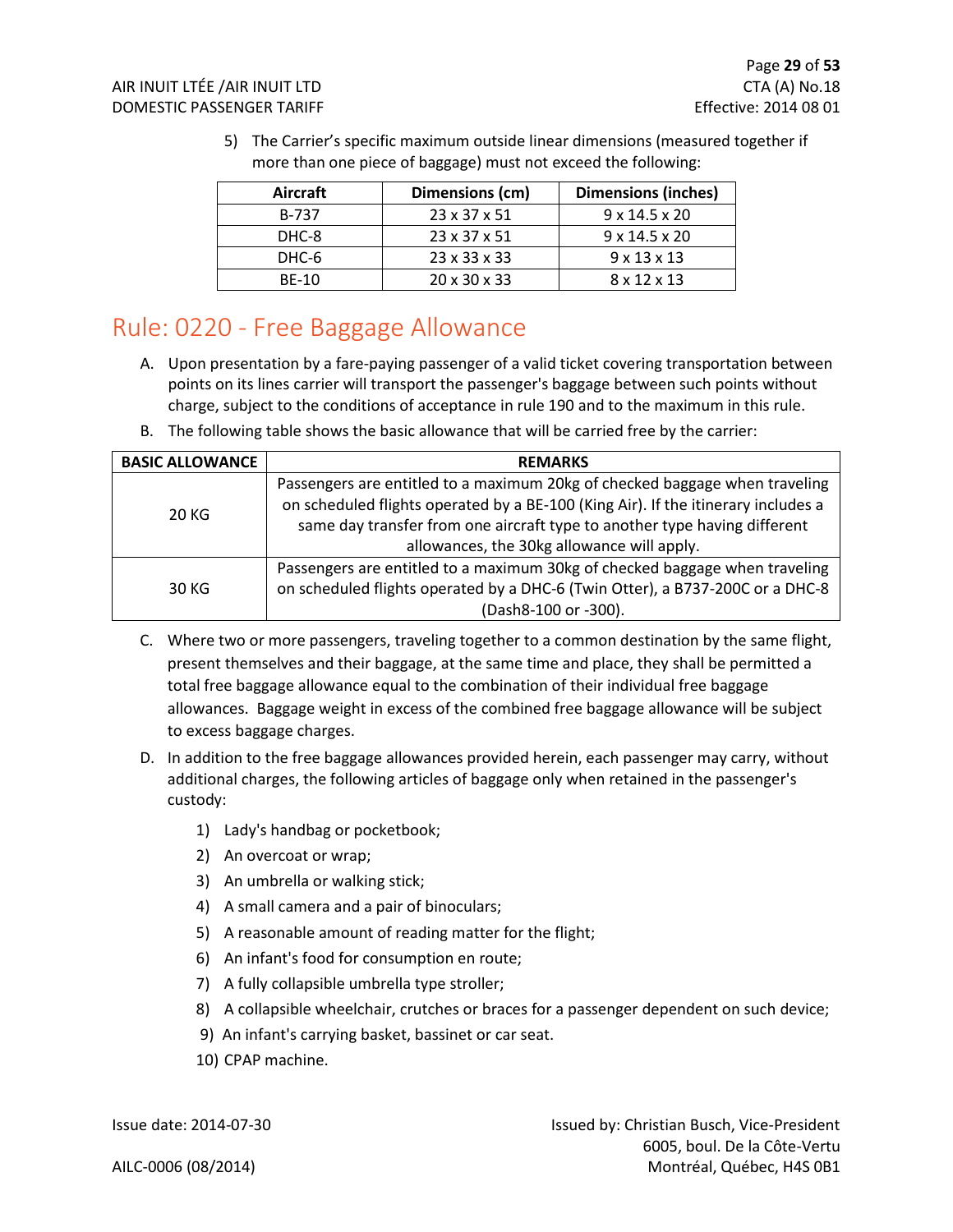11) Portable oxygen concentrator (POC).

- **NOTE**: Any other articles including briefcases and heavy cameras, will not be carried free unless the weight thereof is included in the free baggage allowance.
	- E. Passengers rerouted in accordance with Rule 240 (Failure to Operate on Schedule or Failure to Carry) shall be entitled to the free baggage allowance applicable to the ticket originally purchased.

### <span id="page-30-0"></span>Rule:0225 - Excess Baggage Charges

#### **A. Excess baggage: Weight charges:**

- 1) Baggage in excess of the maximum allowance specified in rule 220 (Free Baggage Allowance) will be accepted for transportation only upon payment of excess baggage charges specified in this rule. The excess baggage charges will apply from the point at which baggage is accepted for transportation to the point to which baggage is checked or transported in the passenger compartment.
- 2) An excess baggage fee of CAD 8.00 per kilo, plus applicable taxes, will be applicable beyond the authorized amount of checked baggage specified in rule 220 for all destinations.
- 3) The maximum weight limit per single piece of baggage is 32 kilos. Any single pieces of baggage over 32 kilos will not be accepted as checked baggage and must be shipped through cargo.
- 4) The maximum amount of excess baggage permitted per person is 40 kilos over the authorized amount of checked baggage specified in rule 220. Any excess beyond this amount will not be accepted as checked baggage and must be shipped through cargo.
- **NOTE**: All excess baggage will be transported on a space available basis.

#### **B. Charges for Live Animals:**

Where a fare paying passenger with a valid ticket wishes to travel with a live animal in a cage, the carrier will accept such animal subject to the conditions of acceptance in rule 200 (Conditions & Charges for Acceptance of Live Animals) and to the following excess baggage charges, plus applicable taxes:

| <b>CHARGES</b> | <b>MAXIMUM ACCEPTABLE WEIGHT (Animal &amp; Cage)</b> |
|----------------|------------------------------------------------------|
| CAD \$100.00   | Up to a maximum of 22 kg (49 lbs)                    |
| CAD \$150.00   | From 23kg to 45 kg (100 lbs)                         |
| CAD \$225.00   | Over 45 kg (100 lbs) (special handling required)     |

### <span id="page-30-1"></span>Rule:0230 - Liability – Baggage

#### **A. The Carrier shall not be liable for:**

1) The loss of, or damage to or delay in the delivery of any property which is not acceptable for transportation pursuant to rule 190 (Acceptance of Baggage) or for any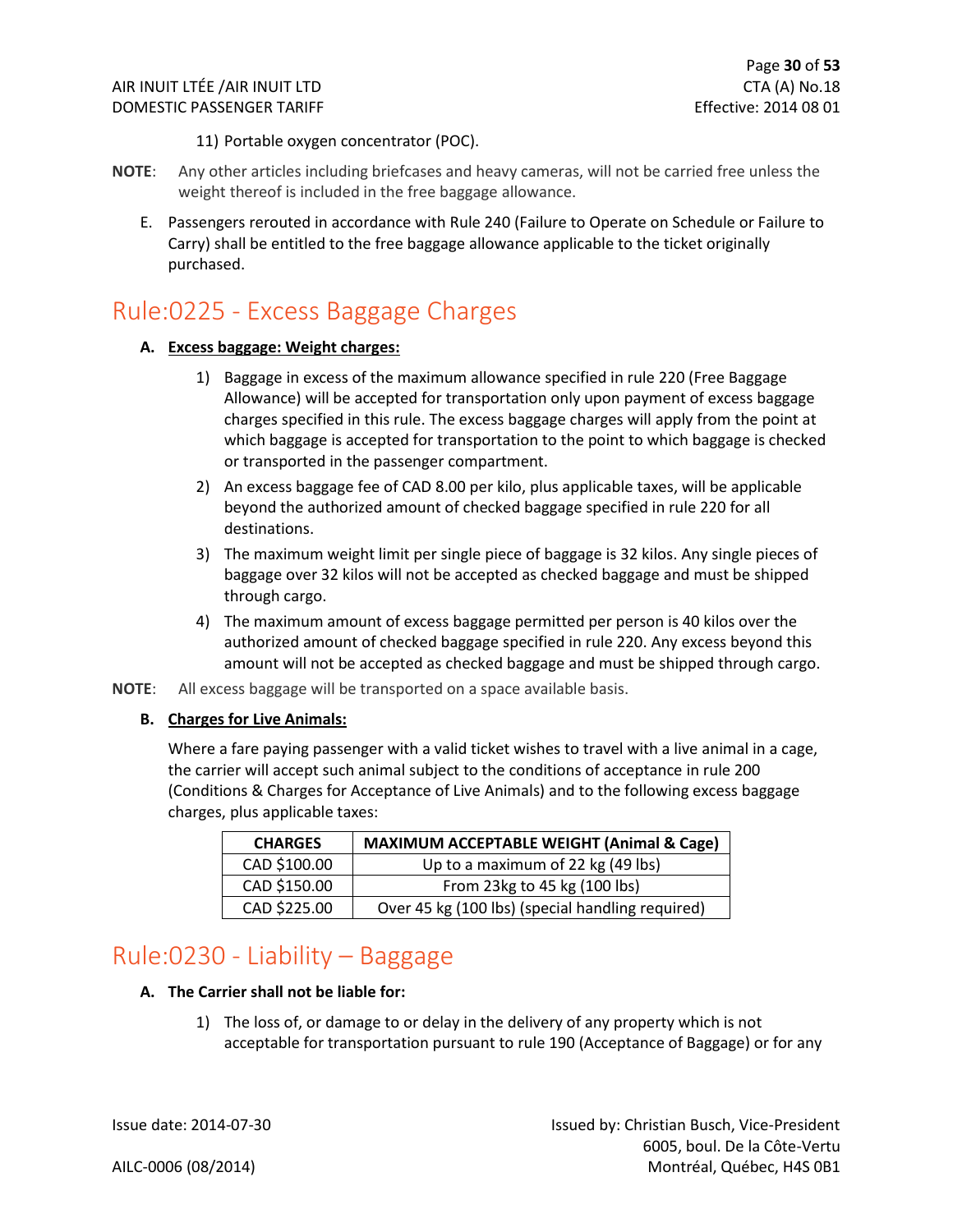other loss or damage of whatever nature resulting from any such loss or damage or from the transportation of such property.

- 2) The loss, damage to, or delay in the delivery of fragile or perishable articles, money, jewelry, silverware, negotiable papers, securities or other valuables, business documents, spirits, office equipment, cameras/accessories, laptops, cell phones, musical instruments, animal antlers and horns or samples which are included in the passenger's checked baggage, whether with or without the knowledge of carrier.
- 3) Injury, sickness or death of any pet accepted for transportation. The owner of the pet assumes all responsibility for compliance with all government regulations and/or restrictions.
- 4) The loss, damage or delay in the delivery of passenger's carry on items or cabin baggage unless caused solely by the carrier's negligence in handling or a consequence of damage to the aircraft.
- 5) The following: Nicks, Scratches, Missing Pull straps, damaged Handles and Zippers, Scuff marks, Damage to wheels, Soiling, Manufacturing defects, Damage resulting from overpacking, Spillage of packed items or other damage considered to be normal wear and tear.

#### **B. Limitation of liability for baggage:**

- 1) The liability, if any, of the Carrier for the loss of, damage to, or delay in the delivery of baggage or other personal property, (whether or not such baggage / property has been checked or otherwise delivered into the custody of the carrier) will be limited to an amount equal to the value of such property, which shall not exceed CAD 2100.00 per passenger, unless a higher value is declared and additional charges at the rate of CAD 1.00 for each CAD 100.00 or fraction thereof, by which such higher declared value exceeds the applicable amount set forth above, in which event carrier's liability will not exceed such higher declared value. All claims are subject to proof of amount of loss.
- **NOTE**: Higher declared value shall not apply to the following:

Money, Jewelry, Laptops, Silverware, Negotiable Papers, Securities, Business Documents, Samples, Paintings, Antiques, Artifacts, Manuscripts, Irreplaceable Books or Publications, or other similar valuables when such valuables are included in checked baggage or otherwise delivered into the custody of the Carrier.

2) The foregoing limitation will also apply to baggage or personal property accepted by the carrier for temporary storage at a city or airport ticket office or elsewhere prior to the commencement or subsequent to the completion of the passenger's transportation.

### <span id="page-31-0"></span>Rule:0235 - Failure to Operate on Schedule

**Failure to operate on schedule (applicable only to standby fares):**

**A. Liability of Carrier:**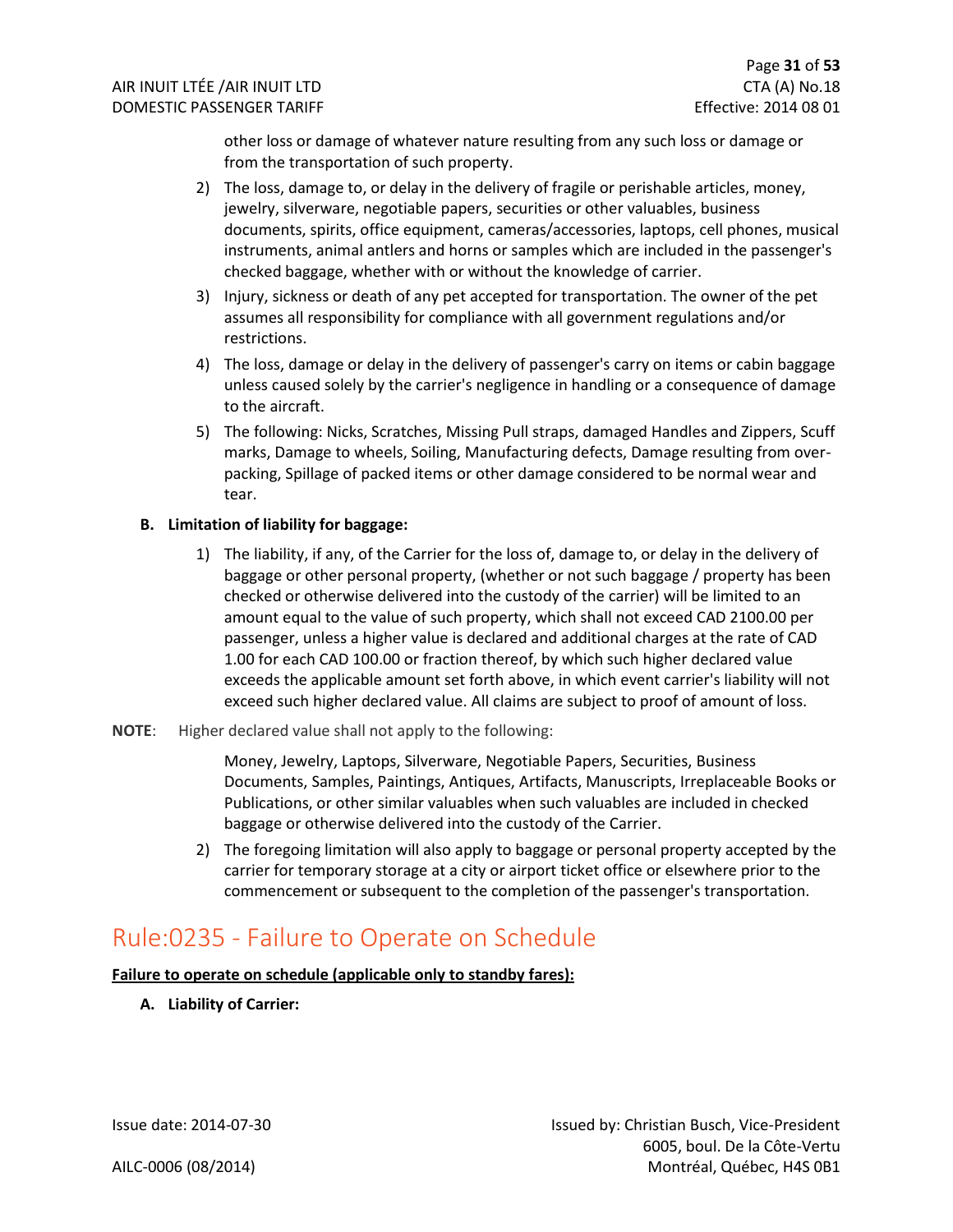Except to the extent provided in paragraph (B) of this rule, the Carrier shall not be liable for failing to operate any flight according to schedule or for changing the schedule of any flight, with or without notice to passenger.

#### **B. Options of passengers:**

Whenever the Carrier fails to operate any flight according to schedule or changes the schedule of any flight, carrier will, at the request of the passenger:

- 1) Transport the passenger on another of its flights on which space is available.
- 2) Refund an amount determined in accordance with rules 260 (Refunds Involuntary) or 270 (Refunds – Voluntary) upon surrender of the unused portion of the ticket.

### <span id="page-32-0"></span>Rule:0240 - Failure to operate on schedule or Failure to carry

Irregular Flight Operations, Flight Disruptions, or Schedule Irregularities fall into three Categories:

Controllable, Controllable Required for Safety and Non-Controllable.

#### **Controllable**:

A delay or cancellation caused by Mechanical Problems, Commercial decisions or any situation controllable by the carrier.

#### **Controllable Required by Safety**:

A delay or cancellation caused by Mechanical Problems that are required by law to reduce risk to passengers. These rules include the Canadian Aviation Regulations and its standards.

#### **Non-Controllable:**

A delay or cancellation caused by Weather, Air Traffic Congestion airport congestion and other situations non-controllable by the carrier.

#### **A. Controllable Flight Disruption**:

1) Communication of information to passengers:

Air Inuit will promptly provide timely updates, including the reason for the delay or cancellation:

- As soon as Air Inuit is aware of such a delay or cancellation, and then.
- At regular intervals of 30 minutes until a new departure time for the flight is set, or new travel arrangements for passengers have been made.
- As soon as possible when new information is available.

#### 2) Standards of treatment:

When a flight is delayed or cancelled with a wait time of two hours after the departure time indicated on your ticket, the carrier will provide the following:

- Food and drink in reasonable quantities, considering the length of the wait, the time of day and location of the airport.
- Access to a means of communication.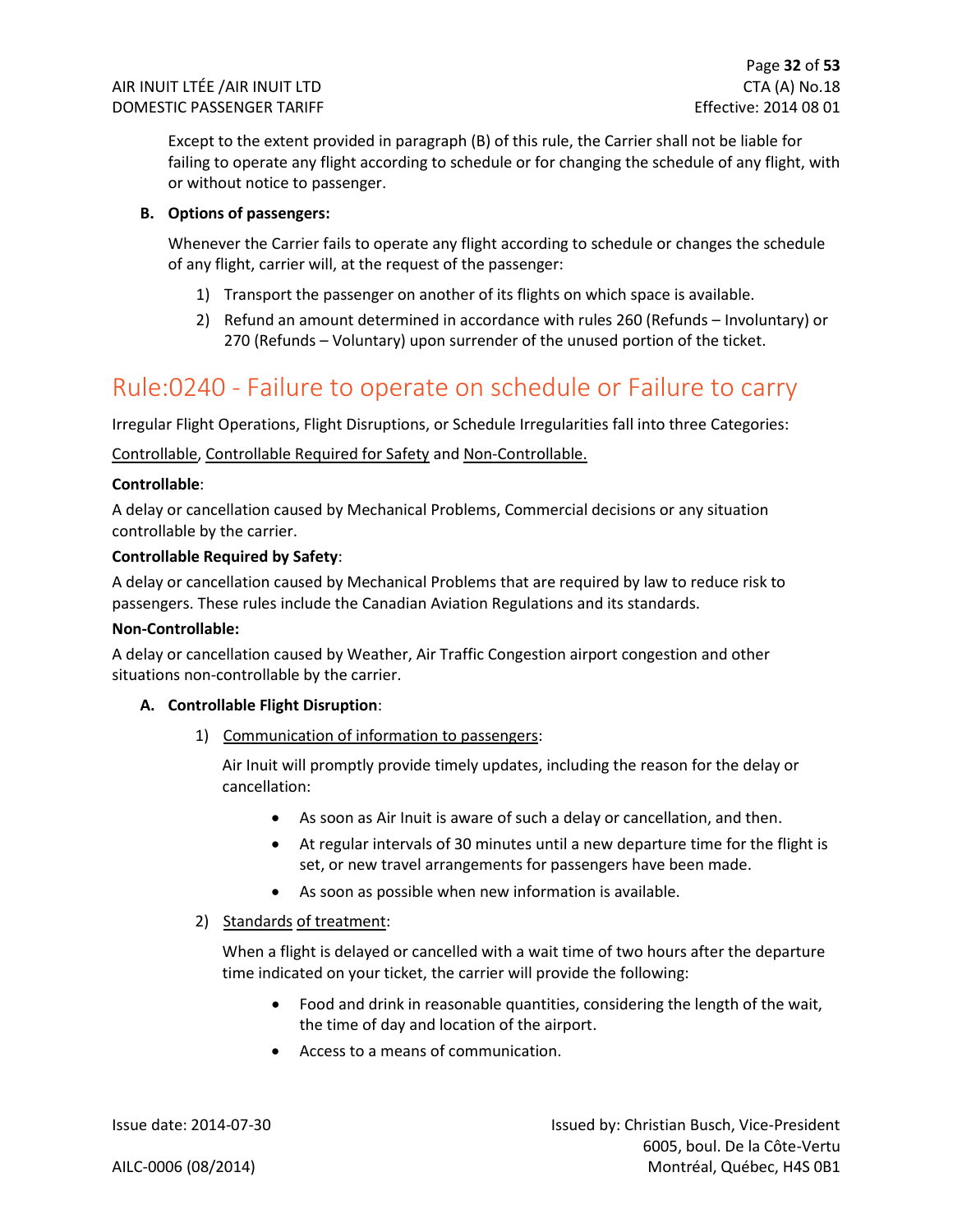3) Alternative Travel arrangements:

In the event of a flight disruption, the Carrier will either:

- a) Transport the passenger on the next available Air Inuit flight. As well as change the return to match the same length of stay if necessary, at no additional cost to the passenger.
- b) Transport the passenger on a flight with another airline with which Air Inuit has an agreement for such transportation, if circumstances permit, at no additional cost to the passenger.
- c) Reroute the passenger only over its own network to the destination, next stopover point or transfer point shown on its portion of the ticket, without stopover, at no additional cost to the passenger.
- d) Refund in accordance with Rule 260 (Refund Involuntary)
- e) The carrier may provide accommodation and meals at a Hotel agreeable to Air Inuit.
	- ❖ Exceptions:
		- Hotel accommodation will not be provided to a passenger whose trip is interrupted at a point which is his/her Origin Point, Stopover Point or Permanent Domicile.
		- Air Inuit shall not be liable for any expenses incurred by Passengers who have been informed prior to boarding, that Air Inuit may not reach its destination and that the flight may be diverted or cancelled due to weather.
		- Hotel and meal accommodations will not be provided if the flight diverts back to the point of origin of the passenger.
- 4) Compensation:

Any passenger who encounters a flight disruption for a reason that is within Air Inuit's control and is not required for safety (for example, a change of aircraft due to scheduled maintenance) without being informed 14 days before departure date may be entitled to compensation based on arrival time at destination.

- 0-3 hours: \$125
- 3-6 hours: \$250
- 9+ hours: \$500

Passenger may choose to forego monetary compensation for a confirmed space ticket valid on Air Inuit's network.

If accepted by the passenger, such tender will constitute full compensation for all actual or anticipatory damages, incurred or to be incurred. A written confirmation of the amount of compensation will be provided to the passenger.

#### **B. Controllable Flight Disruption Required by Safety**: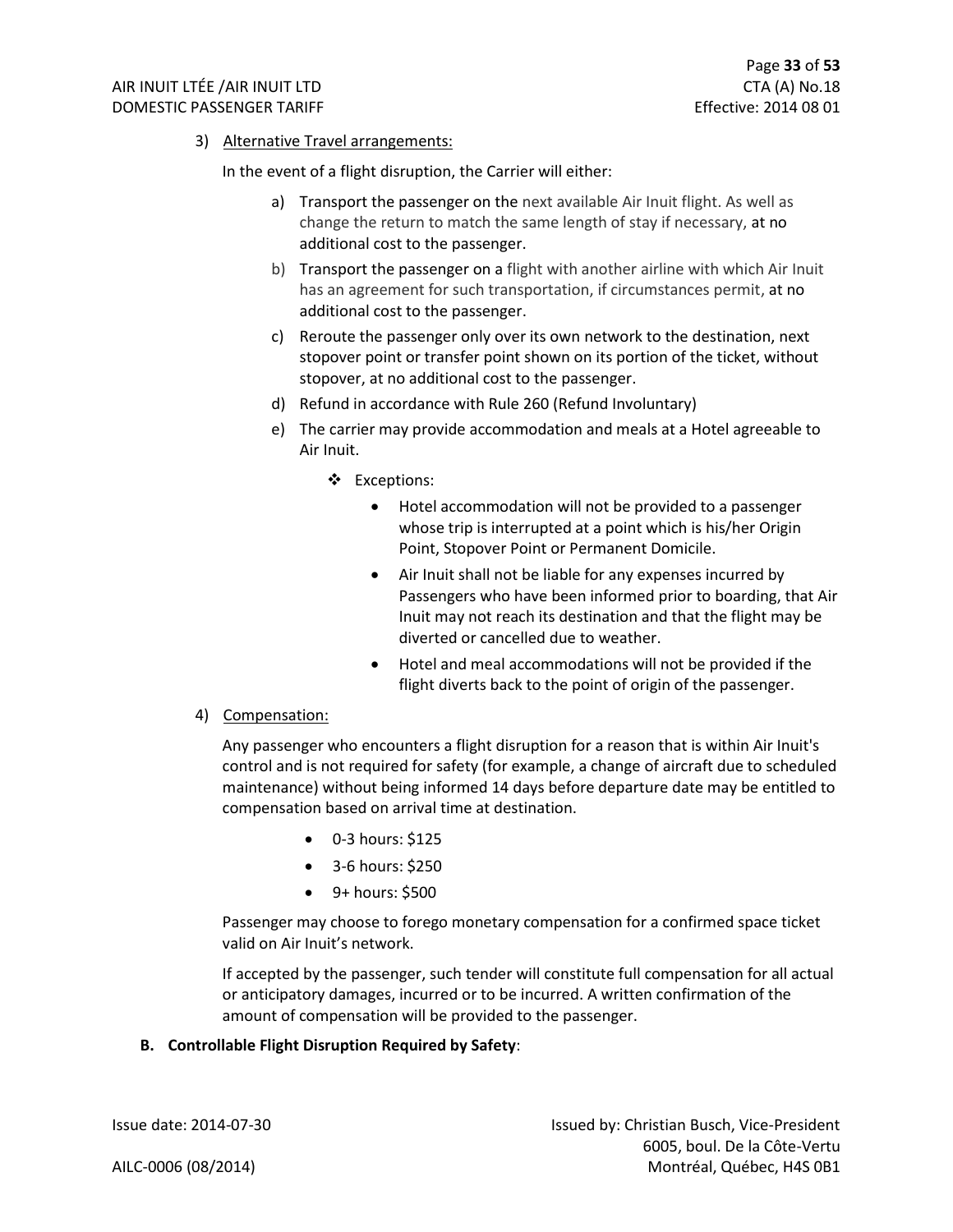1) Communication of information to passengers:

Air Inuit will promptly provide timely updates, including the reason for the delay or cancellation:

- As soon as Air Inuit is aware of such a delay or cancellation, and then;
- At regular intervals of 30 minutes until a new departure time for the flight is set, or new travel arrangements for passengers have been made; and
- As soon as possible when new information is available.
- 2) Standards of treatment:

When a flight is delayed or cancelled with a wait time of two hours after the departure time indicated on your ticket, the carrier will provide the following:

- Food and drink in reasonable quantities, considering the length of the wait, the time of day and location of the airport.
- Access to a means of communication.
- 3) Alternative Travel arrangements

In the event of a flight disruption, the Carrier will either:

- a) Transport the passenger on the next available Air Inuit flight. As well as change the return to match the same length of stay if necessary, at no additional cost to the passenger.
- b) Reroute the passenger only over its own network to the destination, next stopover point or transfer point shown on its portion of the ticket, without stopover, at no additional cost to the passenger.
- c) Refund in accordance with Rule 260 (Refund Involuntary)

#### **C. Non-Controllable Flight Disruption:**

1) Communication of information to passengers

Air Inuit will promptly provide timely updates, including the reason for the delay or cancellation:

- As soon as Air Inuit is aware of such a delay or cancellation, and then.
- At regular intervals of 30 minutes until a new departure time for the flight is set, or new travel arrangements for passengers have been made.
- As soon as possible when new information is available.
- 2) Standards of treatment:

In the event of a flight disruption, the Carrier will either:

a) Transport the passenger on the next available Air Inuit flight. As well as change the return to match the same length of stay if necessary, at no additional cost to the passenger.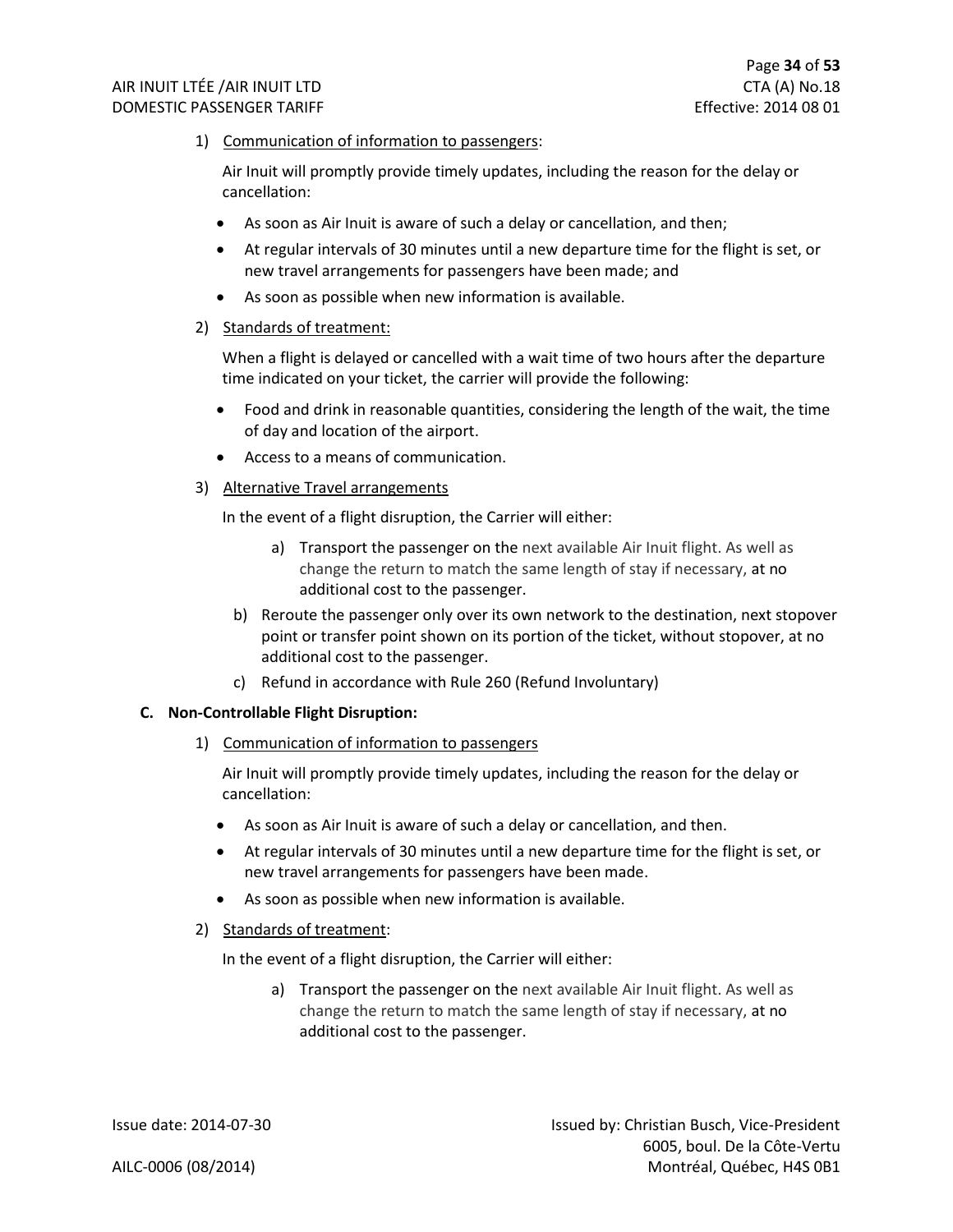- b) Reroute the passenger only over its own network to the destination, next stopover point or transfer point shown on its portion of the ticket, without stopover, at no additional cost to the passenger.
- c) Refund in accordance with Rule 260 (Refund Involuntary)

#### **D. Tarmac Delays**

1) Disembarkation

Air Inuit will not permit an aircraft to remain on the tarmac at a Canadian airport for more than three hours (or 3 hours and 45 minutes if departure is imminent). Prior to reaching these timelines, Air Canada will return the aircraft to the gate or another suitable disembarkation point, where passengers will be allowed to disembark.

2) Standards of treatment

During a tarmac delay, Air Inuit will provide passengers with:

- a) Adequate food and potable water in reasonable quantities after the aircraft doors are closed (in the case of departure) or has landed (in the case of arrival);
- b) Proper ventilation and heating or cooling of the cabin;
- c) The means to communicate with people outside the aircraft, if feasible; and
- d) Access to operable lavatory facilities

Except to the extent provided in this rule, the Carrier will not be liable for failing to operate any flight according to schedule or for changing the schedule of any flight, with or without notice to the passenger.

In the event of the aircraft being unable to land at a scheduled point and the passenger has to remain onboard and does not deplane until the next point at which the plane lands, then the Carrier will provide air transportation, on the services of the Carrier, to such passenger at no additional cost back to the point at which the passenger should have disembarked.

### <span id="page-35-0"></span>Rule:0245 - Denied Boarding Compensation

#### **Denied boarding compensation (not applicable to standby fares)**

When the Carrier is unable to provide previously confirmed space due to their being more passengers holding confirmed reservations and tickets than for which there are available seats on that flight, the Carrier shall implement the provisions of this rule.

#### **A. Request for volunteers**

- 1) From among the confirmed revenue passengers, the Carrier will request volunteers to relinquish their seats in exchange for compensation as defined in (D).
- 2) Once a passenger has voluntary relinquished his seat, he will not later be involuntarily denied boarding unless he was advised at the time he volunteered of such possibility and the amount of compensation of which he would be entitled.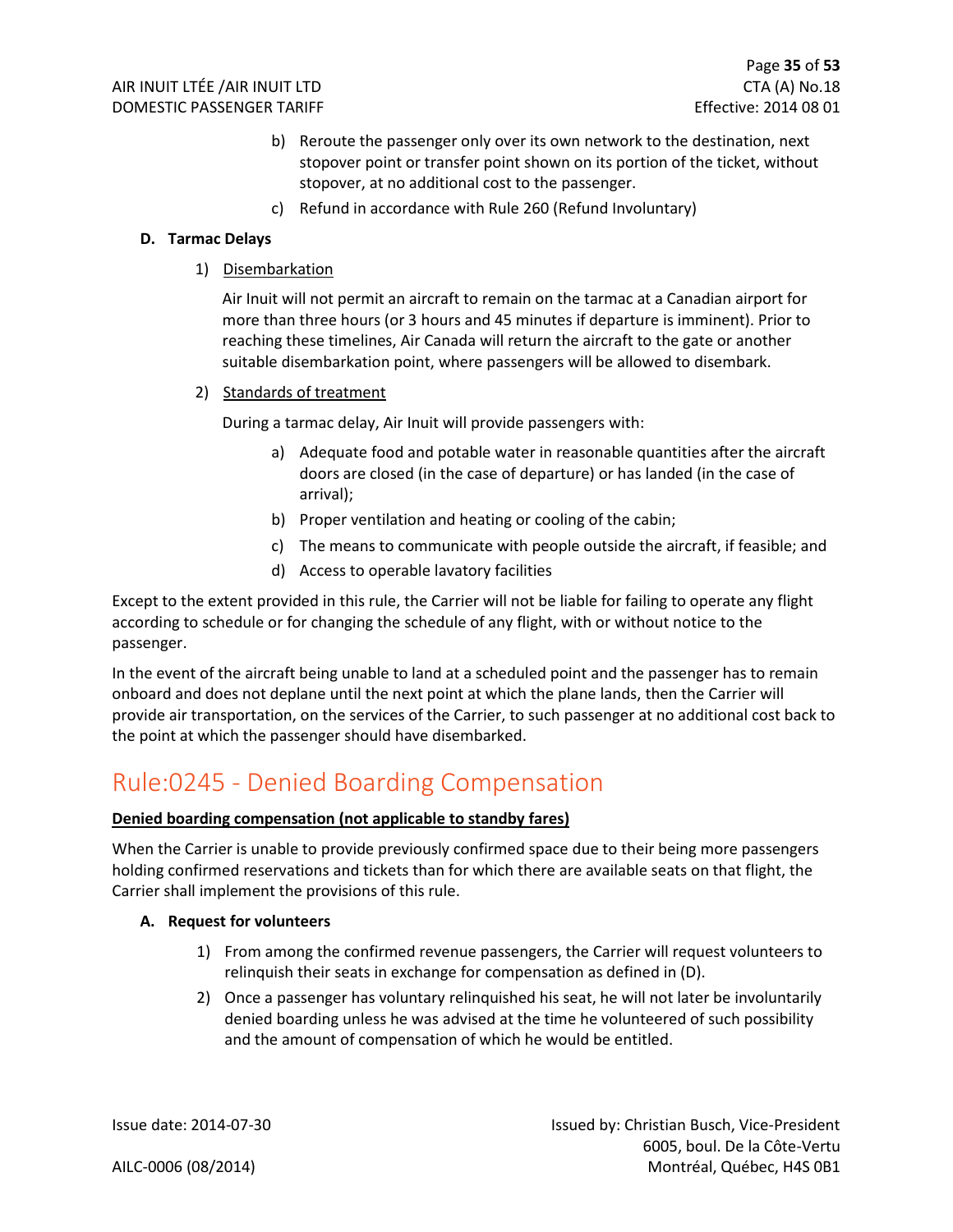3) The request for volunteers and the selection of passengers to be denied boarding shall be in a manner solely determined by the Carrier.

#### **B. Boarding priorities:**

- 1) If a flight is oversold, no passenger may be involuntarily denied boarding until the Carrier first requests for volunteers to relinquish their seats.
- 2) In the event there are not enough volunteers, other passengers may be involuntarily denied boarding in accordance with the Carrier's boarding priority policy. Passengers with confirmed reservations, who have not received a boarding pass, will be permitted to board in the following order until all available seats are occupied:
	- Passengers with disabilities, unaccompanied children under 12 years of age, and others for whom, in the Carrier's assessment, failure to carry would cause severe hardship.
	- Passengers paying full economy fares, and/or part of a group.
	- All other passengers; these passengers will be accommodated in the order in which they present themselves for check-in and boarding.

#### **C. Alternative travel arrangements:**

• A passenger, who has been denied boarding, either voluntarily or involuntarily, will be transported without stopover on the next available flight of the Carrier on which space is available, regardless of the class of service, and at no additional cost to him/her.

#### **D. Standards of Treatments:**

- While passengers are waiting, we will provide a reasonable amount of food and beverages, based on length of delay, time of day and location of airport.
- Passengers will have access to available means of communication.
- If necessary, overnight accommodations will be provided, as well as transportation to and from said accommodation.

#### **E. Communication of information to passengers:**

- The following information will be communicated to all affected passengers
- Why they are being denied boarding
- Whether or not the reason requires the airline to compensate them for the inconvenience
- If applicable how much the airline must pay them and how the amount changes with the length of delay.
- What treatment (food, drink, and other) the airline must give them
- The passengers' rights and options for making a complaint, including to the Agency.

#### **F. Compensation:**

In addition to providing transportation in accordance with (C) above, a passenger who has been denied boarding will be compensated by the Carrier as follows;

1) Conditions for payment: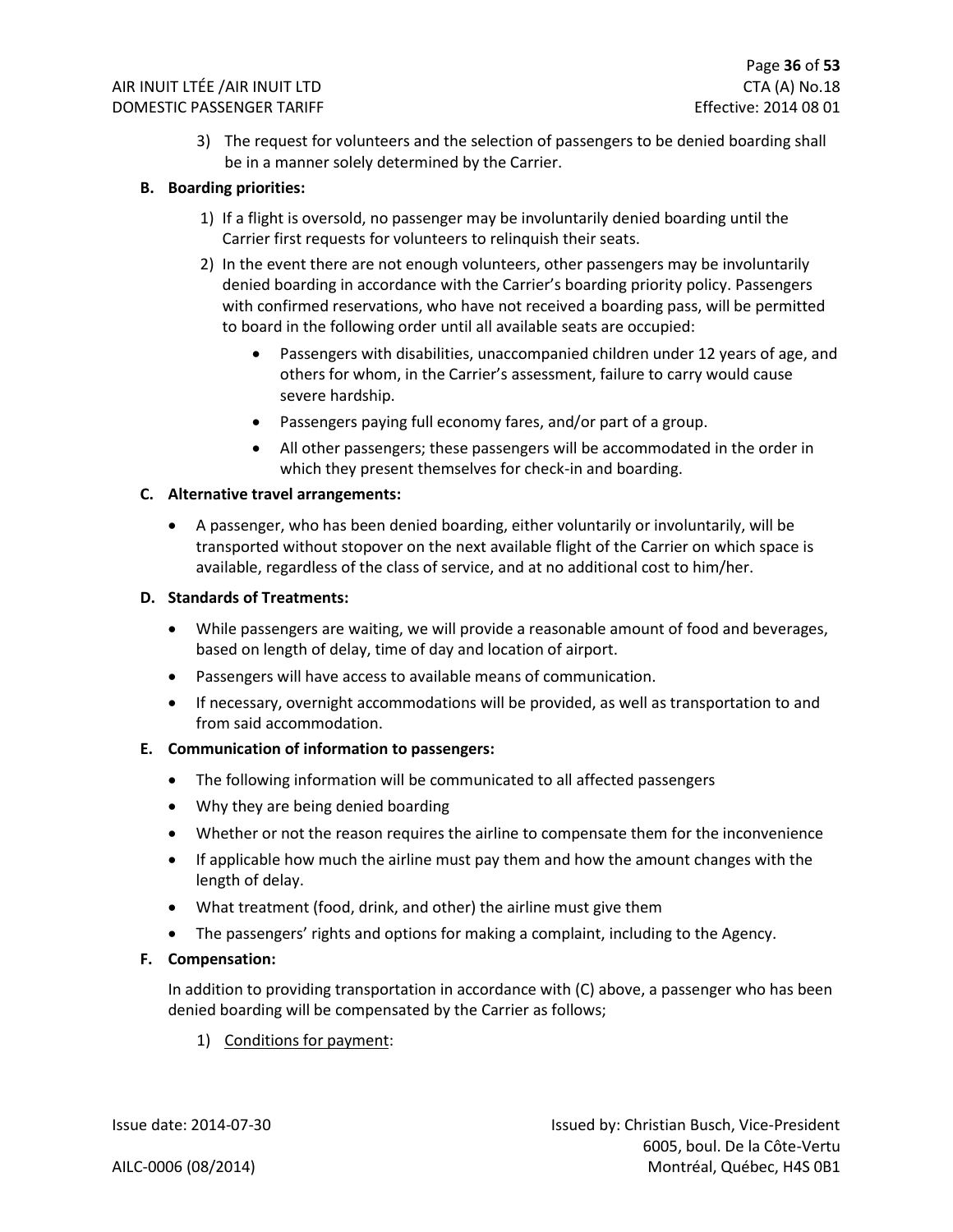- **a)** The passenger must present himself/herself for carriage at the appropriate time and place
	- i. Having complied fully with the Carrier's applicable reservations, ticketing, check-in requirements (Rule 135) and reconfirmation procedures
	- ii. Being acceptable for transportation in accordance with the Carrier's published tariffs.
- **b)** It must not have been possible to accommodate the passenger on the flight on which he held confirmed reservations and the flight must have departed without him/her.

#### 2) Amount of compensation:

Any passenger who is denied boarding for a reason that is within Air Inuit's control and is not required for safety (for example, a change of aircraft due to scheduled maintenance) will be entitled to compensation based on arrival time at destination.

- 0-6 hours: \$900
- 6-9 hours: \$1800
- 9+ hours: \$2400

Passenger may choose to forego monetary compensation for a confirmed space ticket valid on Air Inuit's network.

If accepted by the passenger, such tender will constitute full compensation for all actual or anticipatory damages, incurred or to be incurred. A written confirmation of the amount of compensation will be provided to the passenger.

#### **G. Exceptions:**

The passenger will not be eligible for compensation if:

- He/she is offered a seat in a compartment of the aircraft other than that specified on his/her ticket at no extra charge to him/her. Should he/she be seated in a compartment for which a lower fare applies, he/she shall be entitled to the appropriate refund)
- His/her reservation has been cancelled pursuant to rule 135 (cancellation of reservations) (B) failure to occupy space, or (C) failure to purchase ticket within specified time or (D) failure to meet check-in requirements
- When the flight on which he/she holds a confirmed and ticketed reservation is cancelled or space has been requisitioned by the government or medical authorities for emergency transportation
- If, for operational and safety reasons, the aircraft has been substituted with one having lesser capacity.
- If passenger is travelling on a non-revenue ticket.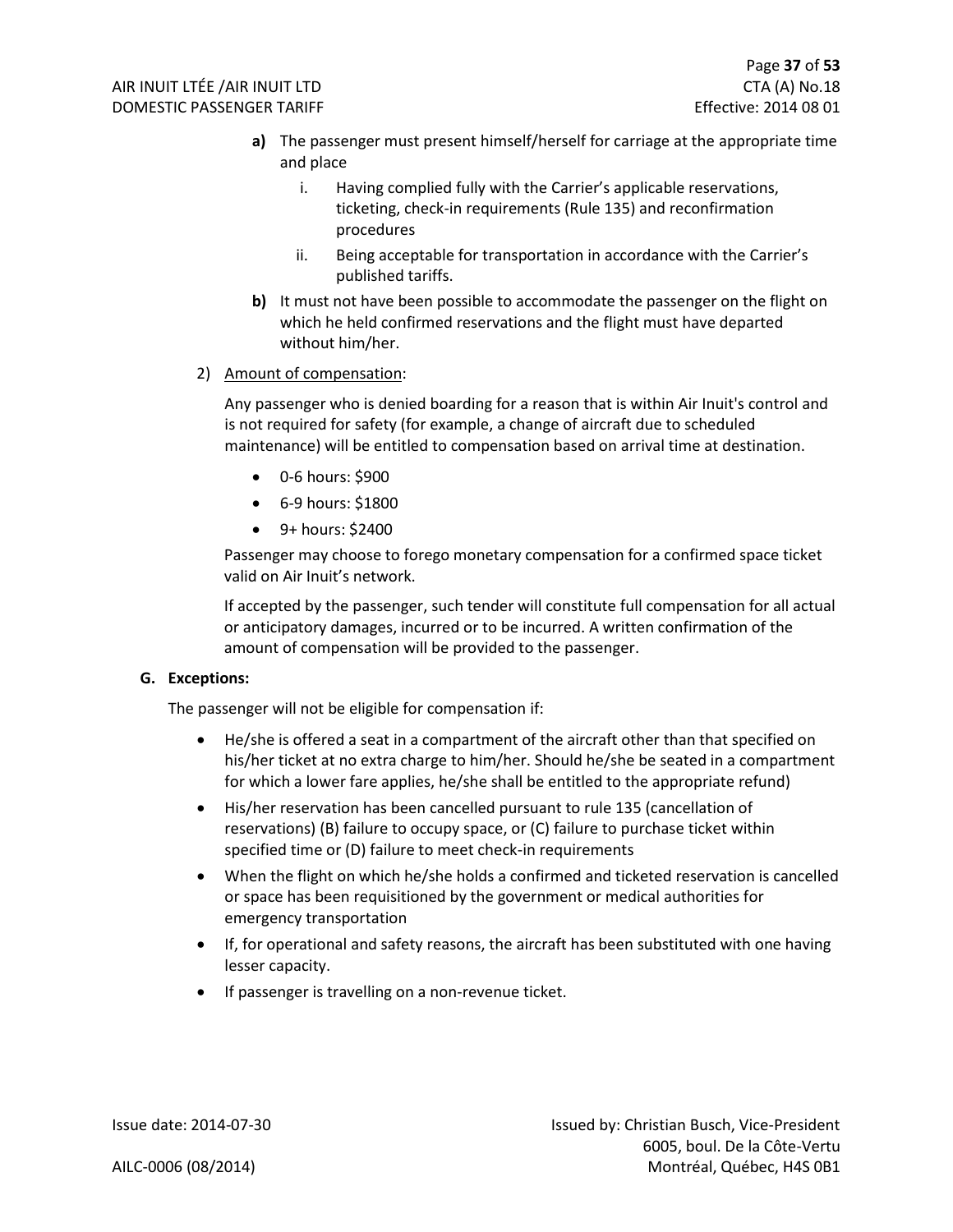### <span id="page-38-0"></span>Rule:0255 - Rerouting – When Allowed/Voluntary

- A. The Carrier will reroute a passenger at the passenger's request and upon presentation of the ticket or portion thereof prior to arrival at the destination named on the original ticket PROVIDED that after transportation has commenced, a one-way ticket will not be converted into a round trip ticket.
- B. The fare and charges applicable when a rerouting or change is made at the passenger's request shall be the fare and charges that would have been applicable had the original ticket designated the routing and/or destination as revised by the new ticket.

### <span id="page-38-1"></span>Rule:0260 - Refunds – Involuntary

The amount carrier will refund upon surrender of the unused portion of the passenger's ticket pursuant to Rules 35 (refusal to transport), 50 (acceptance of children), or 240 (failure to operate on schedules or failure to carry) will be,

- A. If no portion of the ticket has been used, an amount equal to the fares, fees and charges paid
- B. If a portion of the ticket has been used, an amount equal to the lowest direct one-way fare as is applicable from the point of termination to the destination named on the ticket or to the point at which air transportation is to be resumed.

### <span id="page-38-2"></span>Rule:0270 - Refunds Voluntary

When Rule 35 (refusal to transport), Rule 50 (acceptance of children), or Rule 240 (failure to operate on schedule or failure to carry) is not applicable, the carrier will, at the request of the passenger, and upon surrender of the unused portion of his ticket, provided application is made no later than (1) one month after the expiration date of the ticket, refund to the passenger named on the ticket on the following basis:

- A. If no portion of the ticket has been used, the refund will be an amount equal to the fare and charges applicable to the ticket issued to the passenger less any applicable cancellation penalties
- B. If a portion of the ticket has been used, the refund will be an amount equal to the difference between the fare and charges applicable to the ticket issued to the passenger and the fare and charges applicable to the transportation of the passenger covered by the used portion of the ticket, including any applicable cancellation penalties.

### <span id="page-38-3"></span>Rule:0271 - Lost Tickets

**NOTE:** The carrier generally issues an electronic ticket (E-Ticket) and those may be retrieved and reprinted free of charge when one of the following is provided: record locator, ticket number, phone number, flight number and travel date, origin & destination and travel date or the credit card number used to pay for the ticket. In the event a paper ticket had been issued, the following will apply.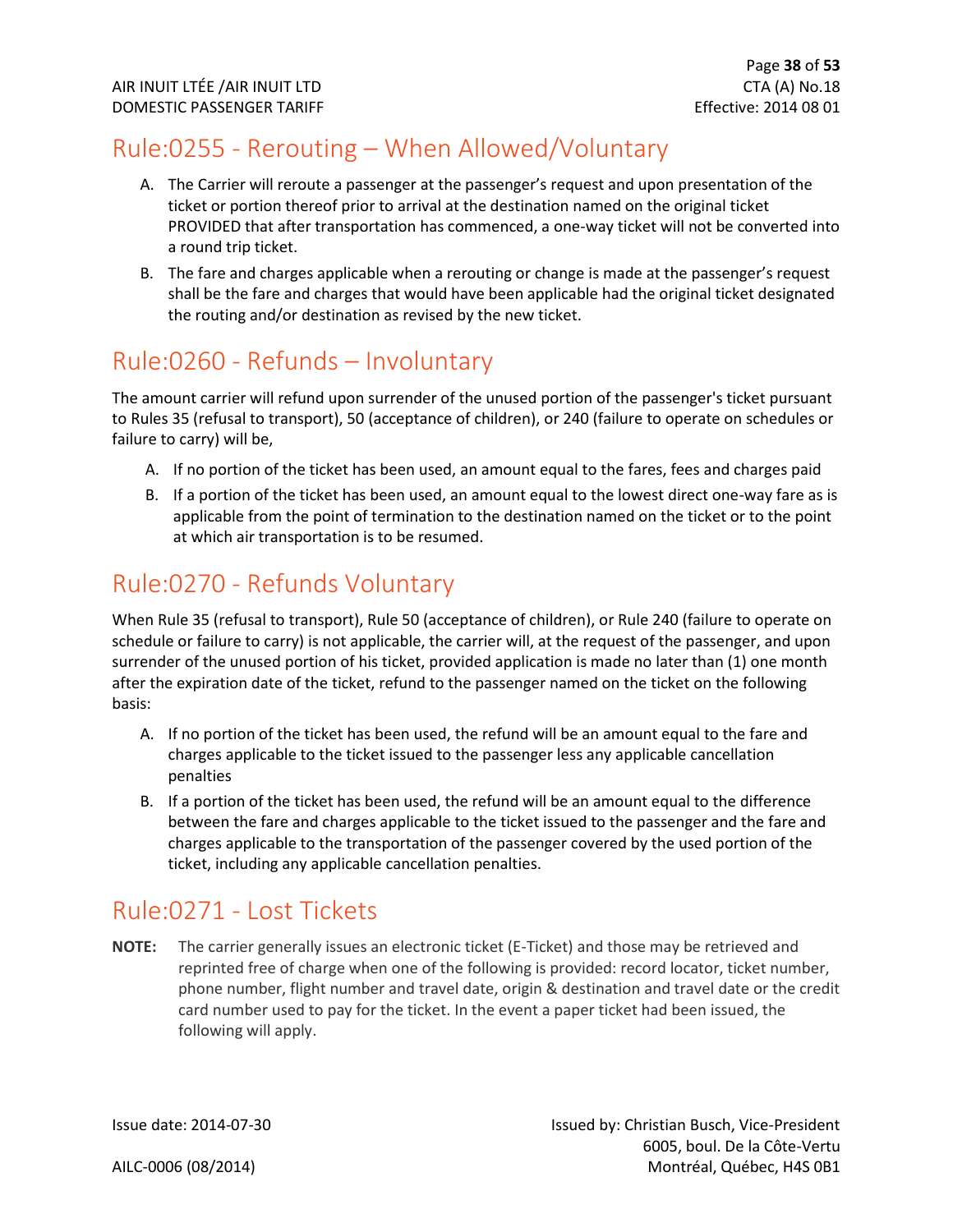When a passenger loses his/her ticket, or the unused portion thereof, the carrier will make a refund to the passenger in the following amounts, as applicable:

#### **A. If no portion of the ticket has been used, and**

- 1. The passenger has purchased a new ticket covering the same transportation as that covered by the unused portion of the lost ticket; the refund will be an amount equal to the fare and charges paid for such new ticket.
- 2. The passenger has not purchased a new ticket covering the same transportation as that covered by the unused portion of the lost ticket, refund will be an amount equal to the fare and charges paid less any change fee, if applicable.

#### **B. If a portion of the ticket has been used, and**

- 1. The passenger has purchased a new ticket covering the same transportation as that covered by the unused portion of the lost ticket, the refund will be an amount equal to the fare and charges paid for such new ticket
- 2. The passenger has not purchased a new ticket covering the same transportation as that covered by the unused portion of the lost ticket, refund will be an amount equal to the difference between the fare and charges paid for the ticket and, the fare and charges applicable to the transportation of the passenger covered by the used portion of the ticket plus any change fee, if applicable.

Refund will be made in accordance with (A) and (B) above provided application therefore has been made not later than one month after the expiration date of the lost ticket to the general offices of carrier on forms prescribed by carrier for such refunds. Refund will be made upon application provided that the lost ticket or lost portion thereof has not previously been honored for transportation or refunded to any person, and provided that the passenger agrees, in such form as may be prescribed by the carrier, to indemnify carrier for any loss or damage which it may sustain by reason of such refund.

#### **CANADIAN DOMESTIC FARE RULES**

### <span id="page-39-0"></span>Rule:2000 - Y Full Economy Fares

#### AREA CA TARIFF:CDR CXR:3H RULE:2000

The Carrier shall limit the number of passengers carried on any one flight at fares governed by rules making reference hereto and such fares will not necessarily be available on all flights operated by the carrier. The number of seats which the carrier shall make available on a given flight will be determined by the Carrier's best judgment as to the anticipated total passenger load on each flight.

#### **Eligibility 01**

• No Eligibility requirements.

#### **Day / Time 02**

• No Day / Time Travel Restrictions.

#### **Seasonality 03**

• No seasonal Travel Restrictions.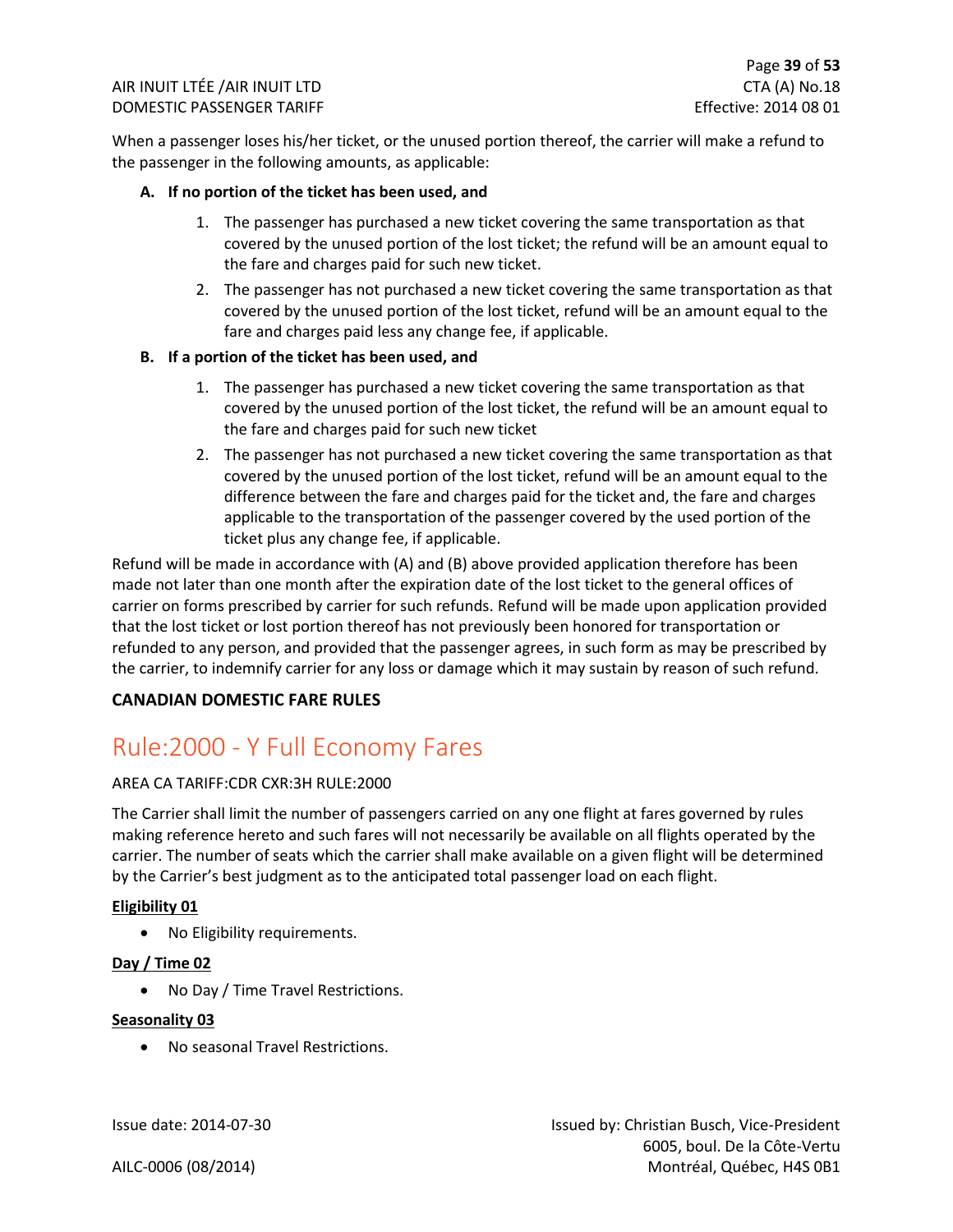#### **Flight application 04**

• No Flight Restrictions.

#### **Advance reservations / Ticketing 05**

• Ticketing must be completed within two (2) days after reservations are made or the day of departure, whichever is earlier.

#### **Minimum stay 06**

• No minimum stay requirements.

#### **Maximum stay 07**

• No maximum stay requirements.

#### **Stopovers 08**

• No stopovers permitted.

#### **Transfers 09**

• Unlimited transfer permitted.

#### **Permitted combinations 10**

- Double open jaws not permitted.
- Add-ons not permitted.
- End-on-end permitted. Validate all fare components.
- Travel must be via point of combination.
- Fares may be combined on a half round trip basis
	- 1. To form single open jaws.
		- $\triangleright$  A maximum of 2 stopovers permitted at fare break points.
		- ➢ Mileage of the open segment must be equal/less than mileage of the shortest flown fare component.
	- 2. To form 2-component circle trips
	- 3. To form multi-component circle trips
		- $\triangleright$  A maximum of 2 stopovers permitted at fare break points.

Provided combinations are with any fare for carrier 7F/3H in any rule and tariff.

#### **Blackout dates 11**

• No blackout dates.

#### **Surcharges 12**

• The base fare is subject to a fuel surcharge.

#### **Accompanied travel 13**

• Accompanied travel not required.

#### **Travel restrictions 14**

• No travel date restrictions.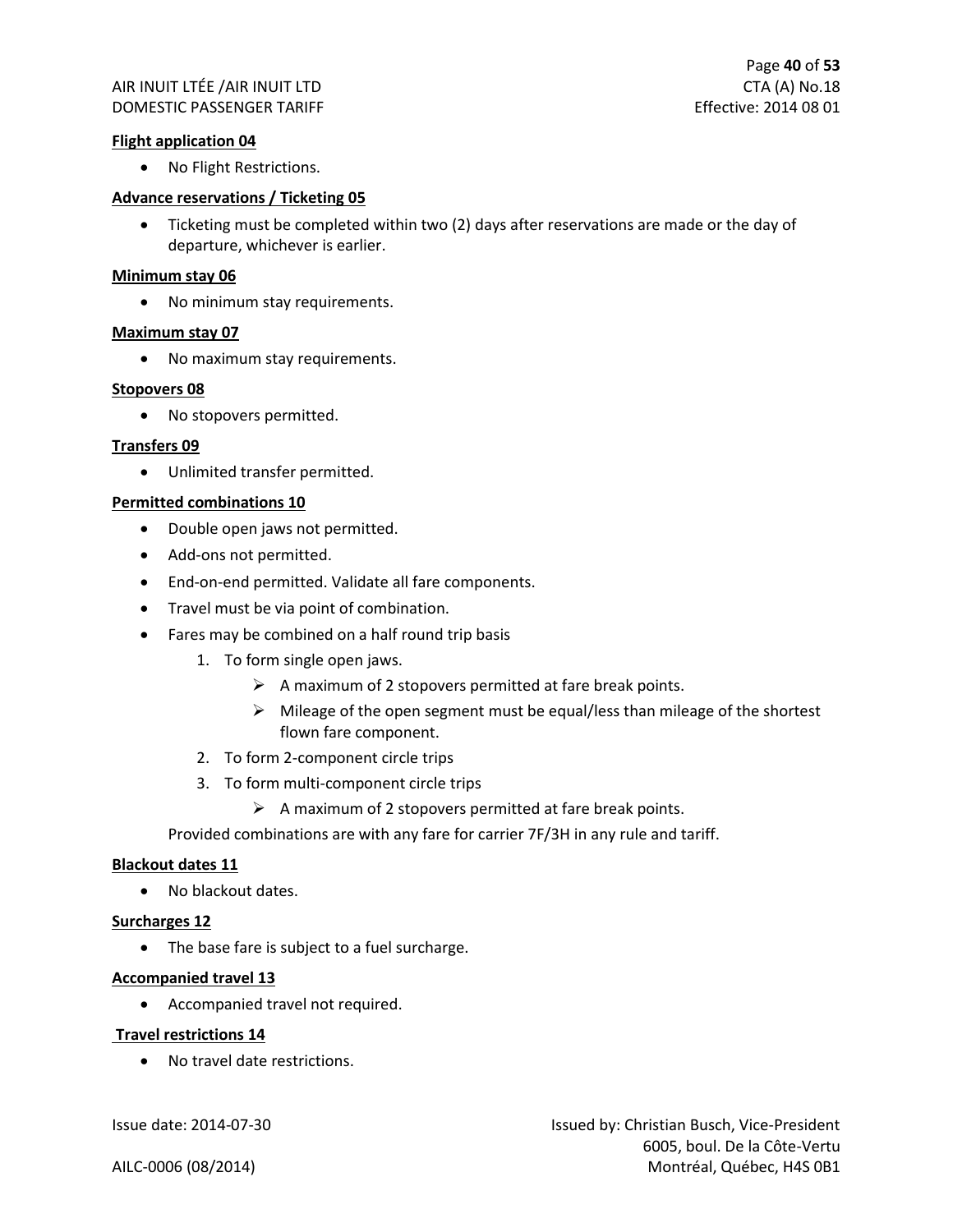#### **Sales restrictions 15**

• Tickets may be issued by MAIL / PTA. PTA constitutes ticketing.

#### **Penalties 16**

• No penalty requirements.

#### **HIP / Mileage exceptions 17**

• Not applicable.

#### **Ticket endorsement 18**

• Ticket endorsement not required.

#### **Children / Infant discounts 19**

- Accompanied child 2-11
	- $\triangleright$  Charge 50 percent of the Y fare
	- ➢ Ticketing code: YCH
- Unaccompanied child 5-11
	- $\triangleright$  Charge 50 percent of the Y fare plus CAD 50.00 fee (plus applicable taxes) payable at the airport
	- $\triangleright$  Unaccompanied children under five (5) years of age are not accepted for travel
- 1st infant under two (2) without a seat
	- $\triangleright$  No charge
	- $\triangleright$  Ticketing code: YIN
- 1st infant under two (2) with a seat
	- $\triangleright$  Charge 50 percent of the Y fare
	- ➢ Ticketing code: YCH

#### **Tour conductor discounts 20**

• No discounts for Tour Conductors.

#### **Agent discounts 21**

• No discounts for agents.

#### **Other discounts 22**

- Senior citizen 60 or older
	- $\triangleright$  Charge 50 percent of the Y fare
	- ➢ Ticketing code: YCD
- **NOTE:** When tickets are issued at fare governed by this rule, senior citizens may be required to present proof of age in the form of a driver's license, Medicare card, passport, birth certificate, or other documentation acceptable to the Carrier. This rule does not apply to: special status fares, passengers occupying two (2) seats, passengers on stretchers. Senior citizens presenting a valid "Ilaujuq Certificate" will benefit from the applicable reduction in addition to the senior citizen discount.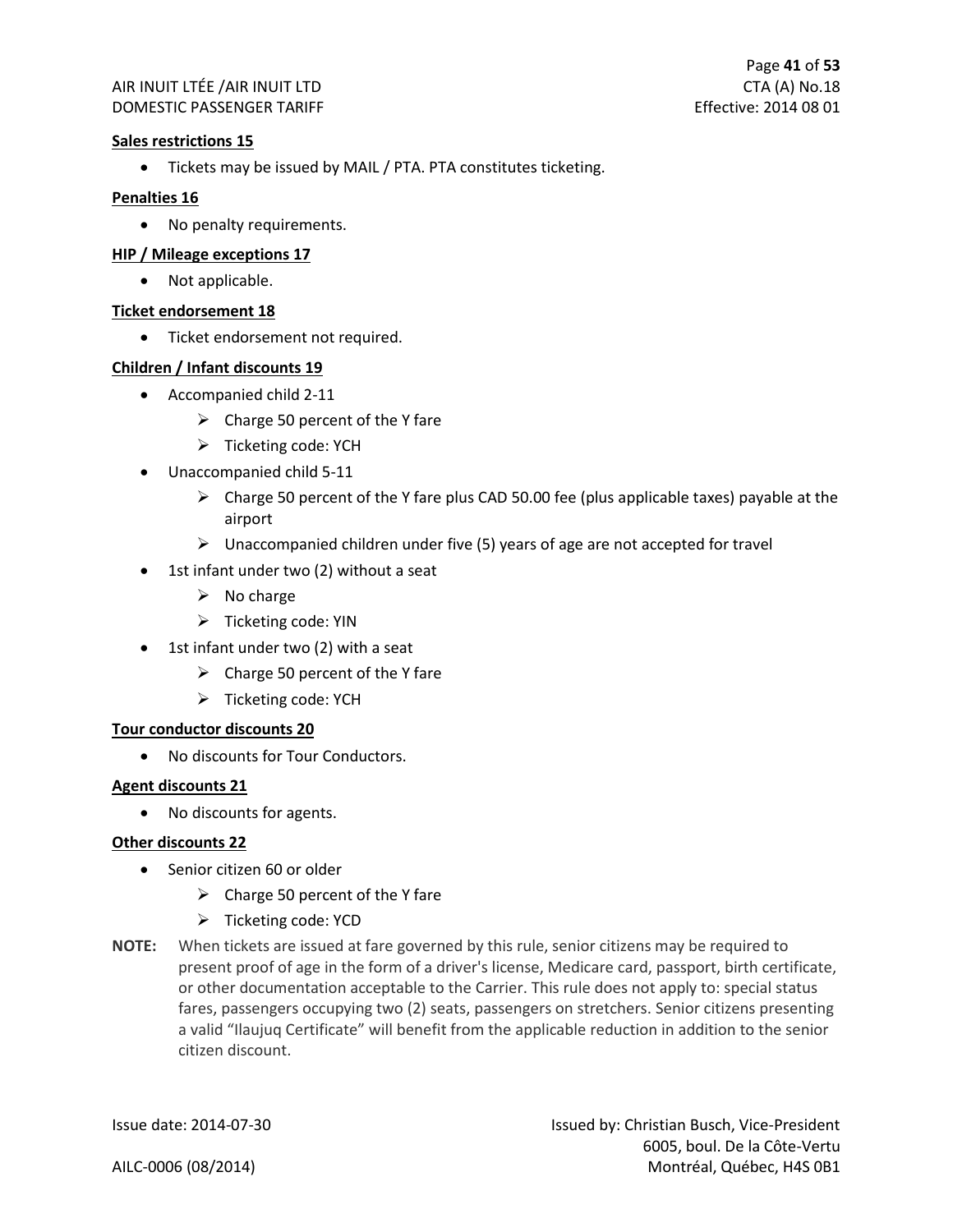#### **Miscellaneous provisions 23**

• No miscellaneous provisions.

#### **Groups 26**

• No group provisions.

#### **Tours 27**

• No tour provisions.

#### **Visit another country 28**

• No visit another country provisions only.

#### **Deposits 29**

• No deposit requirements.

#### **Voluntary changes 31**

In the event of changes to ticketed flights anytime within ticket validity, certain domestic reissue provisions may be overridden by those of 3H international fares, charge highest fee of all changed fare components and reprice using fares in effect when ticket was issued provided all of the following conditions are met:

- Fully flown fare not repriced to further point
- 3H fares are used
- All rule and booking code provisions are met
- Advance reservation is measured from reissue date to departure of pricing unit

Or reprice:

- Fully flown fare components use currently ticketed fare
- All others use fares in effect today provided all of the following conditions are met:
	- a) no change to fare breaks of fully flown fare components
	- b) fully flown fare not repriced to further point
	- c) 3H fares are used
	- d) all rule and booking code provisions are met
	- e) advance reservation is measured from reissue date to departure of pricing unit

Or reprice using fares in effect today provided all of the following conditions are met:

- Fully flown fare not repriced to further point
- 3H fares are used
- Advance reservation is measured from reissue date to departure of pricing unit

Or reprice using current fares, only booking code changes permitted provided all of the following conditions are met:

- Fully flown fare not repriced to further point
- 3H fares are used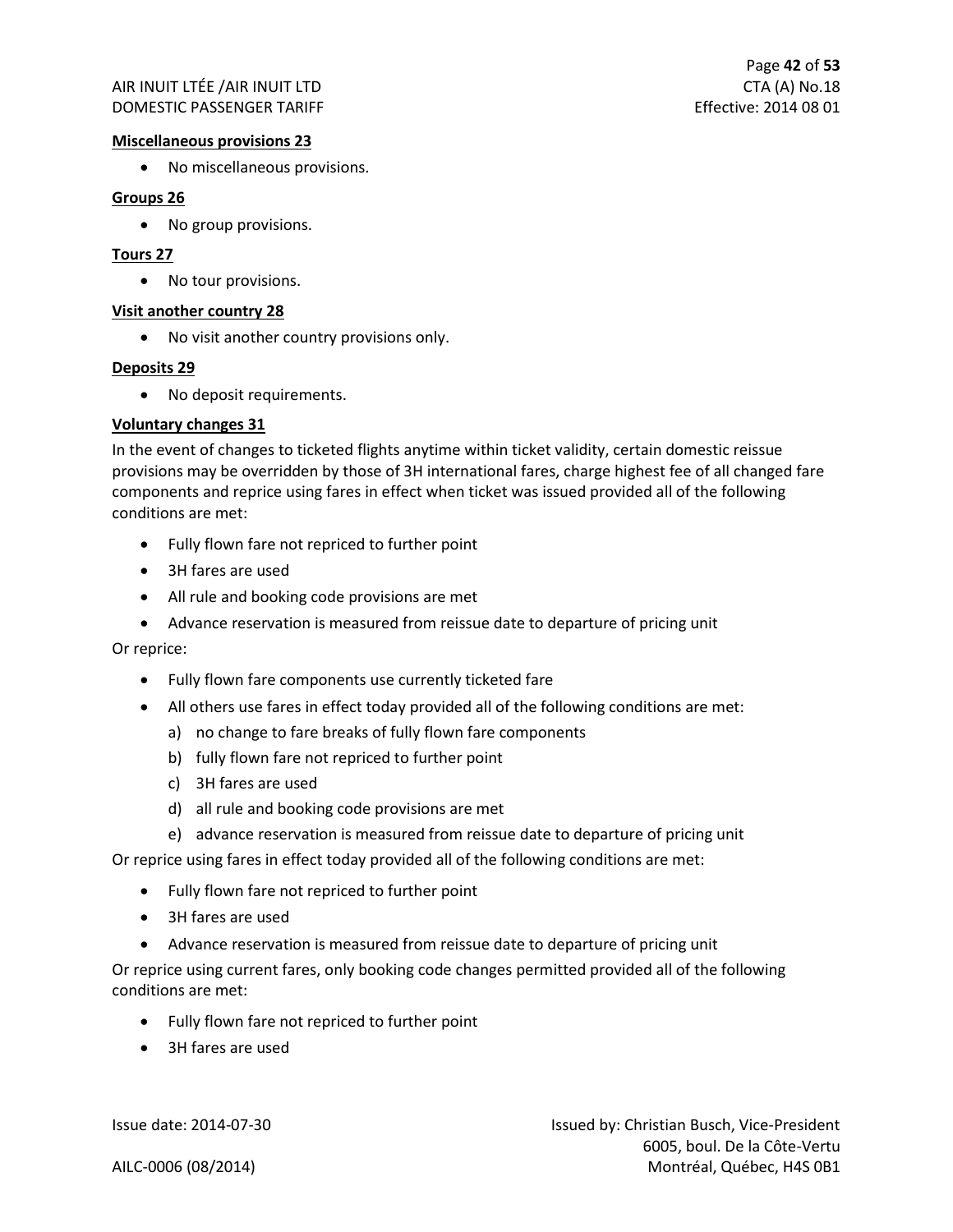• Advance reservation is measured from reissue date to departure of pricing unit

Or changes not permitted. Refund ticket and any remaining amount will apply to new ticket. Refund via original form of payment.

Endorsement box: higher non-ref amt and new endorsements.

### <span id="page-43-0"></span>Rule:4000 - B Semi-Flex Economy Fare

#### **Eligibility 01**

• No Eligibility requirements.

#### **Day / Time 02**

• No Day / Time Travel Restrictions.

#### **Seasonality 03**

• No seasonal Travel Restrictions.

#### **Flight application 04**

• No Flight Restrictions.

#### **Advance reservations / Ticketing 05**

- reservations for all sectors are required at least 24 hours before departure.
- waitlist and standby not permitted.
- ticketing must be completed within 2 days after
- reservations are made or the day of departure whichever is earlier.

#### **Minimum stay 06**

• No minimum stay requirements.

#### **Maximum stay 07**

• No maximum stay requirements.

#### **Stopovers 08**

• No stopovers permitted.

#### **Transfers 09**

• Unlimited transfer permitted.

#### **Permitted combinations 10**

- Double open jaws not permitted.
- Add-ons not permitted.
- End-on-end permitted. Validate all fare components.
- Travel must be via point of combination.
- Fares may be combined on a half round trip basis
	- 4. To form single open jaws.
		- $\triangleright$  A maximum of 2 stopovers permitted at fare break points.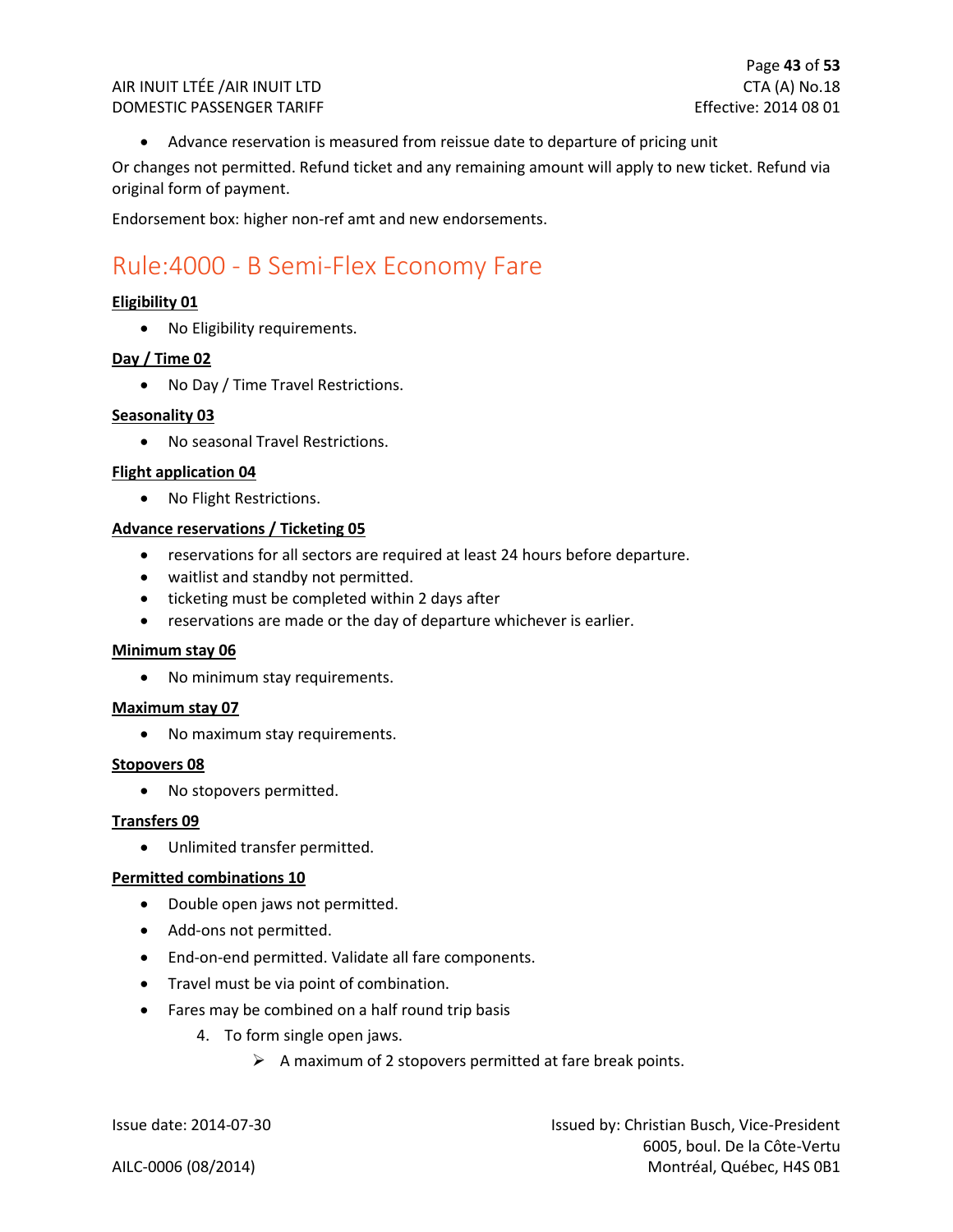- ➢ Mileage of the open segment must be equal/less than mileage of the shortest flown fare component.
- 5. To form 2-component circle trips
- 6. To form multi-component circle trips
	- $\triangleright$  A maximum of 2 stopovers permitted at fare break points.

Provided combinations are with any fare for carrier 7F/3H in any rule and tariff.

#### **Blackout dates 11**

• No blackout dates.

#### **Surcharges 12**

• The base fare is subject to a fuel surcharge.

#### **Accompanied travel 13**

• Accompanied travel not required.

#### **Travel restrictions 14**

• No travel date restrictions.

#### **Sales restrictions 15**

• Tickets may be issued by MAIL / PTA. PTA constitutes ticketing.

#### **Penalties 16**

- Cancellations
	- 1. Before departure
		- **a)** per direction charge cad 50.00 for cancel/refund plus applicable taxes.
	- 2. After departure
		- **a)** per direction charge cad 50.00 for cancel/refund plus applicable taxes.
- Changes
	- 1. Before departure
		- **a)** per direction charge cad 50.00 for reissue plus applicable taxes.
		- **b)** rerouting/flight changes are permitted provided the new itinerary meets all conditions of original fare.
		- **c)** if the new itinerary is of higher value, change fees and fare difference must be collected.
		- **d)** if the new itinerary is of lower value change fees must be collected and fare difference may be refunded. subject to inventory availability of new flights. tickets must be reissued if change involves rerouting or different connecting points travel must be wholly on 3h.
	- 2. After departure
		- **a)** per direction charge cad 50.00 for reissue/revalidation plus applicable taxes.
		- **b)** only date changes are permitted.
		- **c)** change to origin/destination/point of turnaround stopover points are not permitted. Change must meet all conditions of the original fare.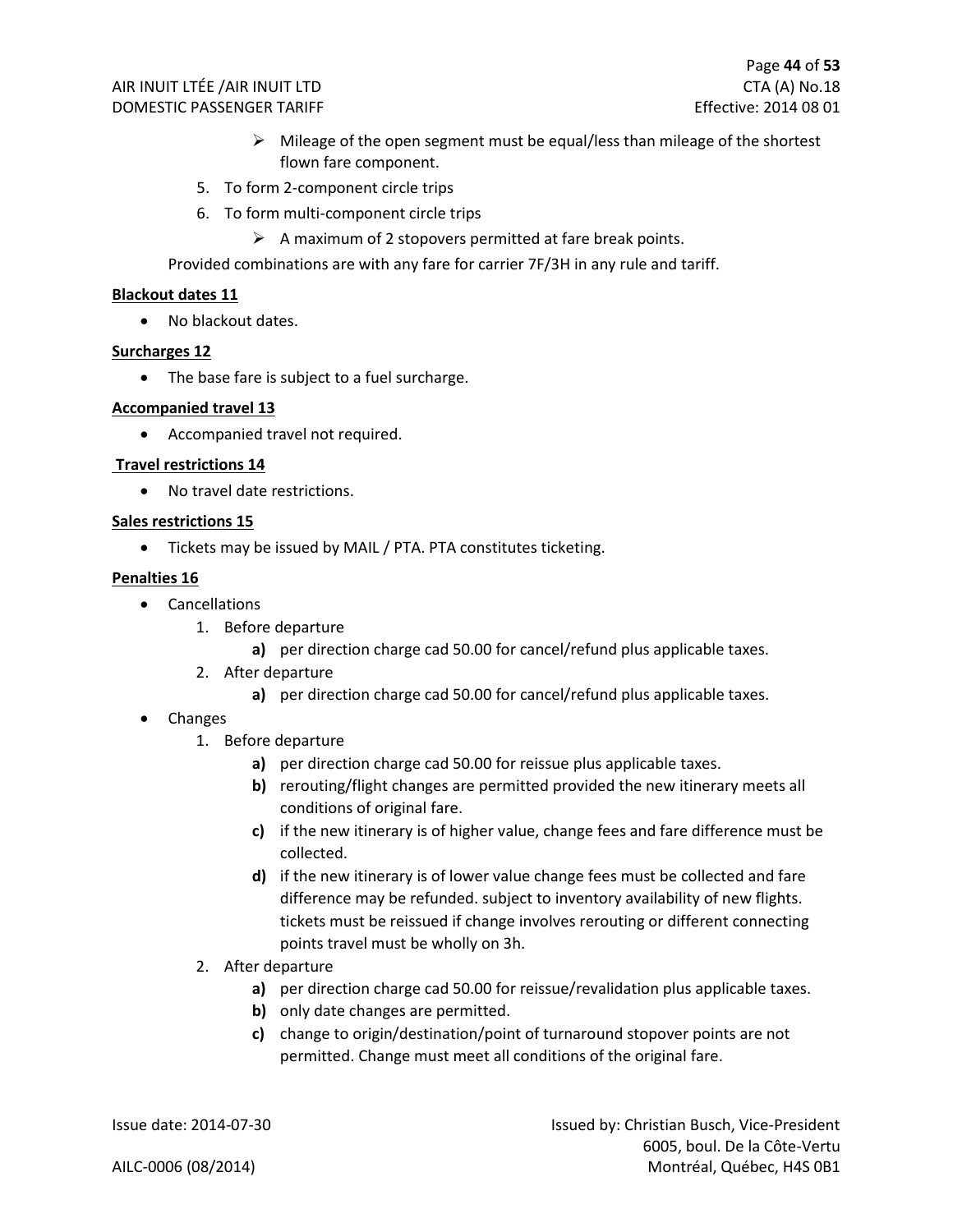- **d)** if the new itinerary is of higher value change fees and fare difference must be collected.
- **e)** if the new itinerary is of lower value change fees must be collected and fare difference may be refunded. subject to inventory availability of new flights travel must be wholly on-Air Inuit.

#### **HIP / Mileage exceptions 17**

• Not applicable.

#### **Ticket endorsement 18**

• Ticket endorsement not required.

#### **Children / Infant discounts 19**

- Accompanied child 2-11
	- $\triangleright$  Charge 50 percent of the Y fare
	- ➢ Ticketing code: YCH
- Unaccompanied child 5-11
	- $\triangleright$  Charge 50 percent of the Y fare plus CAD 50.00 fee (plus applicable taxes) payable at the airport
	- $\triangleright$  Unaccompanied children under five (5) years of age are not accepted for travel
- 1st infant under two (2) without a seat
	- $\triangleright$  No charge
	- ➢ Ticketing code: YIN
- 1st infant under two (2) with a seat
	- $\triangleright$  Charge 50 percent of the Y fare
	- ➢ Ticketing code: YCH

#### **Tour conductor discounts 20**

• No discounts for Tour Conductors.

#### **Agent discounts 21**

• No discounts for agents.

#### **Other discounts 22**

- Senior citizen 60 or older
	- $\triangleright$  Charge 50 percent of the Y fare
	- ➢ Ticketing code: YCD
- **NOTE:** When tickets are issued at fare governed by this rule, senior citizens may be required to present proof of age in the form of a driver's license, Medicare card, passport, birth certificate, or other documentation acceptable to the Carrier. This rule does not apply to: special status fares, passengers occupying two (2) seats, passengers on stretchers. Senior citizens presenting a valid "Ilaujuq Certificate" will benefit from the applicable reduction in addition to the senior citizen discount.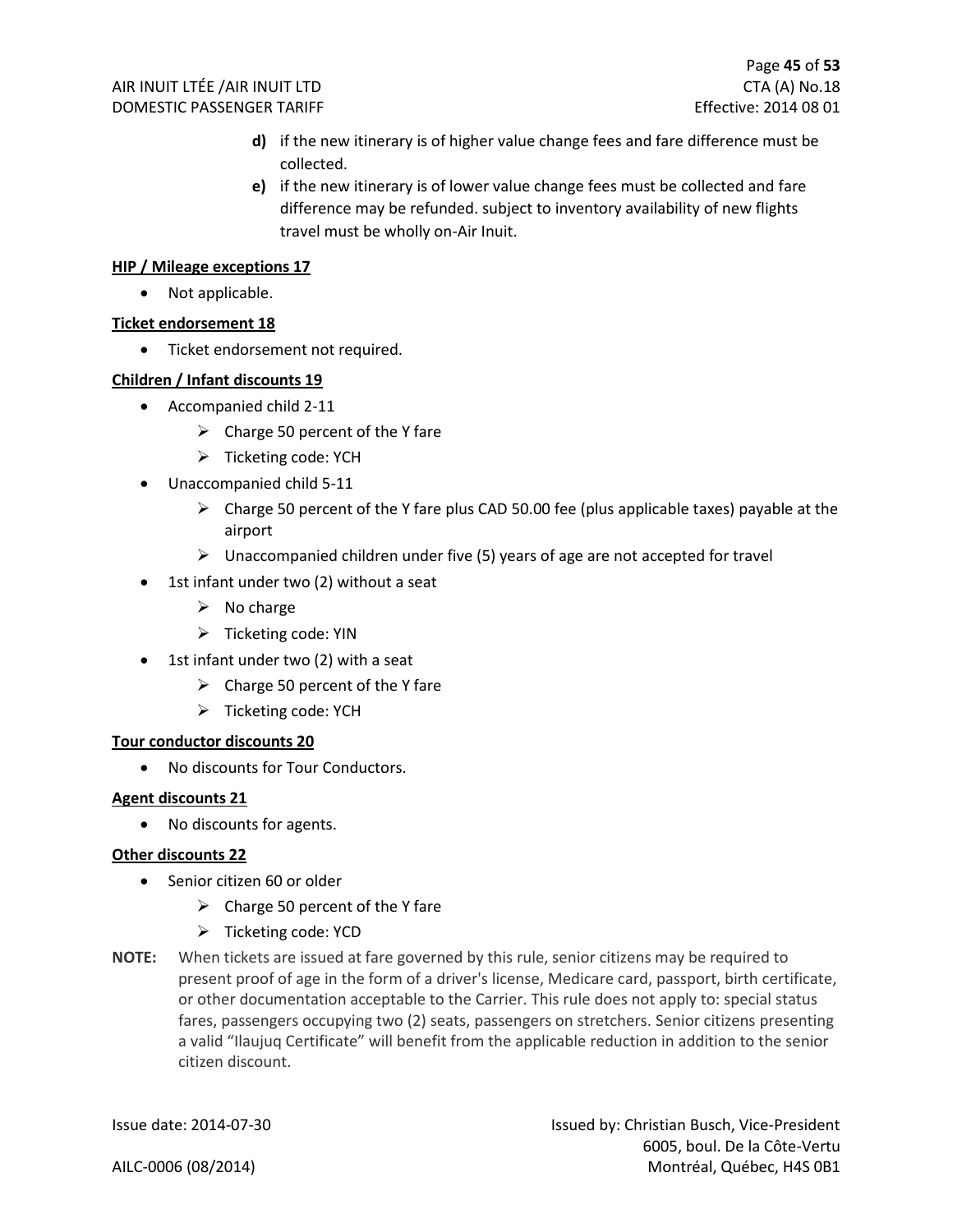#### **Miscellaneous provisions 23**

• No miscellaneous provisions.

#### **Groups 26**

• No group provisions.

#### **Tours 27**

• No tour provisions.

#### **Visit another country 28**

• No visit another country provisions only.

#### **Deposits 29**

• No deposit requirements.

#### **Voluntary changes 31**

In the event of changes to ticketed flights anytime within tkt validity no charge or sum of fees of all changed fare components and reprice using fares in effect when tkt was issued provided all of the following conditions are met-

- Fully flown fare not repriced to further point
- 3H fares are used
- All rule and booking code provisions are met
- Advance reservation is measured from reissue date to departure of pricing unit

Or reprice:

- Fully flown fare components use currently ticketed fare
- All others use fares in effect today provided all of the following conditions are met:
	- f) no change to fare breaks of fully flown fare components
	- g) fully flown fare not repriced to further point
	- h) 3H fares are used
	- i) all rule and booking code provisions are met
	- j) advance reservation is measured from reissue date to departure of pricing unit

Or reprice using fares in effect today provided all of the following conditions are met:

- Fully flown fare not repriced to further point
- 3H fares are used
- Advance reservation is measured from reissue date to departure of pricing unit

Or reprice using current fares, only booking code changes permitted provided all of the following conditions are met:

• Fully flown fare not repriced to further point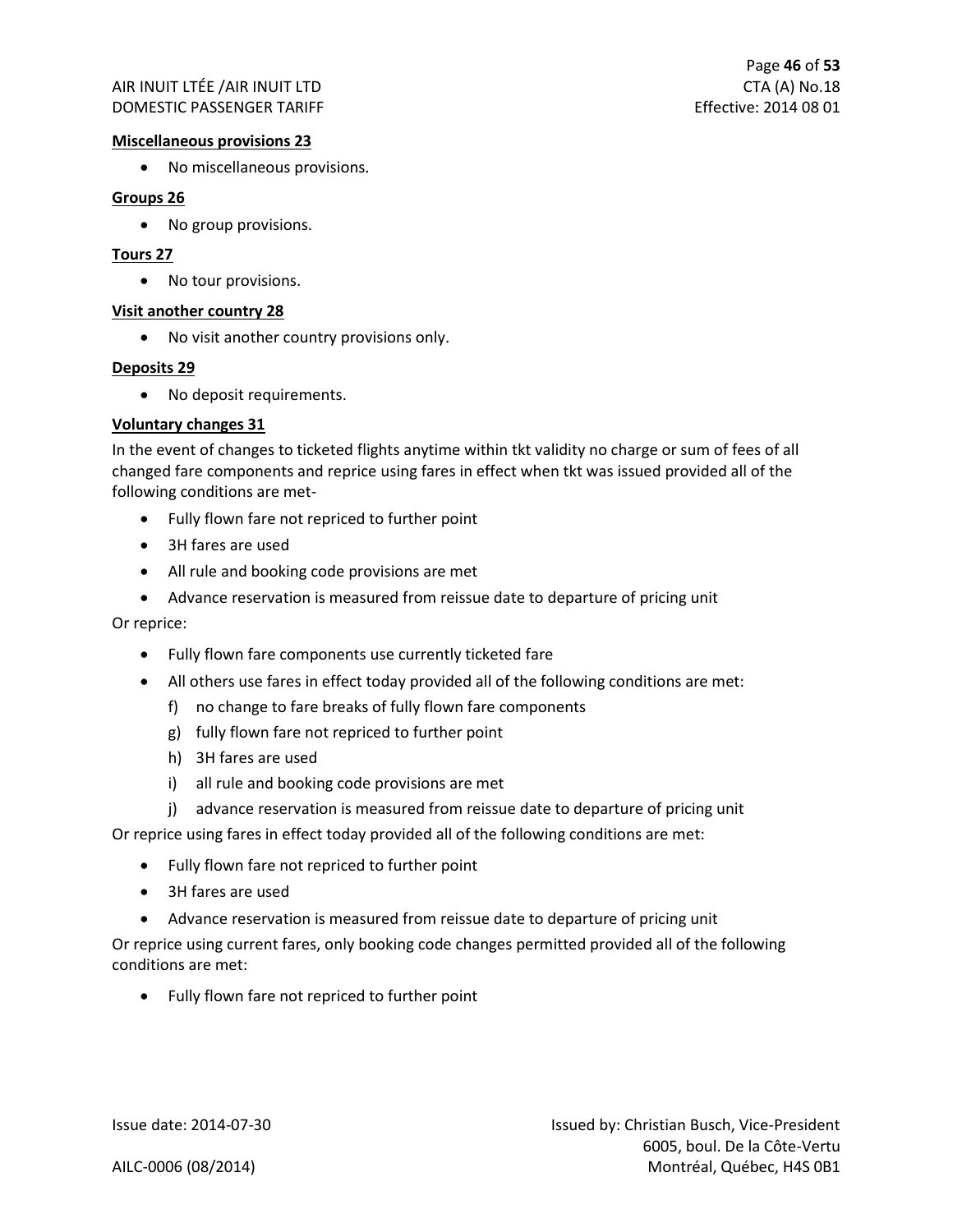### <span id="page-47-0"></span>Rule:4005 - Honeymooners Fares

#### **Class of service: Economy class service eligibility**

#### **Eligibility 01**

- 1) Travel must originate from a Nunavik Community served by Air Inuit and/or Sanikiluaq, La Grande, Schefferville, Sept-Iles;
- 2) Travel must begin no later than twelve (12) months following the wedding;
- 3) Marriage certificate must be presented to the ticket agent at the time of ticket purchase;

#### **Advance reservations/ticketing 05**

- 1) Reservations for all sectors are required before departure.
- 2) Ticketing must be completed within two (2) days after reservations are made or on the day of departure, whichever is earlier.
- 3) Booking class: H.
- 4) Fare basis for ticketing is: HHONEY.
- 5) Reservations must be confirmed from point of origin to point of destination and return to point of origin
- 6) Tickets may only be purchased from Air Inuit ticket counters and must be paid by check, credit or debit card
- **NOTE**: This fare is not applicable to one-way travel.

#### **Other Discounts - 22**

- 1) The fare shall be a 75% reduction calculated on the full adult (Y) class fare;
- 2) The maximum fare, for a return trip, shall be CAD 499.00 per person, plus applicable taxes, fees and surcharges;
- **NOTE:** For other Rules & Conditions, please refer to the regular published fare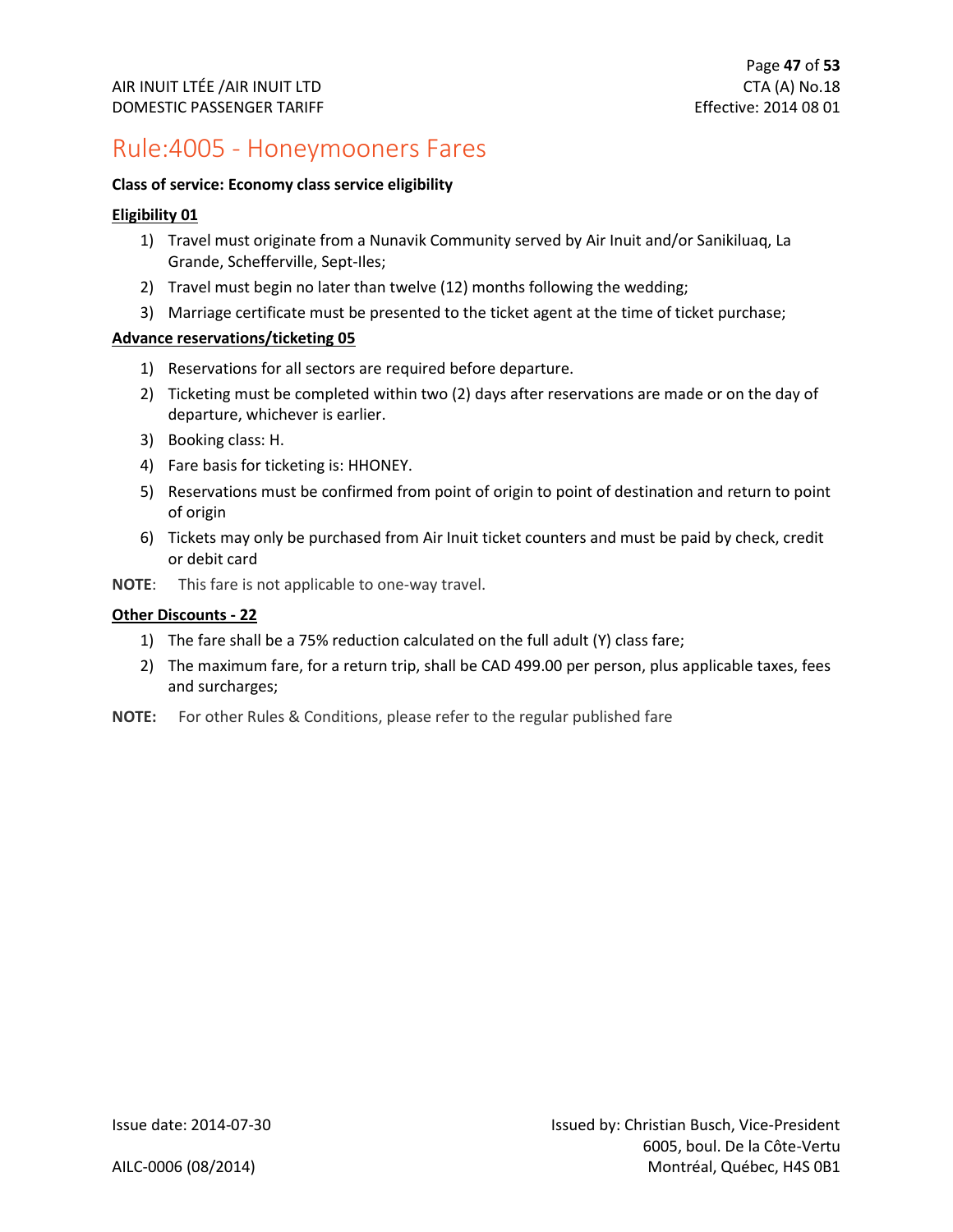### <span id="page-48-0"></span>Rule:4010 - Compassionate Travel Fares

#### **Eligibility 01**

- Valid for bereavement passengers
- Advance reservations/ticketing 05
- Reservations for all sectors are required before departure.
- Ticketing must be completed within two (2) days after reservations are made or on the day of departure, whichever is earlier.
- Booking class: H.
- Fare basis for ticketing is HDM%%CT (%% = % used, please refer to Discounts 22).

#### **Sales Restrictions 15**

All passengers traveling on Compassionate fares must present the proper authorization form signed by the Mayor / Band Council Chief or authorized representative before tickets may be issued. The applicable form is available online or at the Carrier's stations.

#### **Discounts 22**

- A 75% discount of the regular Flex Fare (adult Y fare) is applicable for passengers traveling in case of a deceased or terminally ill family member or friend.
- For passengers attending a family member with severe illness, a 75% discount of the regular Flex Fare (adult Y fare) is applicable to the following family members:

Father, Mother, Grandfather, Grandmother, Husband, Wife, Brother, Sister, Children and Grandchildren of the severely ill

• For other family members or friend attending the severely ill, a 50% discount of the regular Flex Fare (adult Y fare) is applicable

**NOTE:** For other Rules & Conditions, please refer to the regular published fare

### <span id="page-48-1"></span>Rule: 4015 - Paternity Fares

#### **Eligibility 01**

• Father of a newly born child traveling to the community of birth.

#### **Advance reservations/ticketing 05**

- Reservations for all sectors are required before departure.
- Ticketing must be completed within two (2) days after reservations are made or on the day of departure, whichever is earlier.
- Booking class: H.
- Fare basis for ticketing is HDM%%PT (%% = % used, please refer to Discounts 22).
- Reservations must be confirmed from point of origin to point of destination and return to point of origin;

**NOTE:** This fare is not applicable to one-way travel.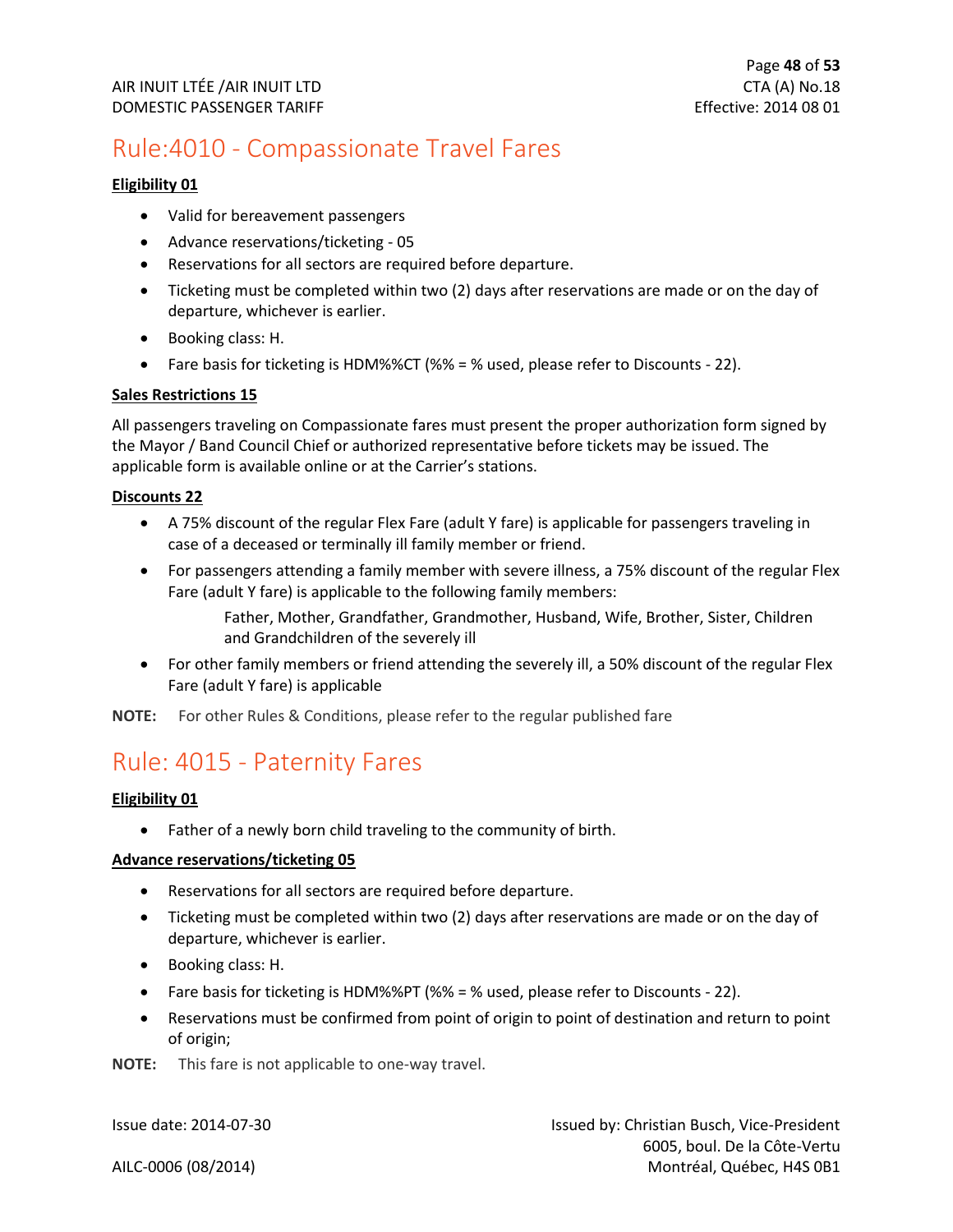#### **Sales Restrictions 15**

• Passenger must provide a Hospital form letter.

#### **Discounts 22**

• A 50% discount of the full adult (Y) fare is applicable.

**NOTE:** For other Rules & Conditions, please refer to the regular published fare

### <span id="page-49-0"></span>Rule: 6015 - Passenger on Stretcher

#### **Advance reservations/ticketing 05**

- Advance arrangements must be made with the Carrier and are subject to the availability of space and appropriate equipment.
- Ticketing must be completed within two (2) days after reservations are made or on the day of departure, whichever is earlier.
- The number of seats required for the stretcher is 6 (in one file)
- Booking class: Y.
- Fare basis for ticketing is YSTCR.

#### **Sales Restrictions 15**

- An able-bodied attendant / assistant whom shall care for the passenger throughout the entire trip must accompany the stretcher passenger.
- The attendant's fare will be the applicable adult fare.

#### **Miscellaneous provisions 23**

- Adult passengers twelve (12) years of age and over will be charged three (3) full adult (Y) fares.
- Children under twelve (12) years of age will be charged three (3) child (YCH) fares.
- The normal free baggage allowance will apply to each fare paid under this rule.

**NOTE:** For other Rules & Conditions, please refer to the regular published fare

### <span id="page-49-1"></span>Rule: 6020 - Passenger Occupying Two Seats

#### **Advance reservations/ticketing 05**

- Reservations for all sectors are required before departure.
- Ticketing must be completed within two (2) days after reservations are made or on the day of departure, whichever is earlier.
- Booking class: refer to published booking class.
- Fare basis for ticketing is: (Y/B/Q) XST.

#### **Surcharges 12**

• Passengers will be charged 100% of the applicable full one-way fare.

#### **Sales Restrictions 15**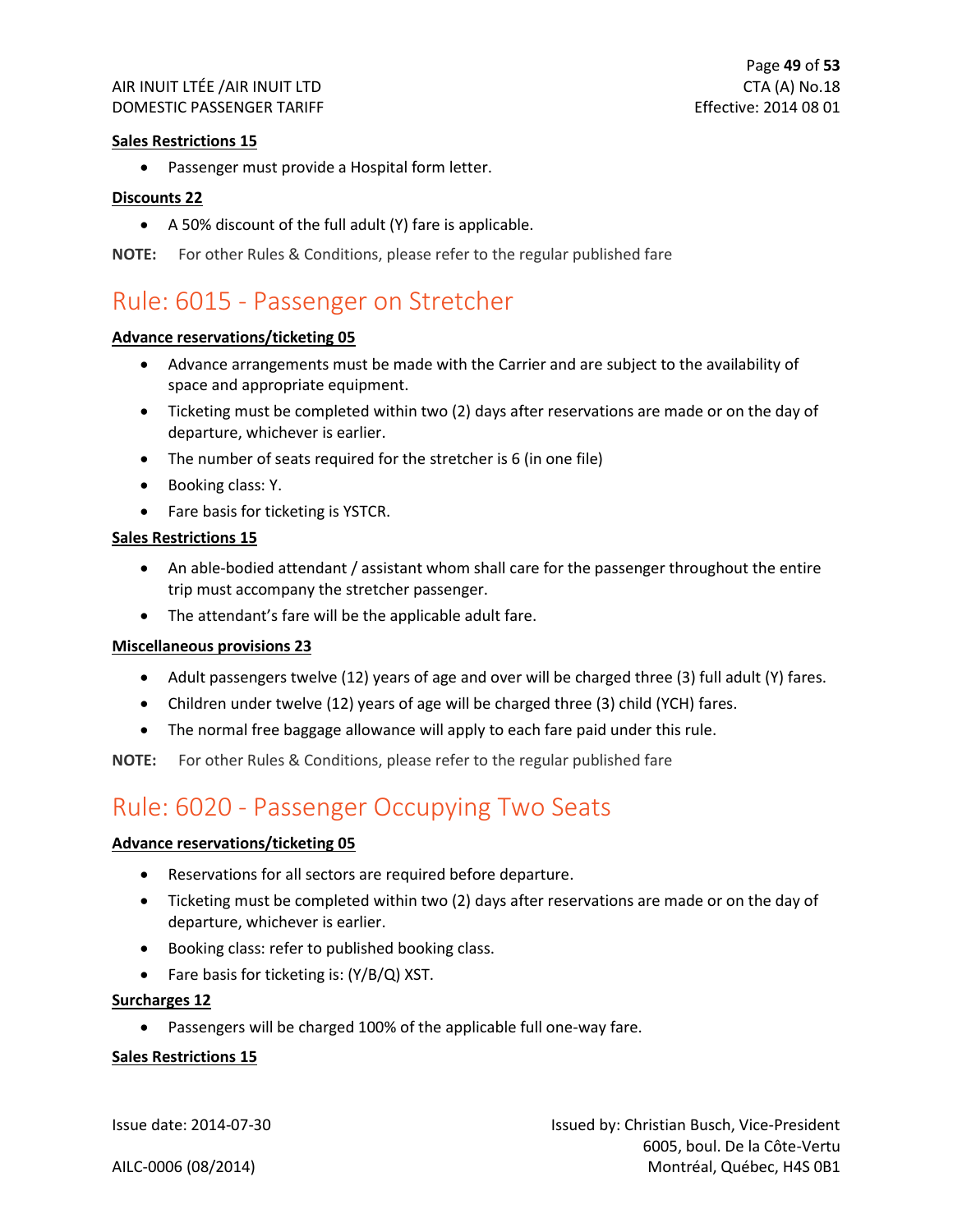• Passengers will require a doctor's certificate of their disability to qualify for extra seating

#### **Miscellaneous provisions 23**

• The normal free baggage allowance shall apply.

**NOTE:** For other Rules & Conditions, please refer to the regular published fare

### <span id="page-50-0"></span>Rule: 8100 - Fares for Incubators

#### **Advance reservations/ticketing - 05**

- Advance reservations must be made and are subject to the availability of space and appropriate equipment.
- Ticketing must be completed within two (2) days after reservations are made or on the day of departure, whichever is earlier.
- Booking class: Y.
- Fare basis for ticketing is YINCUB.

#### **Surcharges 12**

• Infants traveling in Incubators will be charged 150% of the full adult Y fare.

#### **Sales Restrictions 15**

- An able-bodied attendant / assistant who will care for the infant during the trip and who must occupy the seat adjoining those occupied by the incubator must accompany the infant.
- The attendant's fare will be the applicable adult fare.

### <span id="page-50-1"></span>Rule: 8200 - Regional Air Access Program (PAAR)

This ticket is funded by the Minister of Transport under component 2 of the RAAP (Set Maximum Airfare Pricing) and is not eligible for reimbursement under component 1 (Airfare Reimbursement for Residents of Remote and Isolated Areas) of the RAAP.

#### **Eligibility 01**

- Trip must be for personal use only and not for business or work purposes
- The cost of the ticket must not be reimbursed by an employer or corporation
- The passenger must not have acquired more than six one-way (or three round-trip) RAAP tickets over the course of the fiscal year (April 1 to March 31).

#### **Sales Restrictions 15**

• Passengers must travel to or from the authorized remote Quebec destinations. Those included on Air Inuit's network are Sept-Îles and Schefferville.

#### **Discounts 22**

- Tickets will be sold at a maximum price which is, \$500 round trip or \$250 one way, including airport and aviation security fees as well as taxes.
- Senior citizen 60 or older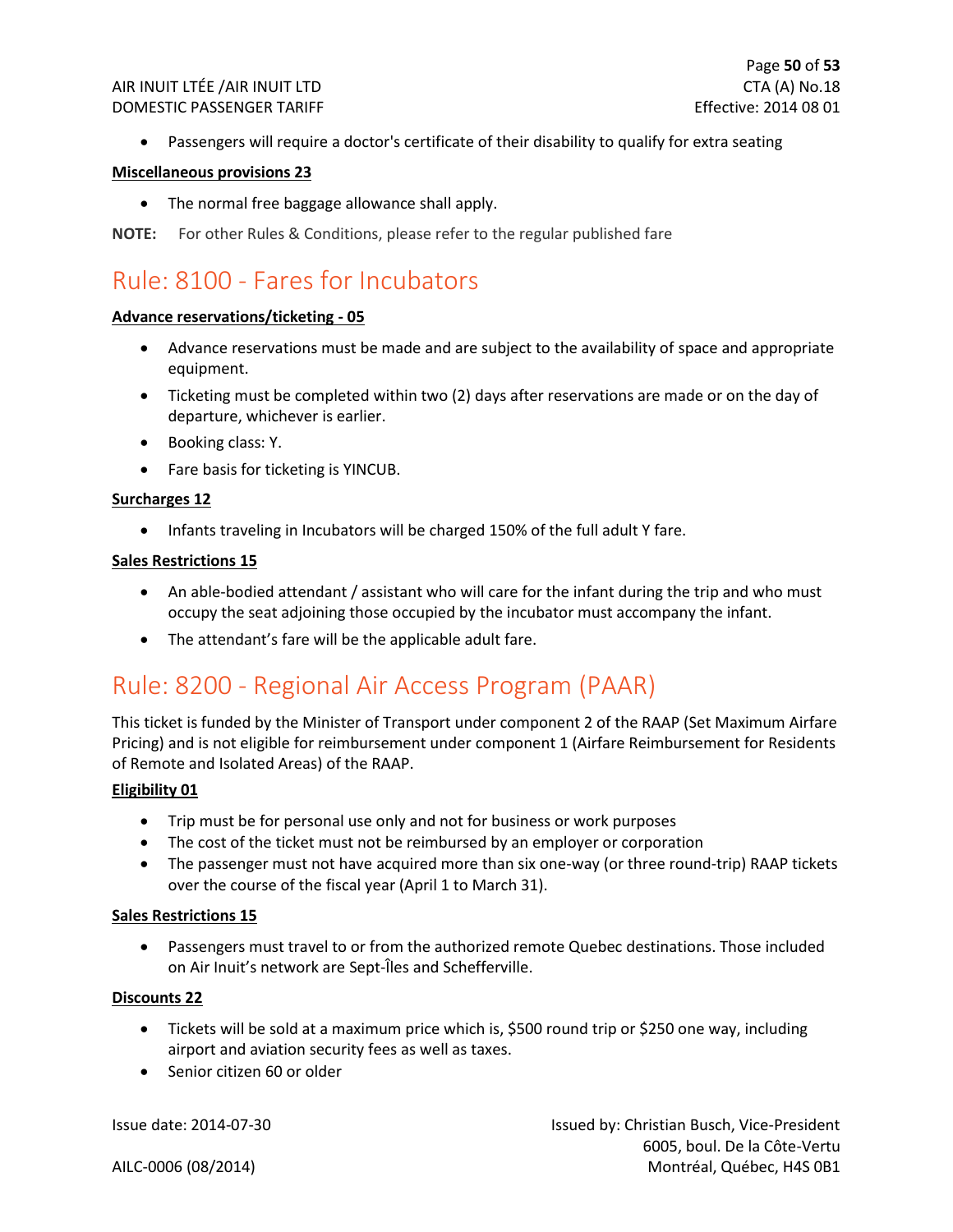• The same maximum price which is, \$500 round trip or \$250 one way, including airport and aviation security fees as well as taxes will apply.

#### **Children / Infant discounts 19**

- The same maximum price which is, \$500 round trip or \$250 one way, including airport and aviation security fees as well as taxes will apply.
- **NOTE:** Passenger consents to the sharing of personal information by the carrier to the Minister of Transport for the purposes of verifying compliance with the above-mentioned elements.

For other Rules & Conditions, please refer to th[e Ministère des Transports](https://www.transports.gouv.qc.ca/fr/aide-finan/usagers-transports/programme-reduction-tarifs-aeriens/Pages/reduction-tarifs-aeriens.aspx) site.

#### **NOTE: For other Rules & Conditions, please refer to the regular published fare**